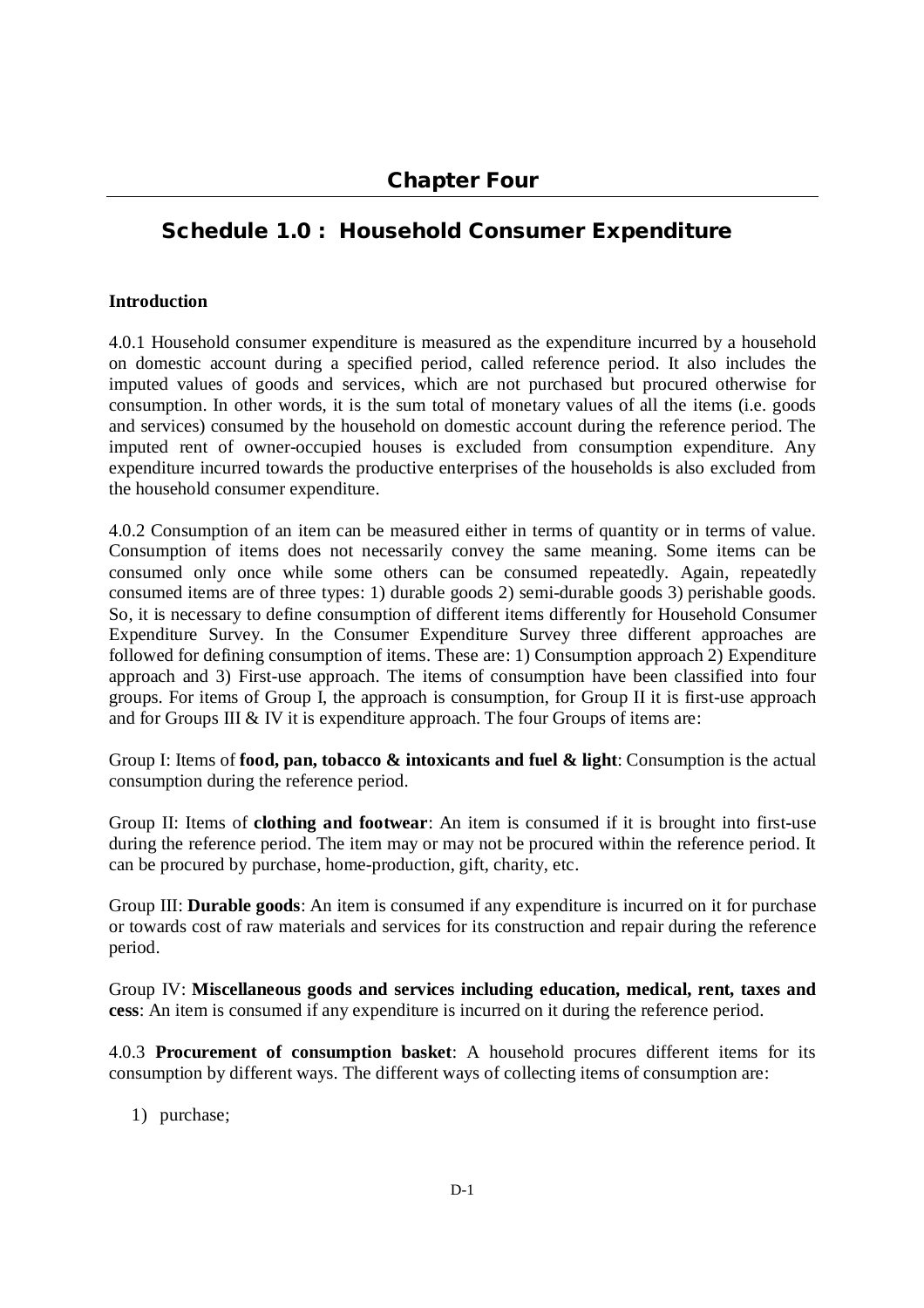- 2) receipt in exchange of goods and services;
- 3) home-grown/home-produced stock;
- 4) transfer receipts such as gifts, loans, charities, etc., and
- 5) free collection.

4.0.4 **Imputation of value**: If an item is purchased and consumed by a household, the value of consumption can be taken as its purchase value. But, the value of an item consumed out of commodities received in exchange of goods and services, home-grown/home-produced stock, transfer receipts or free collection requires imputation. The rule for imputation of value of consumption of commodities is given below:

- 1) the value of goods received in exchange of goods and services will be imputed at the rate of average local retail prices prevailing during the reference period. However, the judgement of the respondent about the price of the goods purchased in exchange is to be taken into account;
- 2) the value of home-produce will be imputed at the ex farm or ex factory rate. This should not include any element of distributive service charges;
- 3) the value of consumption out of gifts, loans, free collection, etc., will be imputed at the average local retail prices prevailing during the reference period;
- 4) the value of consumption out of purchase will be the value at which the purchase was made.

4.0.5 **Reference period**: Usually, value of consumer expenditure is expressed in terms of monthly per capita although the reference period may or may not be last 30 days preceding the date of survey. Reference period means the period of time for which data on consumption were collected. The accuracy of consumption data depends on proper choice of reference period to a great deal. A pilot study on suitability of reference periods for consumption data is being carried out from January to June 2000. However, during the present survey, the reference periods to be used for different groups of consumption items are given below:

| <b>Item</b>                                                                          | Reference period<br>to be used |  |
|--------------------------------------------------------------------------------------|--------------------------------|--|
| Education, medical (institutional), clothing, bedding,<br>footwear and durable goods | 'last 365 days'                |  |
| All other items (viz food, pan, tobacco and intoxicants,                             | 'last 30 days'                 |  |

fuel and light, miscellaneous goods and services including non-institutional medical, rents and taxes)

4.0.6 **Earlier surveys on consumer expenditure**: Since its inception, the National Sample Survey (NSS) had been collecting data on consumer expenditure in every round up to the  $29<sup>th</sup>$ round (1972-73). After the  $26<sup>th</sup>$  round of the survey, the Governing Council of National Sample Survey Organisation (NSSO) decided to undertake the surveys on consumer expenditure and employment and unemployment together once in every five years. Accordingly, programme of quinquennial surveys was conducted in the  $27<sup>th</sup>$ ,  $32<sup>nd</sup>$ ,  $38<sup>th</sup>$ ,  $43<sup>rd</sup>$ ,  $50<sup>th</sup>$  and  $55<sup>th</sup>$  rounds since 1972-73. Planners and research workers also felt the need for an annual series on consumer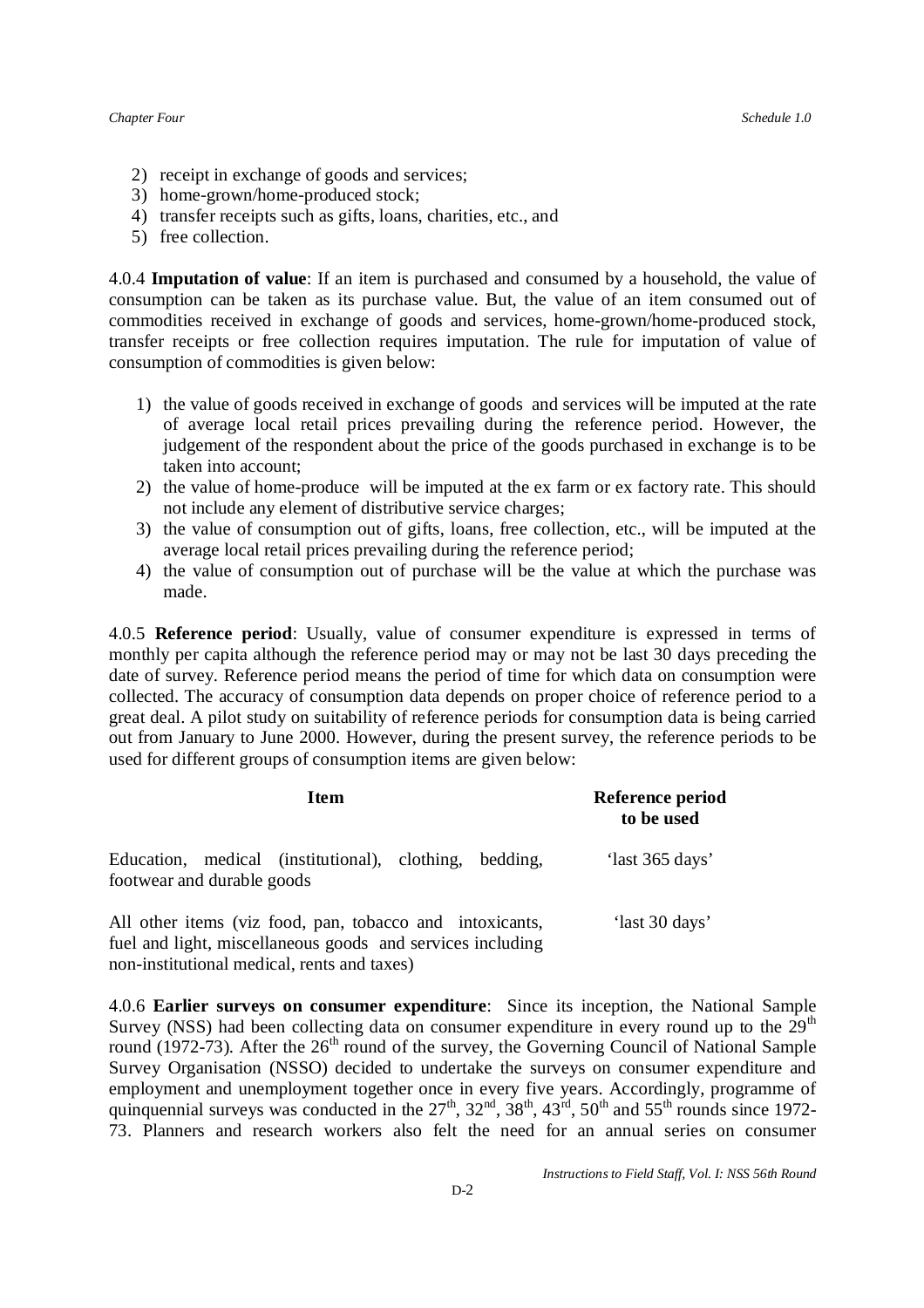expenditure. The Governing council, therefore, decided that an annual survey on consumer expenditure would be undertaken on a thin sample basis in the intervening rounds between successive quinquennial rounds. The annual series started from the 42nd round (July 1986-June 1987).

4.0.7 The last survey - the eleventh - of the annual series was held during the 54th round (January 1998 - June 1998). The twelfth will be conducted in the 56th round during July 2000 - June 2001.

## **Details of Schedule**

4.0.8 **Schedule design**: Schedule 1.0 has been split into several blocks to obtain detailed information on the expenditure incurred on domestic consumption and other particulars of the sample household. Besides, information will be collected on sufficiency of food. No account will, however, be taken of any expenditure incurred towards the productive enterprises of the households.

4.1.0 **Block 0: Descriptive identification of sample household**: This block is meant for recording descriptive identification particulars of a sample household. All the items are selfexplanatory. A dash (-) may be recorded against not applicable items. (e.g., village name is not applicable for urban sample.)

4.1.1 **Block 1: Identification of sample household**: **items 1 to 9 and 11**: The identification particulars for items 3-11 will be copied from the corresponding items of block 1 of listing schedule 0.0. The particulars to be recorded in items 1 and 2 have already been printed in the schedule.

4.1.2 **Item 13: segment (1 / 2):** This item has to be filled in terms of code. The term 'segment' has been explained in Chapter 1. There are two segments – segment 1 and segment 2. For segment 1 code '1' is to be entered and for segment 2 code '2'.

4.1.3 **Item 14: sample household number:** The sample household number (i.e., order of selection) of the selected household is to be copied from the appropriate column of the listing block 4 of schedule 0.0 against this item.

4.1.4 **Item 15: srl. no. of informant (as in col. 1, block 4):** The srl. no. of the person recorded in column 1 of block 4, schedule 1.0 from whom the bulk of the information is collected will be entered.

4.1.5 **Item 16: response code:** This item is to be filled-in after canvassing the schedule. The type of informant, considering his co-operation and capability in providing the required information, will be recorded against this item in terms of specified response codes. The codes are:

*Instructions to Field Staff, Vol. I: NSS 56th Round*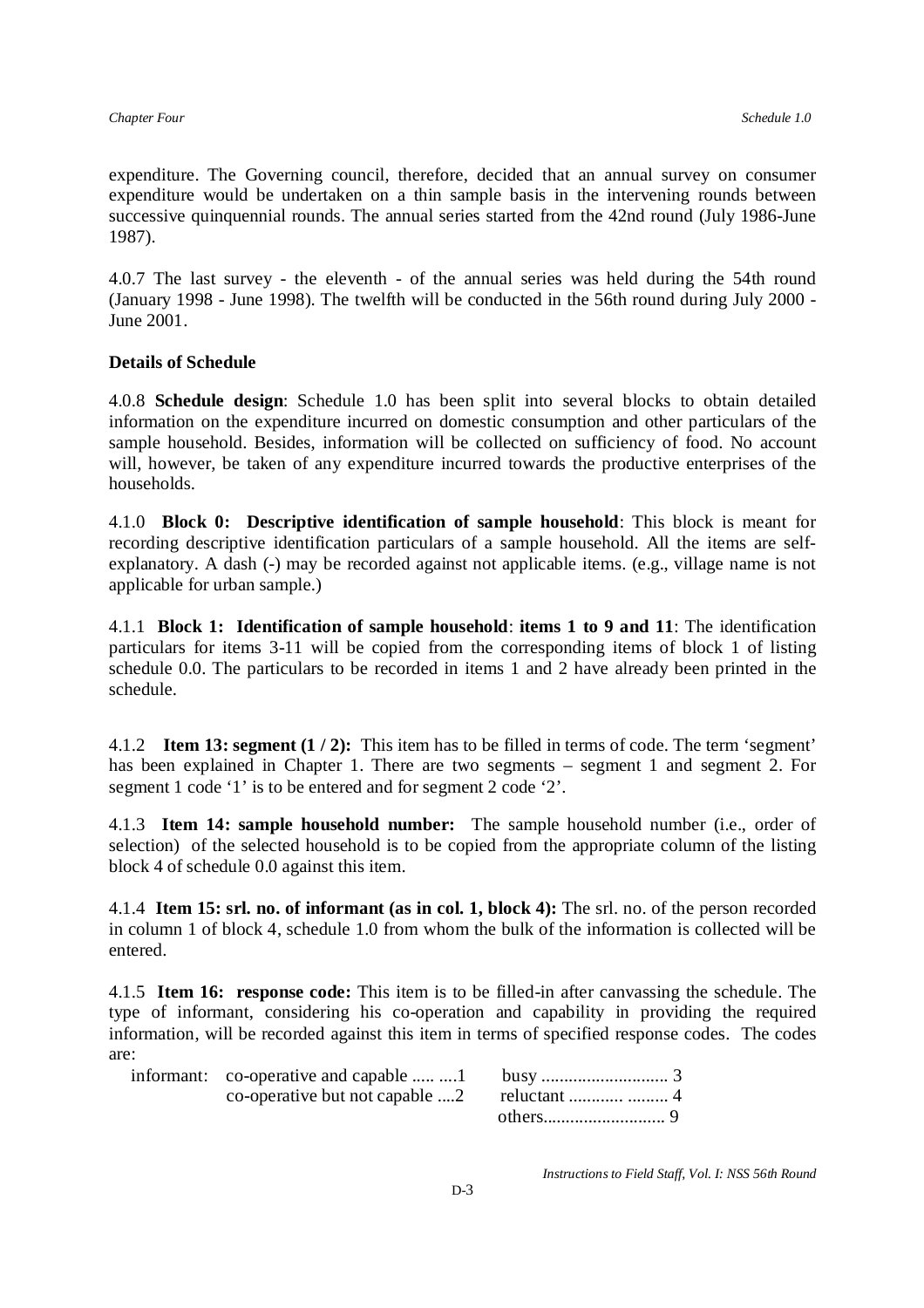4.1.6 **Item 17: survey code:** Whether the originally selected sample household has been surveyed or a substituted household has been surveyed will be indicated against this item by recording '1' if it is the originally selected sample household, and '2' if it is the substituted one. If neither the originally selected household nor the substituted household can be surveyed i.e., if the sample household is a casualty, code '3' will be recorded. In such cases only blocks 0, 1, 2, 12 and 13 will be filled-in and on the top of the front page of the schedule the word 'CASUALTY' will be written and underlined.

4.1.7 **Item 18: reason for first substitution of original household (code)**: For an originally selected sample household which could not be surveyed, irrespective of whether a substituted household could be surveyed or not, the reason for not surveying the original household will be recorded against item 18 in terms of the specified codes. The codes are:

| informant non-cooperative 3 |  |
|-----------------------------|--|
|                             |  |

This item is applicable only if the entry against item 17 is either 2 or 3. Otherwise, this item is to be left blank.

4.2.0 **Block 2: Particulars of field operation:** The identity of the Investigator, Assistant Superintendent and Superintendent associated, date of survey/inspection/scrutiny of schedules, despatch, etc., will be recorded in this block against the appropriate items in the relevant columns. Besides, from the 46th round onwards, person codes of field officials have been introduced which are to be recorded against item 1(ii) (for central sample only). If the schedule is required to be canvassed for more than one day, the first day of survey is to be recorded against the item srl. no. 2(i).

4.3.0 **Block 3: Household characteristics:** Characteristics which are mainly intended to be used to classify the households for tabulation will be recorded in this block.

4.3.1 **Item 1: household size:** The size of the sample household i.e., the total number of persons normally residing together (i.e., under the same roof) and taking food from the same kitchen (including temporary stayaways and excluding temporary visitors) will be recorded against this item. This number will be same as the last serial number recorded in column 1 of block 4.

4.3.2 **Item 2: principal industry (NIC-1998):** The description of the principal household industry will be recorded in the space provided. The entry cell for item 2 has been split for recording each digit separately. The appropriate five-digit industry code of the NIC 1998 will be recorded here.

4.3.3 **Item 3: principal occupation (NCO-1968):** The description of the principal household occupation will be recorded in the space provided. The appropriate three-digit occupation code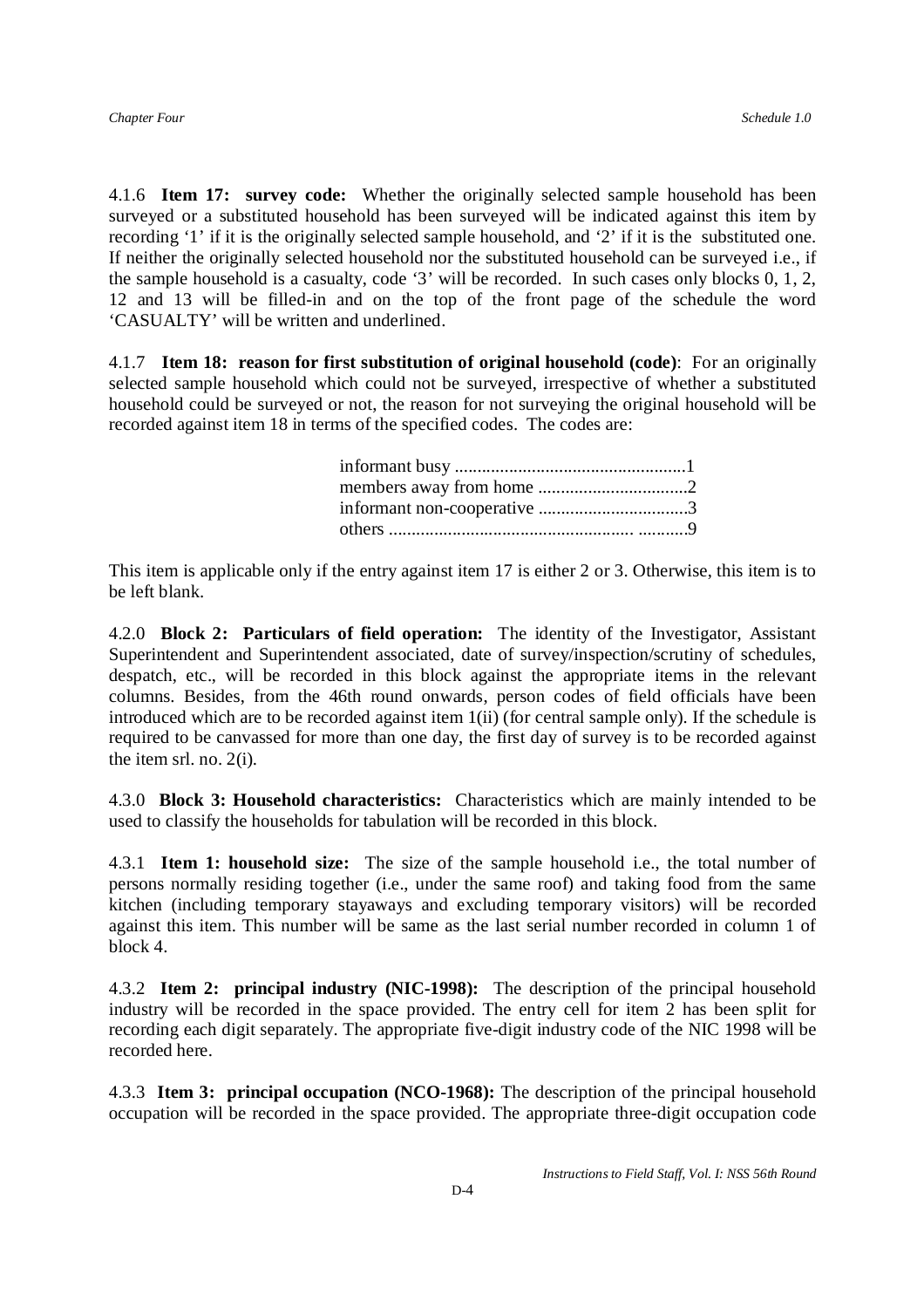of the NCO 1968 is to be recorded in the entry cell which has been trisected for recording each digit separately.

4.3.4 To determine the principal household industry and occupation, the general procedure to be followed is to list all the occupations pertaining to economic activities pursued by the members of the household excluding those employed by the household and paying guests (who in view of their staying and taking food in the household are considered as its normal members) during the one year period preceding the date of survey, no matter whether such occupations are pursued by the members in their principal or subsidiary (on the basis of earnings) capacity. Out of the occupations listed, that one which fetched the maximum earnings to the household during the last 365 days preceding the date of survey would be considered as the principal household occupation. It is quite possible that one or more members of the household may pursue the household occupation, thus determined as the principal one, in different industries. In such cases, the particular industry out of all the different industries corresponding to the principal occupation, which fetched the maximum earnings, should be considered as the principal industry of the household. In extreme cases, the earnings may be equal in two different occupations or industry-occupation combinations. By convention, in such cases, priority will be given to the occupation or industry-occupation combination of the senior-most member. For households deriving income from non-economic activities only, a dash (-) may be put against this item.

4.3.5 **Item 4: household type (code):** The household type code based on the means of livelihood of a household will be decided on the basis of the source of the household's income during the 365 days preceding the date of survey. For this purpose, only the household's income (net income and not gross income) from economic activities will be considered; but the incomes of servants and paying guests will not be taken into account. For the **rural** areas, the selected household will be assigned appropriate type code out of the following five different household type codes:

| self-employed in non-agriculture                                  | $\sim$ 1 $\sim$ |  |
|-------------------------------------------------------------------|-----------------|--|
|                                                                   |                 |  |
| other labour $\dots\dots\dots\dots\dots\dots\dots\dots\dots\dots$ |                 |  |

The procedure for assigning type codes is laid down in paras 4.3.8 to 4.3.11.

4.3.6 **Rural labour:** This is defined as manual labour (by a person living in rural area) in agricultural and/or non-agricultural occupations in return for wages/salary either in cash or kind (excluding exchange labour). A person who is self-employed in manual work will not be treated as a wage-paid manual labourer. The term 'manual work' means a job essentially involving physical operations. However, a job though essentially involving physical labour but also requiring a certain level of general, professional, scientific or technical education will not be classified as manual work. On the other hand, jobs not involving much of physical labour and at the same time not requiring much educational (general, scientific, technical or otherwise) background will be treated as manual work. Thus the definition will exclude engineers, doctors, dentists, midwives, etc. from manual workers even though their jobs involve some element of physical labour but will include peons, chowkidars, watchmen, etc. even if their work does not involve much of physical labour.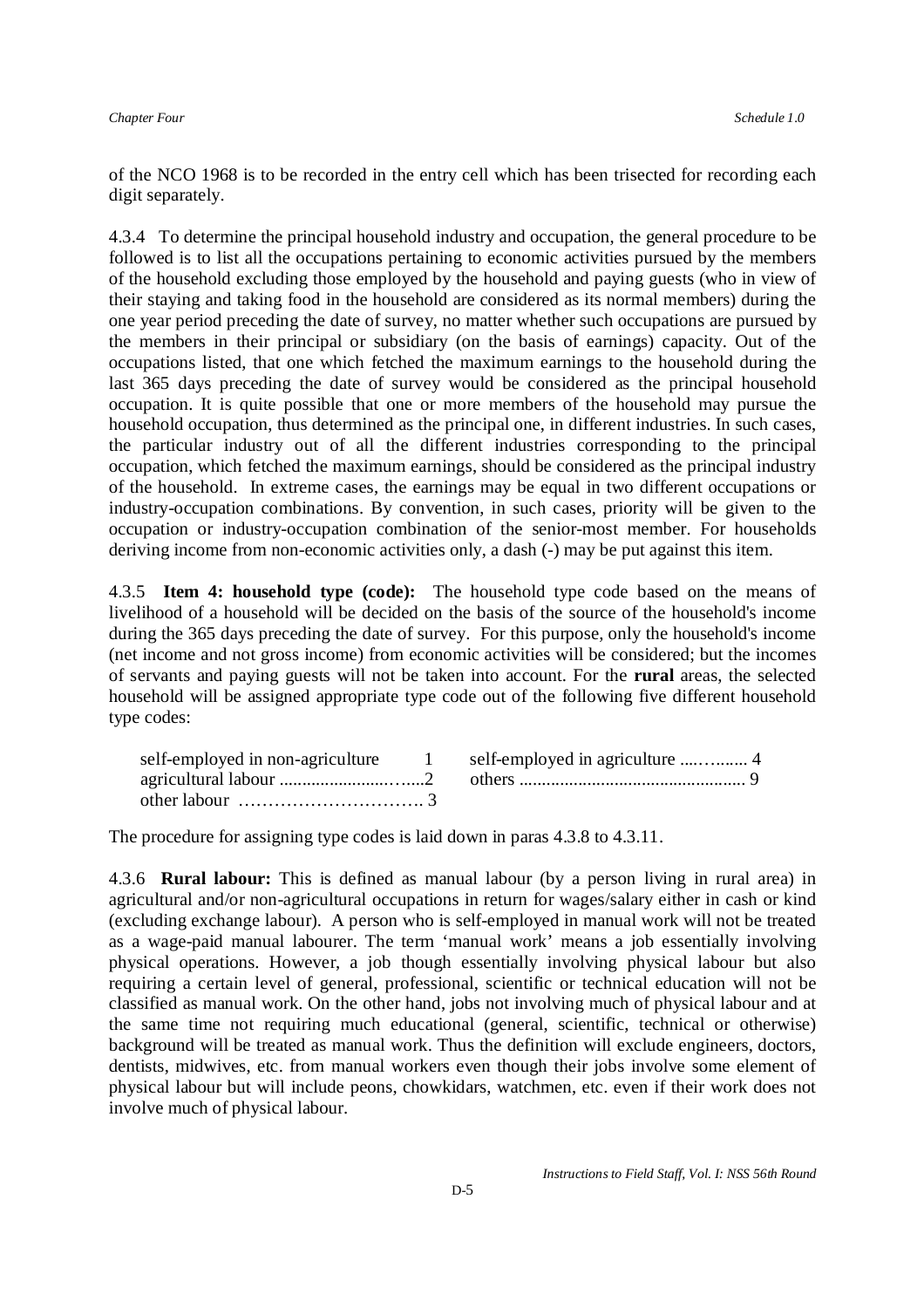4.3.7 A person will be treated as wage-paid manual labourer in agriculture, or in other words, agricultural labourer if he/she follows one or more of the following agricultural occupations in the capacity of a labourer on hire or on exchange, whether paid wholly in cash or in kind or partly in cash and partly in kind:

- a) farming including cultivation and tillage, etc.;
- b) dairy farming;
- c) production, cultivation, growing and harvesting of any horticultural commodity;
- d) raising of livestock, bees or poultry and
- e) any practice performed on a farm as incidental to or in conjunction with farm operations (including any forestry or timbering operations and the preparation for market and delivery to storage or to market or to carriage for transportation to market of farm produce).

It may be noted that wage paid manual labours in 'fisheries' are excluded from the purview of the category 'agricultural labour' but included in 'other labour'. Further, carriage for transportation will refer only to the first stage of the transportation from farm to the first place of disposal.

4.3.8 **Procedure for assigning household type codes in rural sector**: For the rural sector, the single 'major source of income' criterion is modified slightly as follows. For a rural household, if a single source (among the five sources of income listed in para 4.3.5) contributes 50% or more of the household's income from economic activities during the last 365 days, it will be assigned the type code (1, 2, 3, 4 or 9) corresponding to that source.

4.3.9 For a household to be classified as 'agricultural labour' or 'self-employed in agriculture' (code 2 or 4) its income from that source must be 50% or more of its total income. If there is no such source yielding 50% or more of the household's total income, it will be given code 1, 3 or 9 according to the following procedure.

4.3.10 To be classified as self-employed in non-agriculture (code 1), the household's income from that source must be greater than its income from rural labour (all wage-paid manual labour) as well as that from all other economic activities put together (a three-way division is to be considered here).

4.3.11 A household not getting code 1, 2 or 4 will be classified as other labour (code 3) if its income from rural labour (all wage-paid manual labour) is greater than that from selfemployment as well as that from other economic activities (again a three-way division). All other households will get type code 9.

4.3.12 For **urban** areas, the household type codes are as follows:

self-employed - 1, regular wage/salary earning - 2, casual labour - 3, others - 9.

The different urban type codes correspond to four sources of household income, unlike the rural sector where five sources are considered. An urban household will be assigned the type code 1,

*Instructions to Field Staff, Vol. I: NSS 56th Round*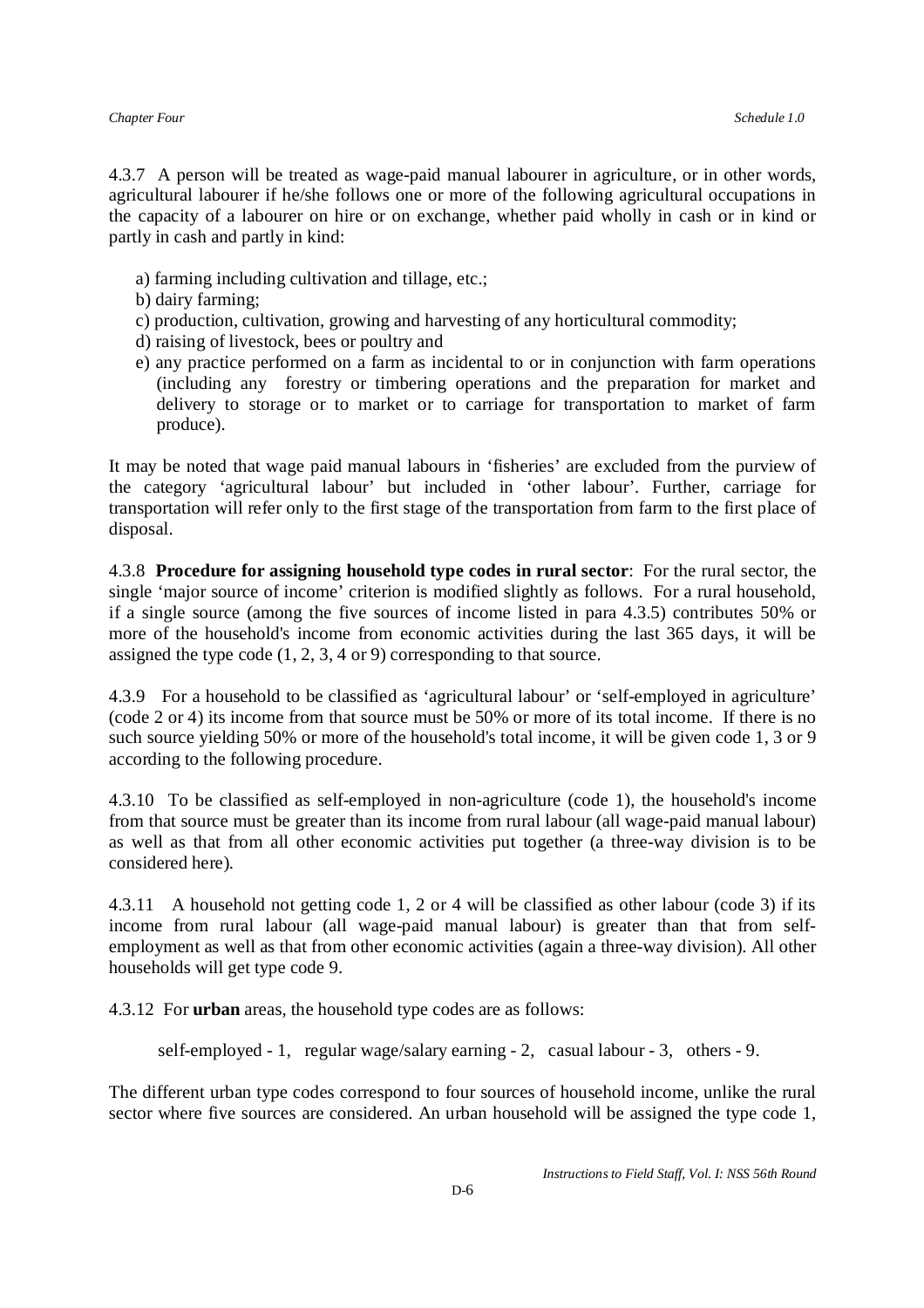2, 3 or 9 corresponding to the major source of its income from economic activities during the last 365 days. A household, which does not have any income from economic activities, will get type code 9 (others).

4.3.13 **Item 5: religion (code):** The religion of the household will be recorded against this item in codes. If different members of the household claim to belong to different religions, the religion of the head of the household will be considered as the religion of the household. The codes are:

| Hinduism $\dots \dots \dots 1$ |                   |  |
|--------------------------------|-------------------|--|
|                                |                   |  |
| Christianity  3                |                   |  |
| Sikhism $\ldots$ 4             | others $\ldots$ 9 |  |

4.3.14 **Item 6: social group (code):** Whether or not the household belongs to scheduled tribe, scheduled caste or other backward class will be indicated against this item in terms of the specified codes which are:

scheduled tribe - 1, scheduled caste - 2, other backward class - 3, others - 9.

Those who do not come under any one of the first three social groups will be assigned code 9 meant to cover all other categories. In case different members belong to different social groups, the group to which the head of the household belongs will be considered as the 'social group' of the household.

4.3.15 **Item 7: land possessed:** The area of land possessed will include land 'owned', 'leased in' and (encroached) 'land neither owned nor leased in' by the household but exclude land 'leased out'. The total land area possessed by the household as on the date of survey will be worked out and recorded against this item in code. The codes are:

| class interval               | code | class interval               | code |
|------------------------------|------|------------------------------|------|
| less than 0.01 hectares      | 01   | $2.01$ to 3.00 hectares      | 06   |
| "<br>$0.01 \text{ to } 0.20$ | 02   | - 11<br>3.01 to 4.00         |      |
| "<br>$0.21$ to $0.40$        | 03   | "<br>4.01 to $6.00$          | 08   |
| "<br>$0.41 \text{ to } 1.00$ | 04   | "<br>$6.01 \text{ to } 8.00$ | 09   |
| ,,<br>1.01 to $2.00$         | 05   | more than $8.00$ "           |      |
|                              |      |                              |      |

 $(1 \text{ acre} \approx 0.4047 \text{ hectare})$ 

A piece of land is considered to be owned by the household if permanent heritable possession with or without the right to transfer the title vests in a member or members of the household. Land held in owner-like possession say, under perpetual lease, hereditary tenure, long-term lease for 30 years or more, etc., will also be considered as land owned. For a piece of land under the possession of the household, if the household lacks title of ownership and also does not have lease agreement for the use of land transacted, either verbally or in writing, such land will be considered as 'neither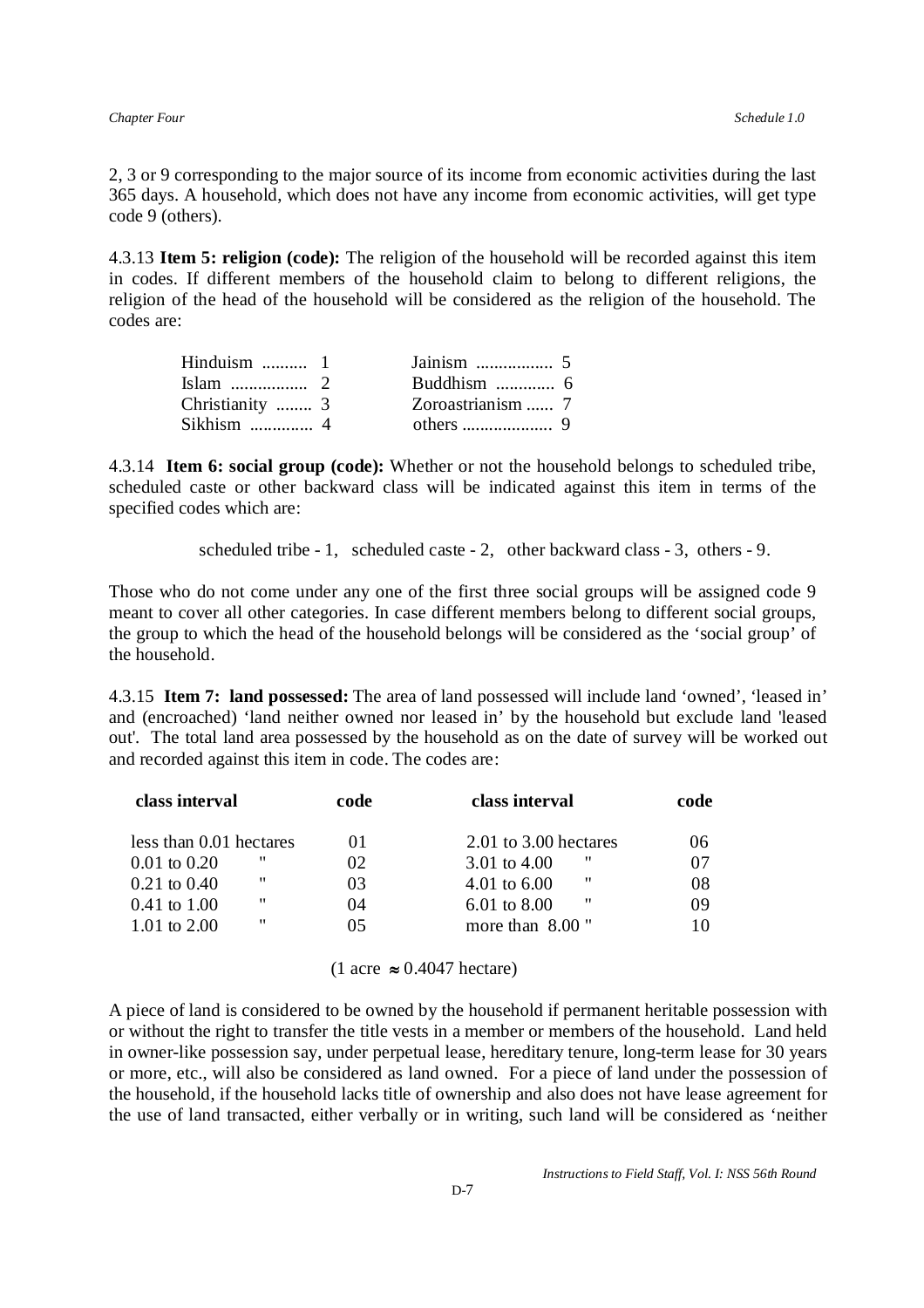owned nor leased in'. In collecting information regarding land possessed, the actual position as obtained on the date of survey will be considered. It may be noted that the 'area of land possessed' to be recorded against this item should not include the area of land owned, leased-in, etc., by the servants/paying guests who are considered as normal members of the household. Entry will be made in two-digit code. *In case of land possessed less than 0.005 hectare or nil, code 01 is to be recorded.*

4.3.16 **Item 8: dwelling unit:** This item of the block refers only to the dwelling unit or the actual residence of the sample household. The dwelling unit may be the entire structure for one household or may be only a part of it. Accordingly, the investigator will ask the informant if it is owned, hired or otherwise occupied. If the dwelling unit is owned by the occupant, code 1 will be recorded against item 8. If it is taken on rent, code 2 will be entered and if it is occupied otherwise, code 9 will apply. However, if any household is found living under trees, bridges, in pipes, etc. it will not be treated as living in dwelling unit. For such households code 3 will be recorded and in such cases a cross 'x' mark will be put against the items 9, 10 and 11 of the block. It may be noted that a dwelling unit constructed on a plot of land which is taken under long-term lease, usually 30 years or more, will be considered as being held under owner-like possession. Similarly, a dwelling unit itself possessed by a household under a long-term lease may be treated as under owner-like possession and code 1 will be applicable in such cases also.

4.3.17 **Item 9**: **type of dwelling:** A dwelling unit may be in a chawl or bustee, or an independent house or a flat. Code for each type of dwelling is given in the schedule and the applicable code will be entered against this item.

4.3.18 A 'chawl/bustee' is a collection of huts (thatched house or huts) or tenements which is generally constructed of katcha or semi-pucca materials like mud, bamboo, grass, leaves, reeds, thatch, unburnt bricks, etc., and is inhabited by a large number of households. If a household is living in such a 'chawl or bustee', code 1 will be recorded against this item.

4.3.19 An independent house is one which has a separate structure and entrance with selfcontained arrangements. In other words, if the dwelling unit and the entire structure of the house are physically the same, it should be considered as an independent house. Here dwelling unit will mean living rooms, kitchen, bathroom, latrine, storeroom, verandah (both open and closed).

4.3.20 A flat, generally, is a part of the building and has one or more rooms with self-contained arrangements and normal housing facilities like water supply, latrine, toilet, etc., which are used exclusively by the family residing therein or jointly with other families. It also includes detached room or rooms with or without other housing facilities.

4.3.21 **Item 10: type of structure:** The structures have been classified into three categories, namely, pucca, semi-pucca and katcha on the basis of materials used for construction. Code for each type of structure has been given in the schedule.

4.3.22 A katcha structure is one whose walls and roof are made of mud, bamboo, grass, leaves, reeds, thatch or unburnt bricks. A pucca structure is one whose walls and roof are made of burnt bricks, stone, cement, concrete, jack board (cement-plastered reeds) and timber. Tiles,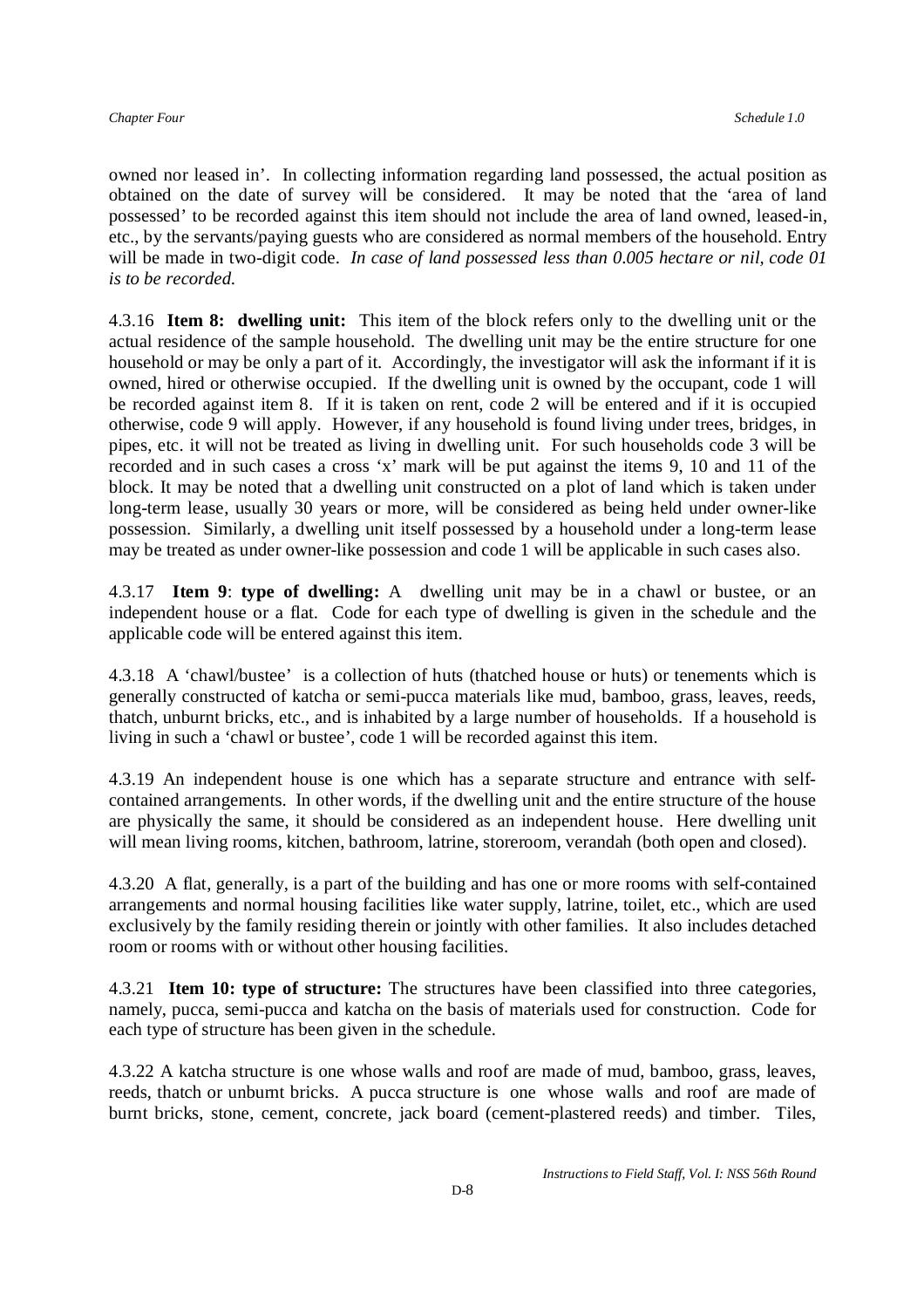galvanised tin or asbestos cement sheets used in construction of roofs will be regarded as pucca materials. A semi-pucca structure is one of which either the roof or the walls but not both is made of pucca materials like burnt bricks, stone, cement, concrete or timber.

4.3.23 **Item 11: covered area (square metre):** This will be the sum of the floor areas of all the rooms, kitchen, etc., and verandah of the building. The area will be recorded (to nearest integer) in square metres. The verandah will mean a roofed space adjacent to living/other rooms and not walled from all sides. In other words, at least one side of such space is either open or walled only to some height or protected by grille, net, etc.

### **(1 square foot**  $\approx 0.09$  **square metre)**

4.3.24 **Items 12 & 13: primary source of energy used for cooking and lighting:** Against these two items, the code corresponding to the primary source of energy that is used by the household for cooking and lighting during **last 30 days preceding the date of survey**, will be recorded. If more than one type of energy is utilised, the primary or principal one on the basis of its use will have to be identified and the corresponding code will be noted in the appropriate box. The codes are:

- **cooking**: coke, coal- 01, firewood and chips- 02, LPG- 03, gobar gas 04, dung cake- 05, charcoal- 06, kerosene- 07, electricity- 08, others- 09, no cooking arrangement- 10
- **lighting**: kerosene -1, other oil -2, gas 3, candle 4, electricity 5, others -6, no lighting arrangement - 7

4.3.25 **Item 14: did any member of the household take any meal from outside during the last 30 days?:** If any member of the household has taken meals from outside, with or without payment, during last 30 days preceding the date of enquiry, code 1 will be recorded against this item, otherwise code 2 will be entered. For definition of meal, etc. see paras 4.4.24 to 4.4.30.

4.3.26 **Item 15: did the household perform any ceremony during the last 30 days?:**  Ceremonies are performed to solemnise some events of life, e.g. birth, marriage, etc. Members of a household may have to perform some religious rites consequent upon the death of a person. For various religions, faiths, there are some days in a yea, which are observed with ceremonial performances like offering puja, prayer, ritual performances, etc. Some of such ceremonies may be performed by household members as required under the social/religious customs without incurring expenditure for entertaining guests. On the other hand, some households may spend some amount of money for entertaining guests with meals, which are considered as an essential part of the ceremonies performed by them. Code 1 will be entered in the box space provided against this item if the household had performed at least one ceremony during the last 30 days preceding the date of enquiry, and code 2 will be entered if the household performed no such ceremony.

4.3.27 **Item 16**: **did the household purchase any cereal from ration/fair price shop during last 30 days?:** The answer against this question will be recorded in codes. The codes are yes-1, no-2. Purchase of foodgrains by workers from shops run by their employer at concessional or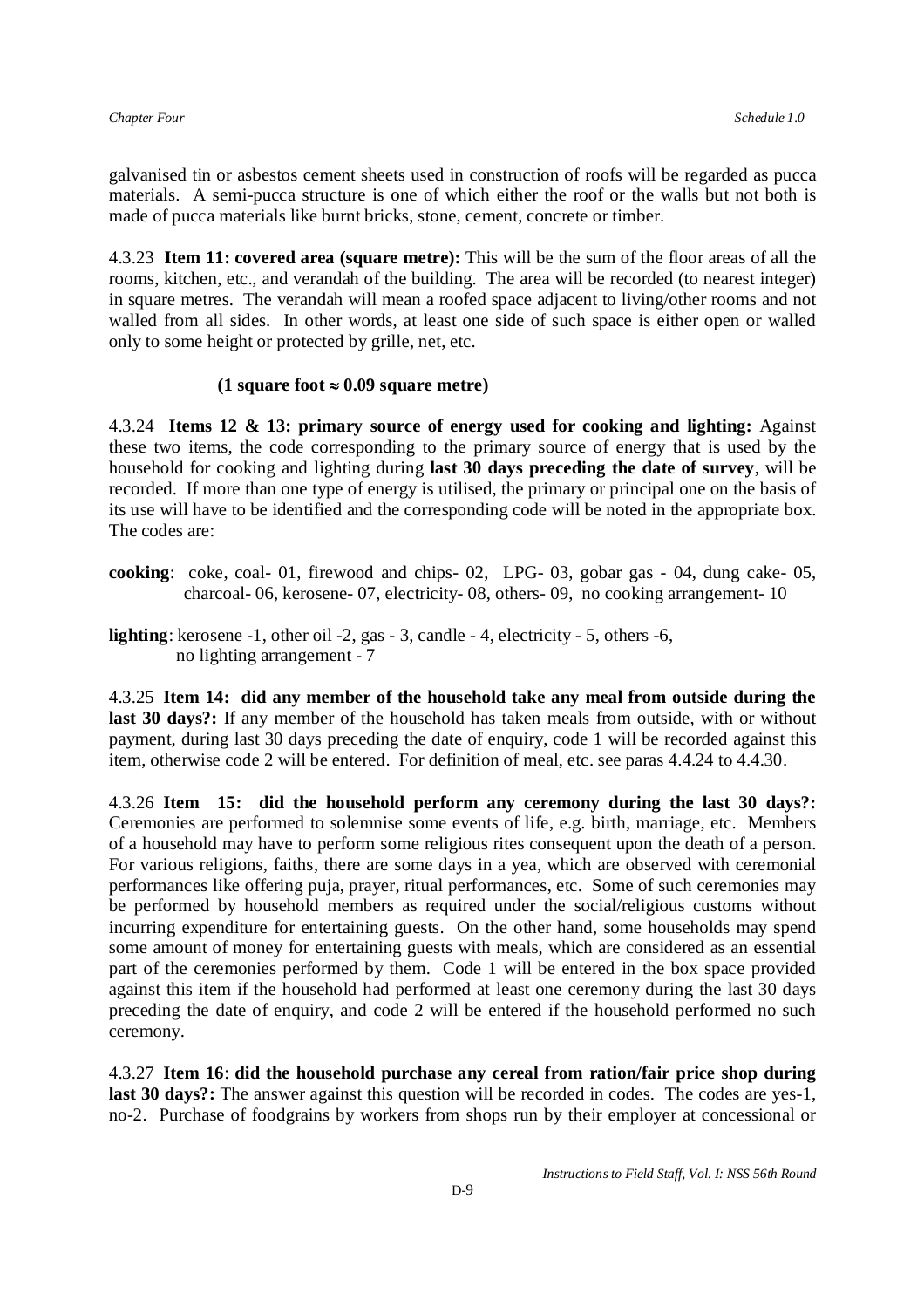subsidised rates (this is prevalent, for example, in tea garden areas) will not be considered as purchase from ration/fair price shop.

4.3.28 **Item 17**: **monthly per capita expenditure (Rs. 0.00):** This item will be filled-in only after completing blocks 5 to 9 and 11. It will be copied from column 6 of item srl. no. 37 of block 11. (The sum total of the relevant sub-total items (as indicated in block 11) adjusted for 30 days will be divided by the household size to obtain the monthly per capita expenditure.)

4.4.0 **Block 4: Demographic and other particulars of household members:** All members of the sample household will be listed in this block. Demographic particulars (viz., relation to head, sex, age, marital status and general education), working status, type of income received and number of meals taken will be recorded for each member using one line for one member.

4.4.1 **Column (1): serial number:** All the members of the sample household will be listed in block 4 using a continuous serial number in column (1). In the list, the head of the household will appear first followed by head's spouse, the first son, first son's wife and their children, second son, second son's wife and their children  $\&$  so on. After the sons are enumerated, the daughters will be listed followed by other relations, dependants, servants, etc.

4.4.2 **Column (2): name of member:** The names of the members corresponding to the serial numbers entered in column (1) will be recorded in column (2).

4.4.3 **Column (3): relation to head (code):** The family relationship of each member of the household with the head of the household (for the head, the relationship is 'self') expressed in terms of specified codes will be recorded in this column. The codes are:

|                          | father/mother/father-in-law/mother-in-law  7 |
|--------------------------|----------------------------------------------|
|                          | brother/sister/brother-in-law/sister-in-law  |
| spouse of married child4 | /other relatives $8$                         |
|                          | servant/employees/other non-relatives  9     |

4.4.4 **Column (4): sex (male-1, female-2):** For each and every member of the household, sex in terms of the code (male-1, female-2) will be recorded in this column. For eunuch, code '1' will be recorded.

4.4.5 **Column (5): age (years):** The age in completed years of all the members listed will be ascertained and recorded in column (5). For infants below one year of age at the time of listing, '0' will be entered in column (5). Similarly, for persons of age 99 years or more, 99 will be entered in this column.

4.4.6 **Column (6): marital status (code):** The marital status of each member will be recorded in terms of the specified code in this column. The codes are:

never married - 1, currently married - 2, widowed - 3, divorced/separated - 4.

4.4.7 **Column (7): general education (code):** Information regarding the level of general

*Instructions to Field Staff, Vol. I: NSS 56th Round*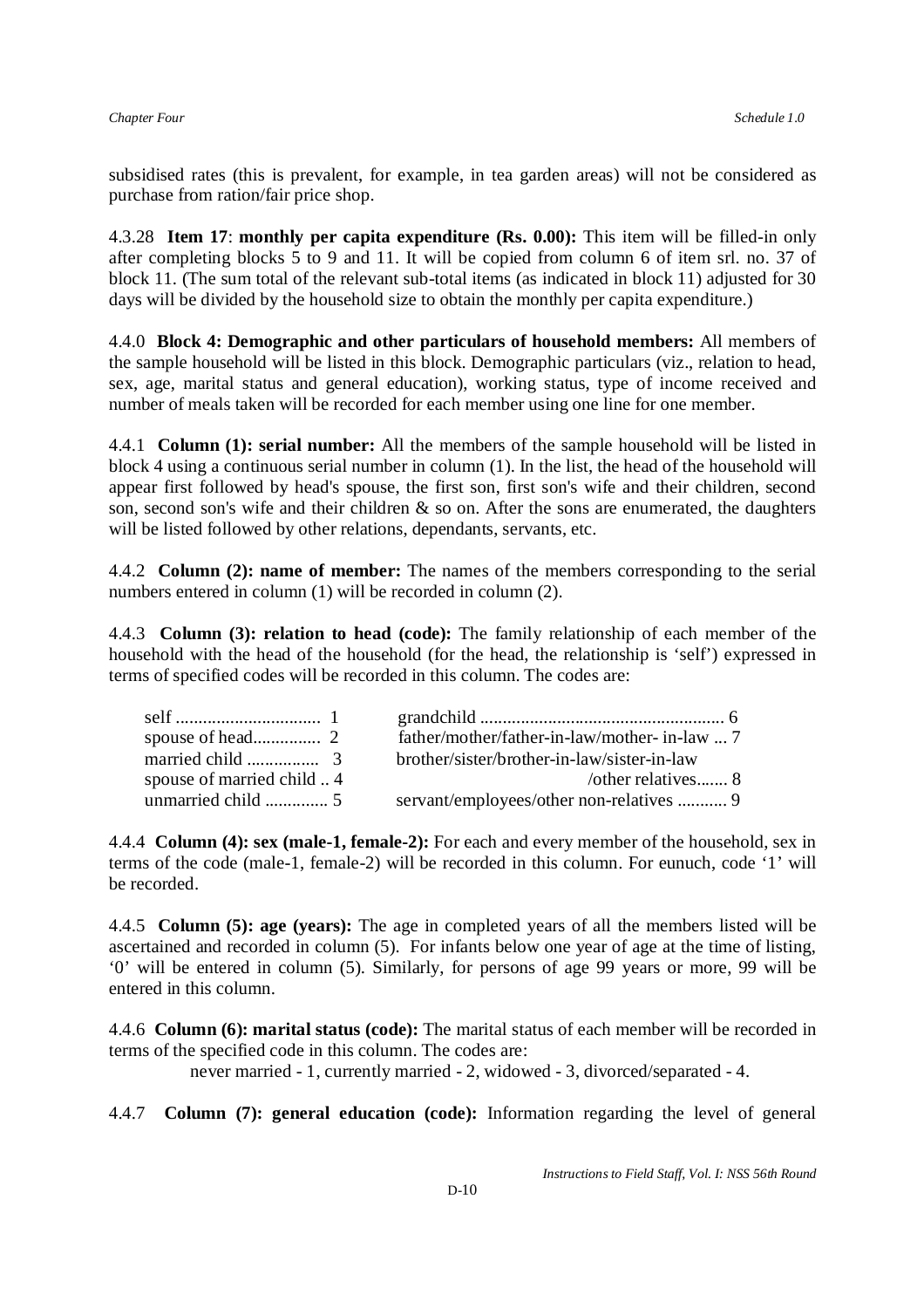education attained by the members of the household listed will be recorded in column (7) in terms of the specified code. For the purpose of making entries in this column, only the course successfully completed will be considered. For instance, for a person who has studied up to say, first year B.A., his/her educational attainment will be considered as higher secondary (code 9). For a person who has studied up to 12th standard but has not appeared for the final examination or has failed, his/her educational attainment will be considered under 'secondary' (code 8). The relevant codes to be used for recording entries in column (7) are:

not literate –01, literate without formal schooling –02, literate but below primary –03, primary –04, middle –05, secondary –06, higher secondary –07, diploma/certificate course –08, graduate and above –09

4.4.8 A person who can both read and write a simple message with understanding in at least one language is to be considered literate. Those who are not able to do so, are to be considered not literate and will be assigned code 01. Those who are literate but never attended any school, will be assigned code 02. Those who are by definition literate but are yet to pass a primary standard examination will get code 03. Similarly codes 04, 05, 06 and 07 will indicate the successive higher standards of examinations passed.

4.4.9 Persons who have attained proficiency in Oriental languages (e.g. Sanskrit, Persian, etc.) through formal but not the general type of education will be classified appropriately at the equivalent level of general education standard.

4.4.10 **Usual activity and current weekly activity particulars:** Columns (8) to (13) of this block are meant for recording the usual as well as current weekly activity status particulars of all the members of the household listed in this block.

4.4.11 **Definitions:** Definitions adopted for a few items on which data will be collected in cols.(8) to (13) of this block and the concepts involved therein are as follows:

(a) **Economic activity:** See para 1.3.9.

 (b) **Activity status:** It is the activity situation in which a person is found during a reference period in respect of the person's participation in economic and non-economic activities. According to this, a person will be in one or a combination of the following three statuses during a reference period:

(i) working or being engaged in economic activity (work) as defined in para 1.3.9.

 (ii) being not engaged in economic activity (work) and either making tangible efforts to seek 'work' or being available for 'work' if the 'work' is available and

(iii) being not engaged in any economic activity (work) and also not available for 'work'.

Activity statuses mentioned in (i)  $\&$  (ii) above are associated with 'being in labour force' and (iii) with 'not being in the labour force'. Within the labour force activity status (i) is associated with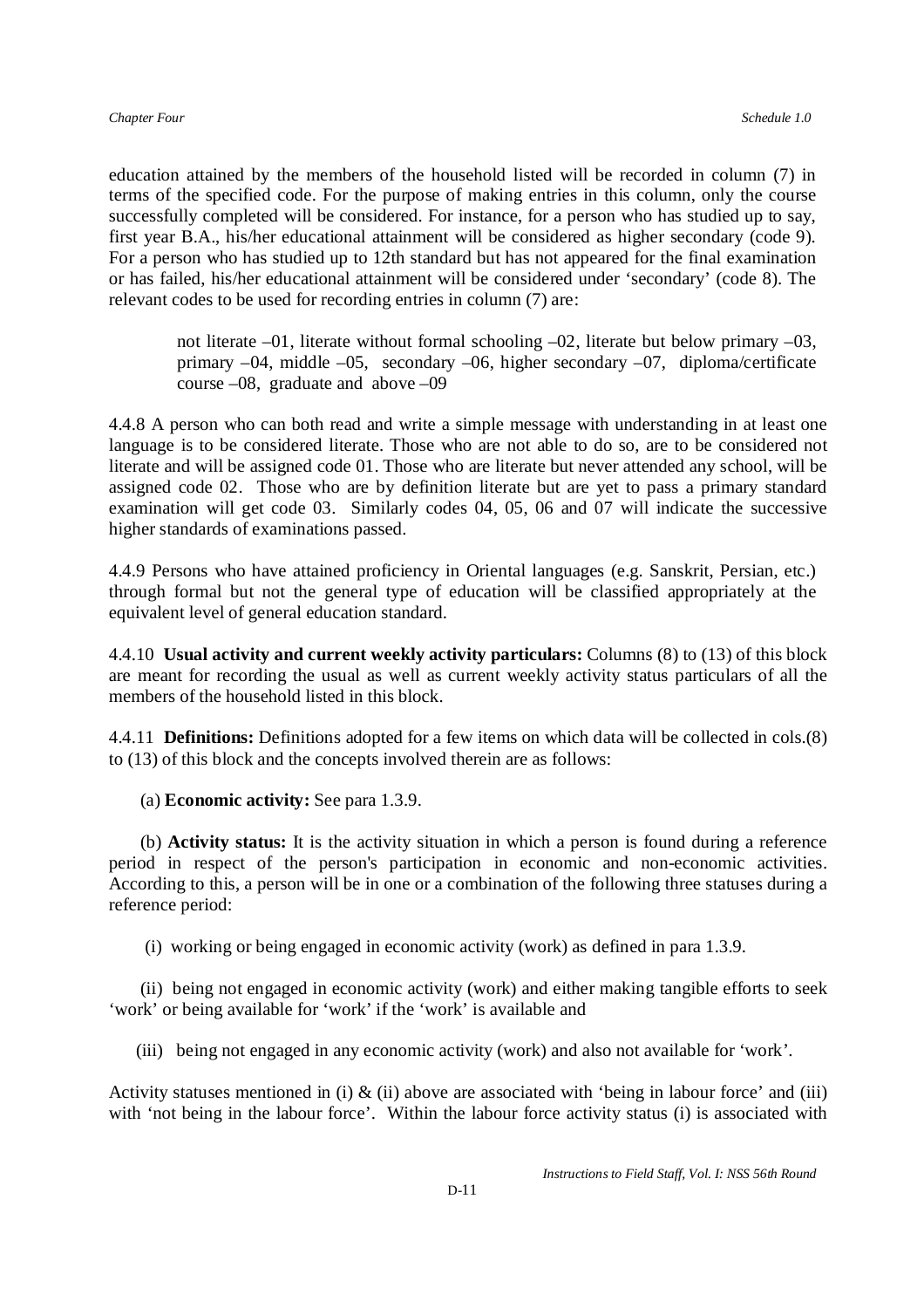'employment' and that of (ii) with 'unemployment'.

Classification of each individual into a unique status poses a problem when more than one of the three activity statuses listed above concurrently obtain for a person. In such an eventuality, the identification uniquely under any one of the three activity statuses is done by adopting either the major time or priority criterion. The former is used for classification of persons under 'usual activity status' and the latter for classification of persons under 'current activity status'. The three major activity statuses have been further sub-divided into several detailed activity categories. If a person categorised as engaged in economic/non-economic activity, by adopting one of the two criteria mentioned above, is found to be pursuing more than one economic/non-economic activity during the reference period, the appropriate detailed status code will relate to the activity in which relatively more time has been spent. The categories under each of the three major activity statuses used in the survey (with the corresponding codes) are:

(i) working or being engaged in economic activity (employed):

| (a) worked in household enterprise (self-employed) as an own account worker -                                                          | 11       |
|----------------------------------------------------------------------------------------------------------------------------------------|----------|
| (b) worked in household enterprise (self-employed) as an employer -                                                                    | 12       |
| (c) worked in household enterprise (self-employed) as 'helper' -                                                                       | 21       |
| (d) worked as regular salaried/wage employee -                                                                                         | 31       |
| (e) worked as casual wage labour in public works -                                                                                     | 41       |
| (f) worked as casual wage labour in other types of works -                                                                             | 51       |
| (g) did not work due to sickness though there was work in household enterprise-                                                        | 61       |
| (h) did not work due to other reasons though there was work in household enterprise-62                                                 |          |
| (i) did not work due to sickness but had regular salaried/wage employment -                                                            | 71       |
| (j) did not work due to other reasons but had regular salaried/wage employment -                                                       | 72       |
| (ii) not working but seeking or available for work (unemployed):<br>(a) sought work -<br>(b) did not seek but was available for work - | 81<br>82 |
| (iii) not working and also not available for work (not in labour force):                                                               |          |
| (a) attended educational institution -                                                                                                 | 91       |
| (b) attended domestic duties only -                                                                                                    | 92       |
| (c) attended domestic duties and was also engaged in free collection of                                                                |          |
| goods, tailoring, weaving, etc. for household use -                                                                                    | 93       |
| (d) recipients of rent, pension, remittance, etc. -                                                                                    | 94       |
| (e) not able to work due to disability -                                                                                               | 95       |
| (f) beggars, prostitutes, etc. -                                                                                                       | 96       |
| $(g)$ others -                                                                                                                         | 97       |
| (h) did not work due to sickness (for casual workers only) -                                                                           | 98       |
|                                                                                                                                        |          |

(c) **Workers (or employed):** Persons who are engaged in any economic activity or who, despite their attachment to economic activity, have abstained from work for reason of illness, injury or other physical disability, bad weather, festivals, social or religious functions or other contingencies necessitating temporary absence from work constitute workers. Unpaid helpers who assist in the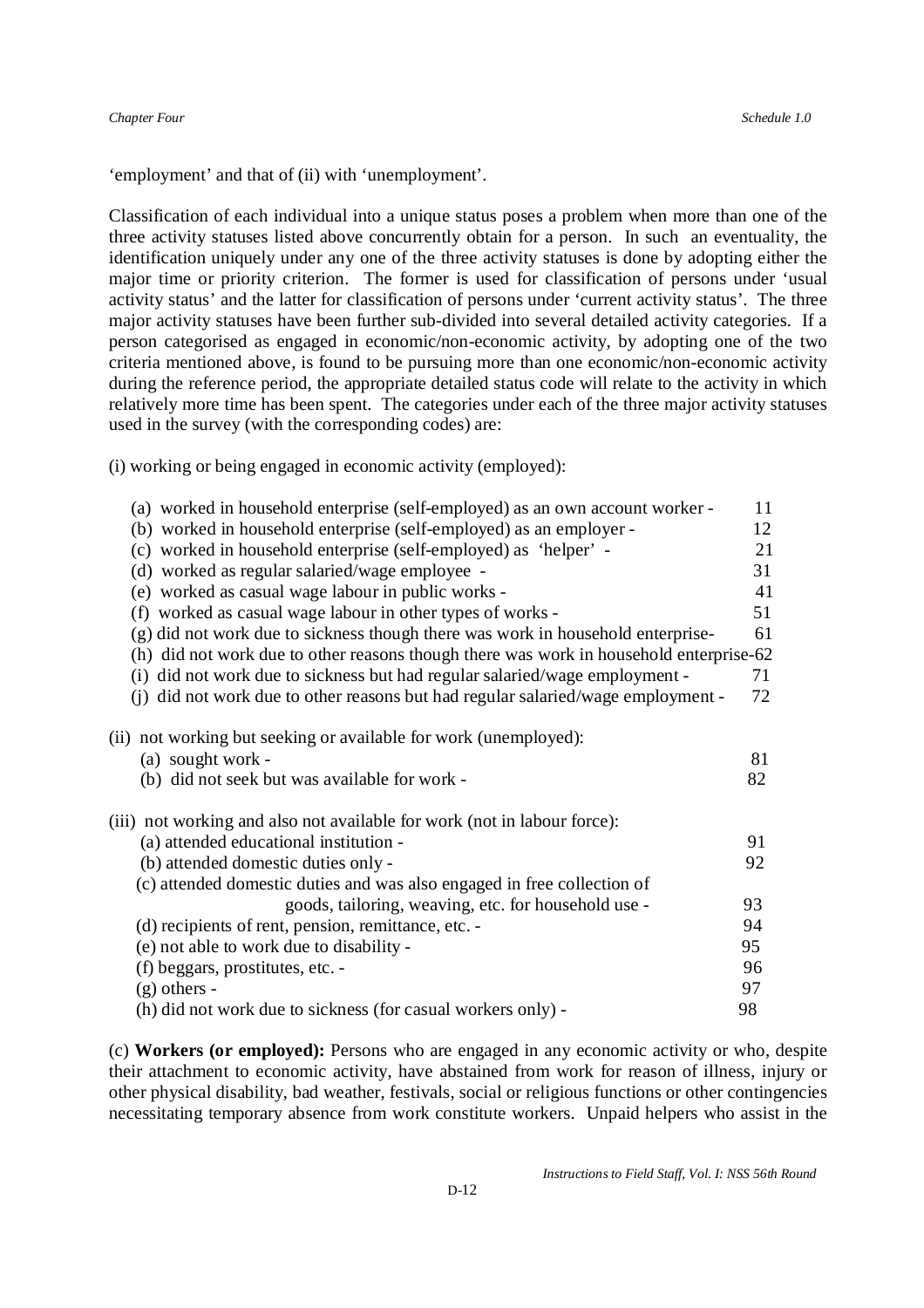operation of an economic activity in the household farm or non-farm activities are also considered as workers. All the workers are assigned one of the detailed activity statuses under the broad activity category 'working or being engaged in economic activity'.

(d) **Seeking or available for work (or unemployed):** Persons, who owing to lack of work, have not worked but either sought work through employment, exchanges, intermediaries, friends or relatives or by making applications to prospective employers or expressed their willingness or availability for work under the prevailing conditions of work and remuneration are considered as those who are 'seeking or available for work' (or unemployed).

(e) **Labour force:** Persons who are either 'working' (or employed) or 'seeking or available for work' (or unemployed) during the reference period together constitute the labour force. Persons who were neither 'working' nor 'seeking or available for work' for various reasons during the reference period are considered to be 'out of labour force'. The persons under this category are students, those engaged in domestic duties, rentiers, pensioners, recipients of remittances, those living on alms, infirm or disabled persons, too young or too old persons, prostitutes, smugglers, etc. and casual labourers not working due to sickness.

(f) **Self-employed in household enterprise:** Persons who operate their own farm or non-farm enterprises or are engaged independently in a profession or trade on own account or with one or a few partners are self-employed in household enterprises. The essential feature of self-employment is that the remuneration is determined wholly or mainly by sales or profits of the goods or services which are being produced. In the case of 'putting out' system where part of a job is performed in different household enterprises, persons will be considered as self- employed if they have some tangible or intangible means of production and their work is a kind of enterprise to them and the fee or remuneration really consists of two parts viz., the share of their labour and the profit of the enterprise. The self-employed persons may again be categorised into the following three groups:

(i) **Own account workers (status code 11):** These are the self-employed persons who operate their enterprises on their own account or with one or a few partners and who, during the reference period, by and large run their enterprise without hiring any labour. They may, however, have unpaid helpers to assist them in the activity of the enterprise.

(ii) **Employers (status code 12):** The self-employed persons who work on their own account or with one or a few partners and by and large run their enterprise by hiring labour are the employers.

(iii) **Helpers in household enterprise (status code 21):** The helpers are category of selfemployed persons, mostly family members, who keep themselves engaged in their household enterprises, working full or part time and do not receive any regular salary or wages in return for the work performed. They do not run the household enterprise on their own but assist the related person living in the same household in running the household enterprise. This is a departure from the definition of 'helpers' adopted in the employment-unemployment surveys of the rounds prior to NSS 50th round. Persons who worked in the capacity of 'helpers' but had a share in the family earning were not considered as 'helpers' earlier. Such persons also are being considered as 'helpers' from the 50th round onwards.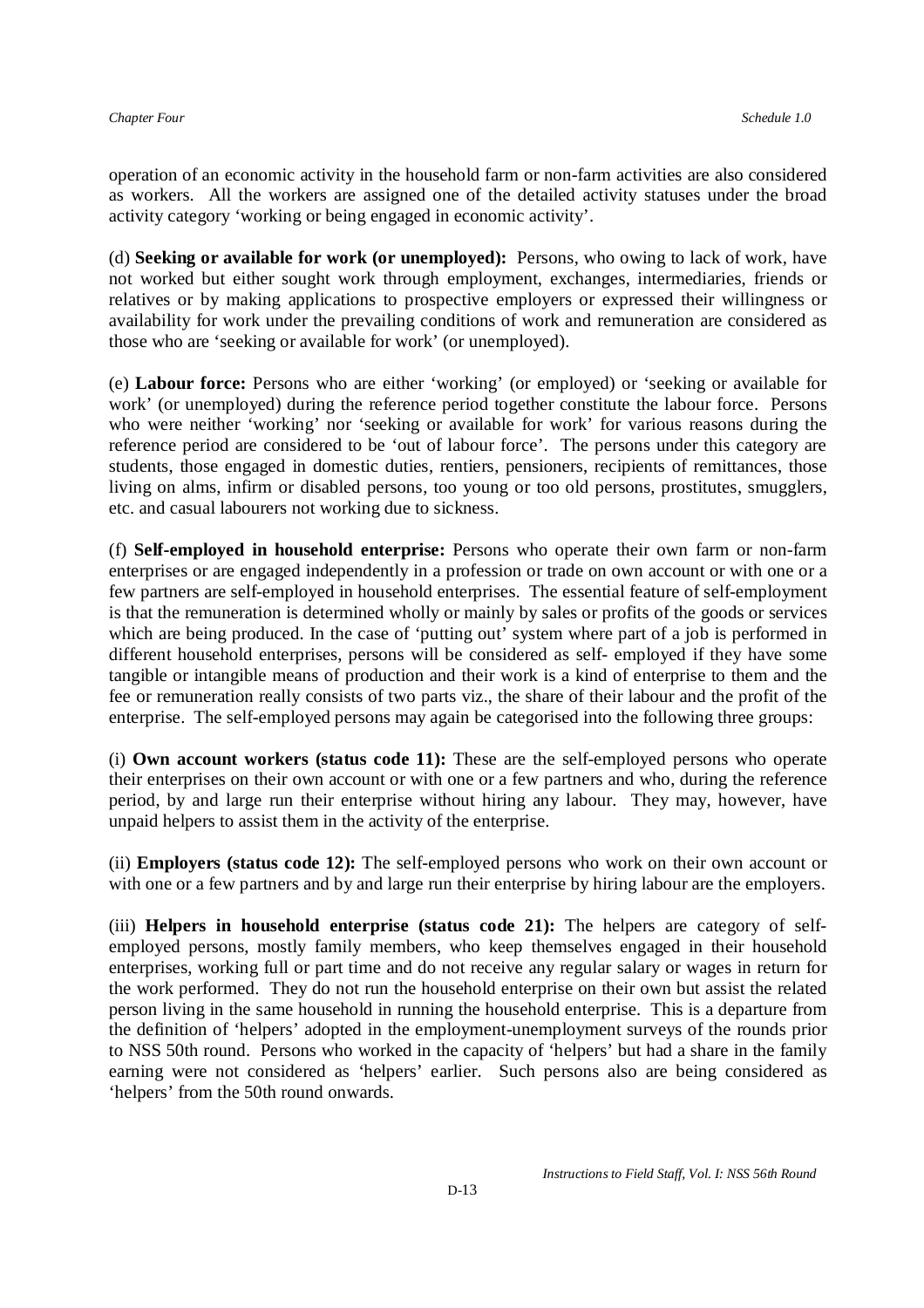(g) **Regular salaried/wage employee (status code 31):** Persons working in others' farm or nonfarm enterprises (both household and non-household) and getting in return salary or wages on regular basis and not on the basis of daily or periodic renewal of work contract are the regular salaried/wage employees. The category not only includes persons getting time wage but also persons receiving piece wage or salary and paid apprentices, both full-time and part-time.

(h) **Casual wage labour (status codes 41 & 51):** A person casually engaged in others' farm or non-farm enterprises (both household and non-household) and getting in return wage according to the terms of the daily or periodic work contract is a casual wage labourer. Usually, in the rural areas, a class of labourers can be seen who normally engage themselves in 'public works' activities. 'Public works' are those activities, which are sponsored by Government or local bodies for construction of roads, bunds, digging of ponds, etc. as 'test relief' measures (like flood relief, drought relief, famine relief, etc.) and also employment generation schemes under poverty alleviation programmes (NREP, RLEGP, etc.).

(i) Had work in household enterprise but did not work (current status codes  $61 \& 62$ ) and had regular salaried/wage employment but did not work (current status codes 71 & 72): Persons engaged in household farm or non-farm enterprises or working in others' farm or non-farm enterprises as salaried/wage employees but absenting themselves from work temporarily due to sickness or enjoying leave or holiday or for other reasons will be categorised under codes 61  $\&$  62 or 71 & 72 respectively depending on whether they are self-employed in household farm or nonfarm enterprises or employed in others' farm or non-farm enterprises as wage/salaried employees. In the case of self-employed, if the reason is sickness, the code to be used is 61 and for other reasons, the relevant code is 62. Similarly, for the regular salaried/wage employees, code 71 will be recorded for those who did not work due to sickness and code 72 will be entered for others who did not work due to other reasons.

4.4.12 **Column (8): usual (principal) activity status:** The usual activity status relates to the activity status of a person during the reference period of 365 days preceding the date of survey. The activity status on which a person spent relatively longer time (major time criterion) during the 365 days preceding the date of survey is considered the principal usual activity status of the person. In the first instance the broad principal usual activity of the person will be identified based on the various activities pursued by the person during the reference period of last 365 days adopting a relatively long time (or major time) criterion, not necessarily for a continuous period. The broad principal usual activity status will be one of the three categories viz. 'employed' (working), 'unemployed' (available for work) or 'not in labour force' (neither willing nor available for work). It is to be noted that in deciding this, only the normal working hours available for pursuing various activities need be considered, and not the 24 hours of a day. The broad principal usual activity status will be obtained on the basis of a two- stage dichotomous classification depending on the major time spent. Persons will be classified in the first stage into (i) those who are engaged in any economic activity (i.e., employed) and/or available for any economic activity (i.e., unemployed) and (ii) who are not engaged and not available for any economic activity i.e., the persons will be first classified as those in the labour force and those not in the labour force depending on in which of these two statuses the person spent major part of the year. In the second stage, those who are found in the labour force will be further classified into working (i.e., engaged in economic activity or employed) and seeking and/or available for work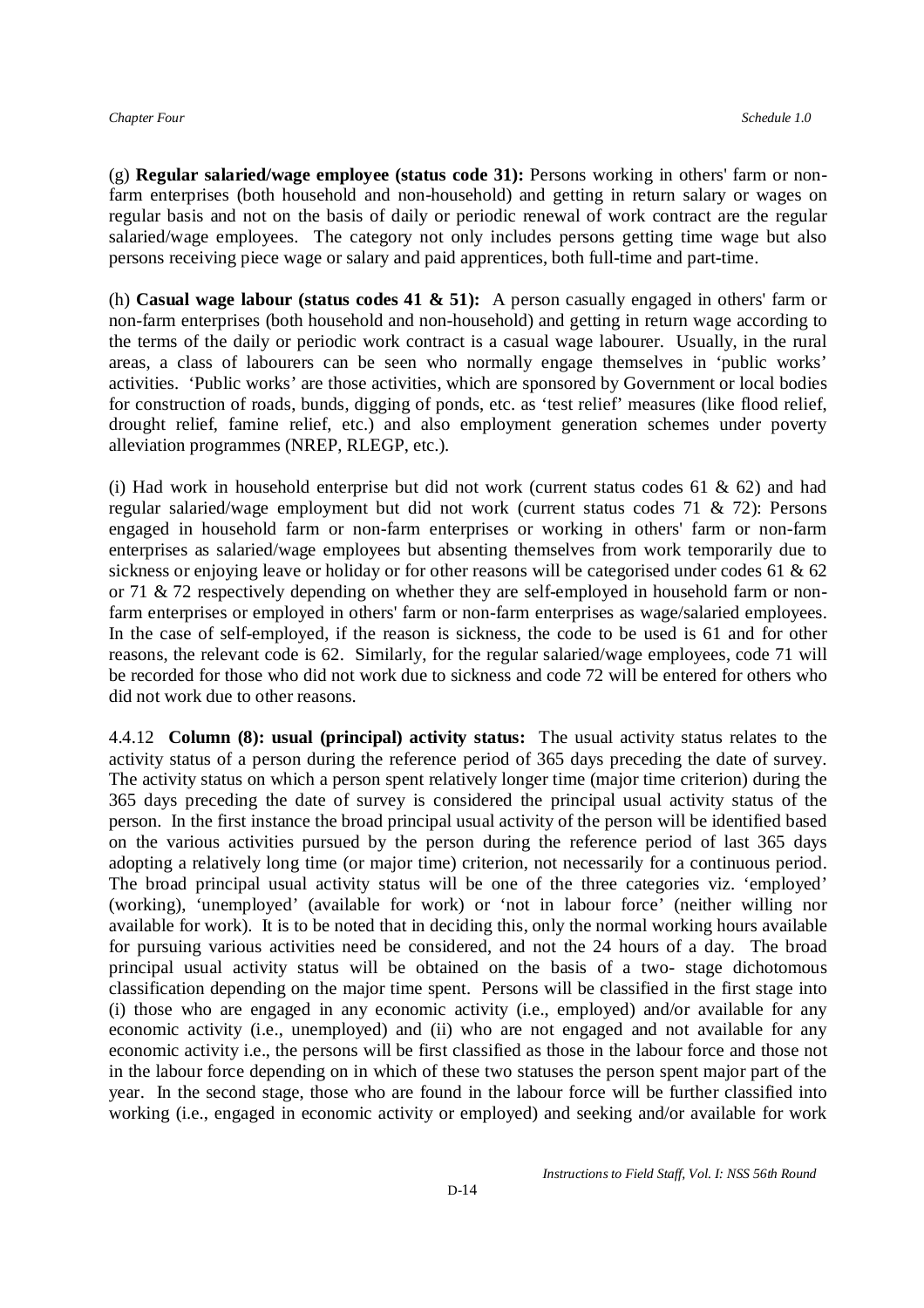(i.e., unemployed) based on the major time spent. Thus, the procedure followed in the identification of the broad usual status classification is different from the one followed up to the 49th round. The following example will help in highlighting the difference and also clarify the procedure.

|        | number of months |                     |        | principal usual     |
|--------|------------------|---------------------|--------|---------------------|
| person | labour force     |                     | not in | activity status     |
|        |                  | employed unemployed | labour |                     |
|        |                  |                     | force  |                     |
|        |                  | (3)                 | (4)    | (5)                 |
| A      |                  |                     |        | Employed            |
| B      |                  |                     |        | Unemployed          |
|        |                  | 3                   |        | Employed            |
|        |                  |                     |        | not in labour force |

Note: In the case of C as per the procedure followed in rounds prior to 50th round, he would have been categorised as not in labour force whereas he is now categorised as employed.

 With the broad category identified for a person, detailed activity status will be assigned on the basis of relatively longer time spent on a detailed activity. For example, suppose A in the example given above worked in household enterprises without hiring labour for 3 months and worked as casual labour for 2 months, then his principal usual activity status would be 'worked in household enterprise (own account worker).' The detailed principal status activity codes are the same as given in para  $4.4.11(b)$ . Codes  $61,62,71,72,82$  and 98 are not applicable for usual status classification. Code 81 will be used to indicate both the situations of seeking work and being available for work.

4.4.13 **Column (9): NIC-98 code (2 digits):** For the persons categorised 'working' (i.e., those with status codes 11-51), the corresponding industry division will be recorded in terms of the two digited NIC 98 codes in column (9).

4.4.14 **subsidiary economic activity:** For each person listed in this block, it has to be ascertained whether he or she worked in a subsidiary capacity during the 365 days preceding the date of survey or not; in other words, whether he or she had a subsidiary economic usual status. This has to be ascertained for all the three broad categories of persons initially classified as 'employed', 'unemployed' and 'not in labour force'. To illustrate, a person categorised as working and assigned the principal usual activity status 'self-employed' may also be engaged for a relatively shorter time during the year as casual wage labour. In such a case, he will be considered to have worked also in a subsidiary capacity (i.e., having a subsidiary economic status which is different from the principal status). On the other hand, a person may be self-employed in trade for a relatively longer period and simultaneously also engaged in agricultural production for a relatively minor time. In such a case, the principal usual activity status will be 'self-employed in trade' and subsidiary economic status, 'self-employed in agriculture'. Similarly, persons categorised as 'unemployed' or 'not in labour force' on the basis of 'relatively longer time' criterion might have pursued some economic activity for relatively shorter time during the year. In all the above cases, they will be treated to have had subsidiary economic usual status. It may be noted that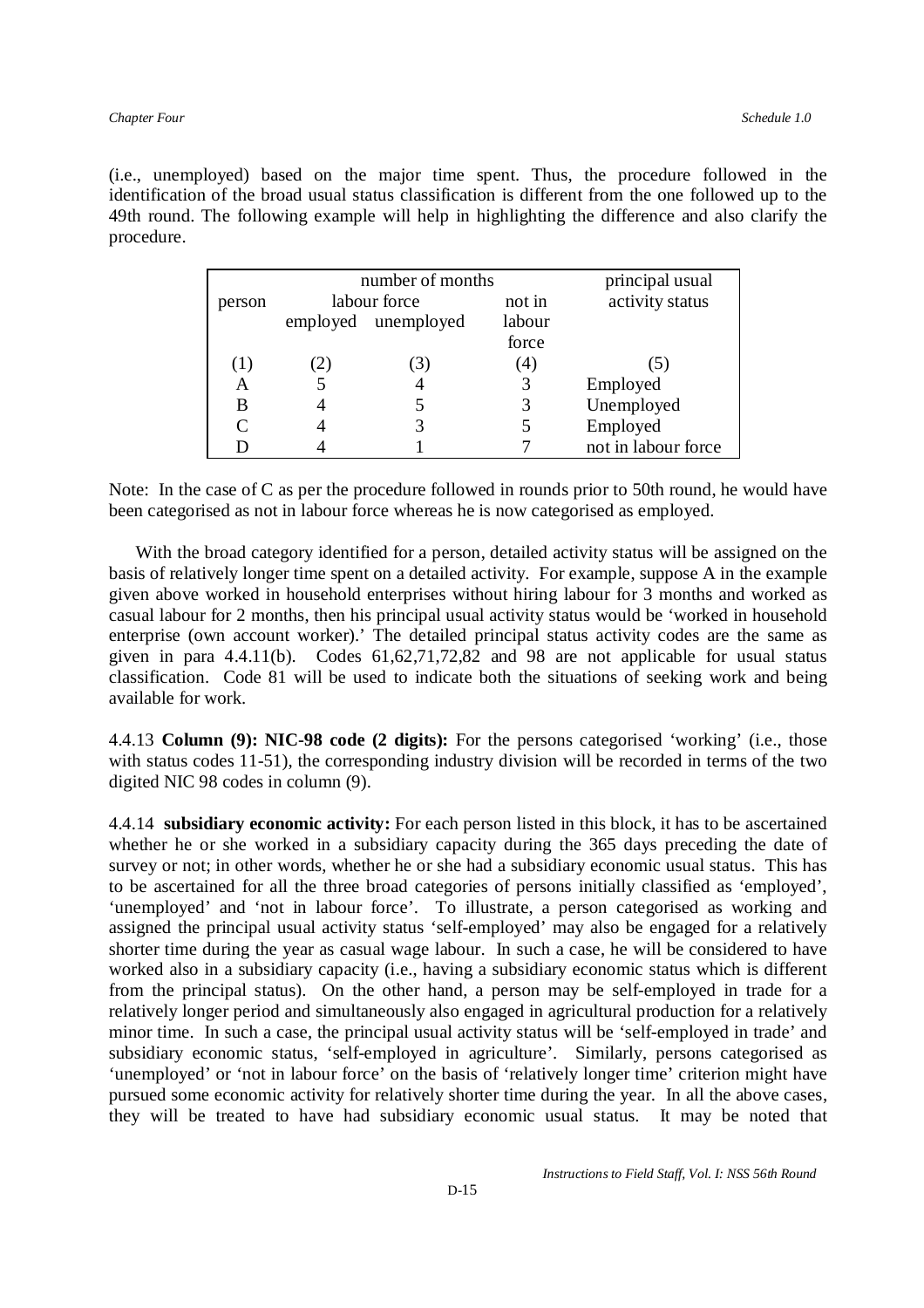engagement in work in subsidiary capacity may arise out of two situations:

 (i) a person may be engaged for a relatively longer period during the 365 days in one economic activity/non-economic activity and for a relatively shorter period in another economic activity;

 (ii) a person may be pursuing one economic activity/non-economic activity almost throughout the year in the principal status and also simultaneously pursuing another economic activity for relatively shorter time in a subsidiary capacity.

4.4.15 **Columns (10) & (11): subsidiary economic activity status:** For all persons engaged in any 'work' in subsidiary capacity, the status codes of the economic activities pursued by them in their subsidiary capacity will be recorded in col.(10) and the corresponding NIC-98 code (2 digits) will be recorded in col.(11). In the situation where a person has been found to have pursued more than one economic activity during the last 365 days in his or her subsidiary capacity, the activity on which more time has been spent would be considered for recording entry in this column. Columns (10)  $\&$  (11) are to be filled in for each and every member of the household irrespective of whether the person's principal status is economic activity or not. For those reporting no subsidiary economic activity, 'X' may be recorded in both the columns.

4.4.16 **Column (12): current weekly activity status:** The current weekly activity status of a person will be the activity status obtaining for a person during a reference period of seven days preceding the date of survey. Irrespective of the usual activity pursued by a person, his/her current weekly activity will be determined strictly on the basis of the activities pursued by the person during the reference period of seven days preceding the date of survey adopting the priority criterion. Even self-employed persons, one need not prejudge and take for granted that the current activity situation for them will be identical with the usual activity situation. A careful probe on the part of the investigator regarding the various activities pursued by the person during the seven days preceding the date of survey is, therefore, necessary for ascertaining his/her current weekly activity status. In defining the 'activity status', it has already been mentioned that the activities are grouped broadly into three categories, namely:

- (i) working,
- (ii) not working but seeking and/or available for work, and
- (iii) neither working nor available for work.

According to the priority criterion, the status of 'working' gets priority over the status 'not working but seeking and/or available for work' which in turn gets priority over the status of 'neither working nor available for work'. In the category, 'not working but seeking and/or available for work', the status 'seeking' gets priority over the status of 'not seeking but available for work'. A person would be considered 'working (or employed)' if he/she while pursuing any economic activity had worked for at least one hour on any one day during the week preceding the date of survey. A person would be considered 'seeking and/or available for work (or unemployed)' if during the reference week no 'work' was done by the person but he or she had made efforts to get work or had been available for work during the reference week though not actively seeking work, in the belief that no work was available. A person who had neither worked nor was available for work will be considered to be engaged in non-economic activities (or not in labour force).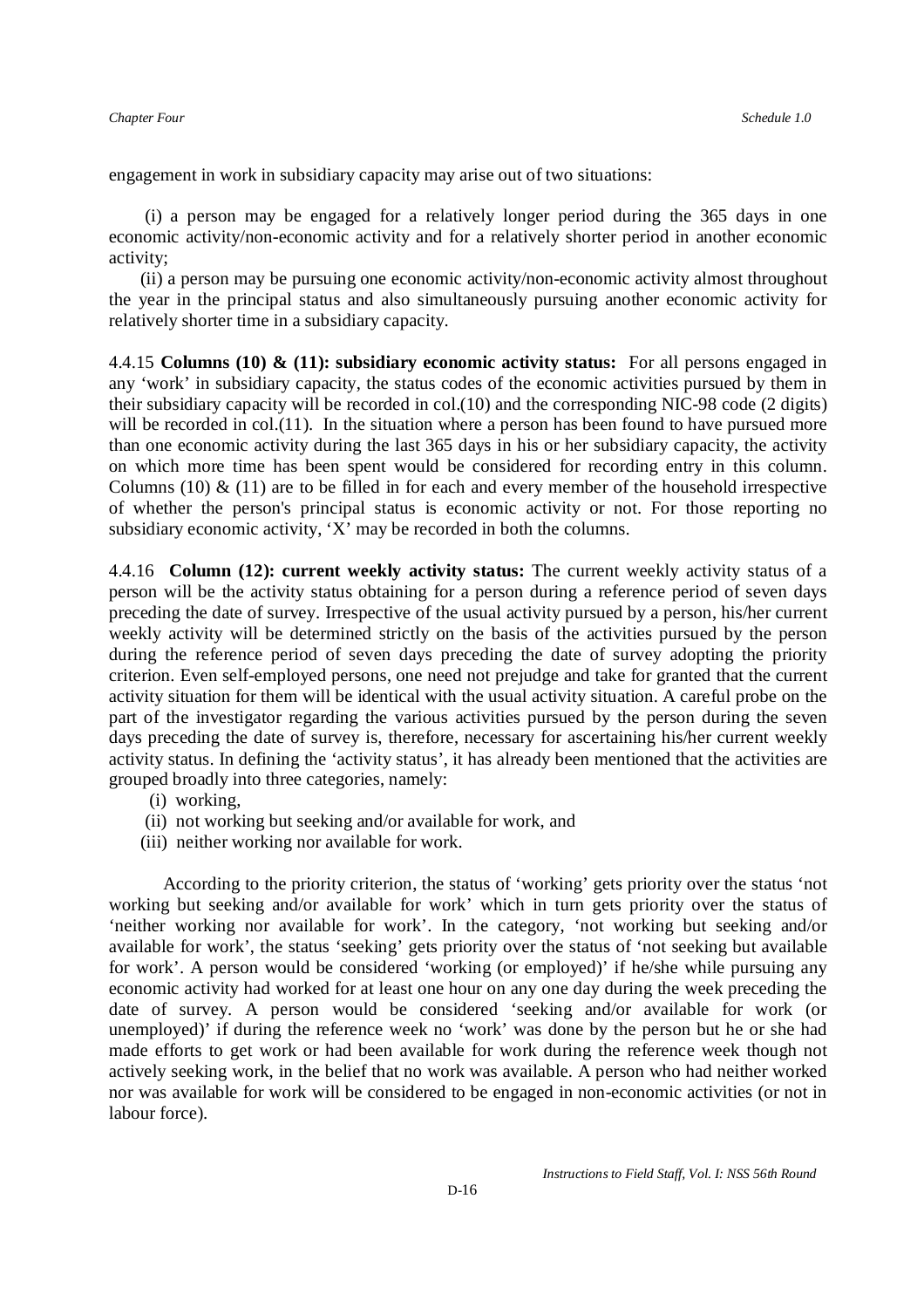4.4.17 The three broad groups of activities are further classified into 20 detailed 'status' categories, 10 for persons categorised 'working' (codes 11-72), 2 for those categorised 'not working but seeking and/or available for work' (codes 81 & 82) and 8 for those categorised 'neither working nor available for work' (codes 91-98). For a person, the appropriate broad 'status' will be determined first adopting the priority criterion. If a person categorised 'working' is found to be pursuing more than one economic activity during the reference week, the economic activity in which relatively more time has been spent will be the appropriate detailed 'status' that will be assigned to him/her. (If the time spent on the different activities is found to be equal, the activity that appears first in the list will be assigned to the person.)

4.4.18 In case more than one 'non-economic activity status' (codes 91-98) are assignable to a person in view of typical activity pattern followed by him/her during the reference week, the activity which appears first in the code list in the ascending order starting from 91 will be assigned. But it may be noted that a person engaged in 'domestic duties' should not be classified as 'student' (code 91) simply because he/she was attending some training. Similarly, a disabled person who was a recipient of regular pension, remittance, etc, should be classified as 'rentiers, pensioners, remittance recipients, etc.', and not in the category 'not able to work due to disability' (code 95). After thus determining the current weekly activity status of a household member, the appropriate 2-digit status code will be recorded in column (12).

4.4.19 The following points may be noted while assigning the activity status to a person

 (a) a person found to be engaged in domestic duties should not be categorised 'engaged in domestic duties' (code 92) if the person reports that he/she has also been available for work concurrently.

 (b) a person engaged in regular wage/salaried employment but currently not at work, will be assigned code 71 or 72 irrespective of whether he/she is engaged in any other 'economic' or 'noneconomic' activity.

 (c) unpaid apprentices will be treated as 'students' while paid apprentices will be treated as employees.

 (d) persons under 'paid lay-off' will be considered 'employed' and those under 'unpaid lay off' as 'unemployed' if they are seeking and/or available for work.

 (e) 'free collection for sale' will be treated as self-employment. If the products collected relate to agricultural sector (even if the products collected are not for sale but for household consumption) the NIC-98 tabulation category will be 'A' and for other goods like rag, waste paper, tins, etc., the NIC-98 tabulation category will be 'G'.

4.4.20 **Column (13): NIC-98 code (2 digits):** For persons categorised as 'working' i.e., those with status codes 11-72 in column (12), NIC-98 code (2 digits) corresponding to the activity status recorded in column (12) will be entered in column (13).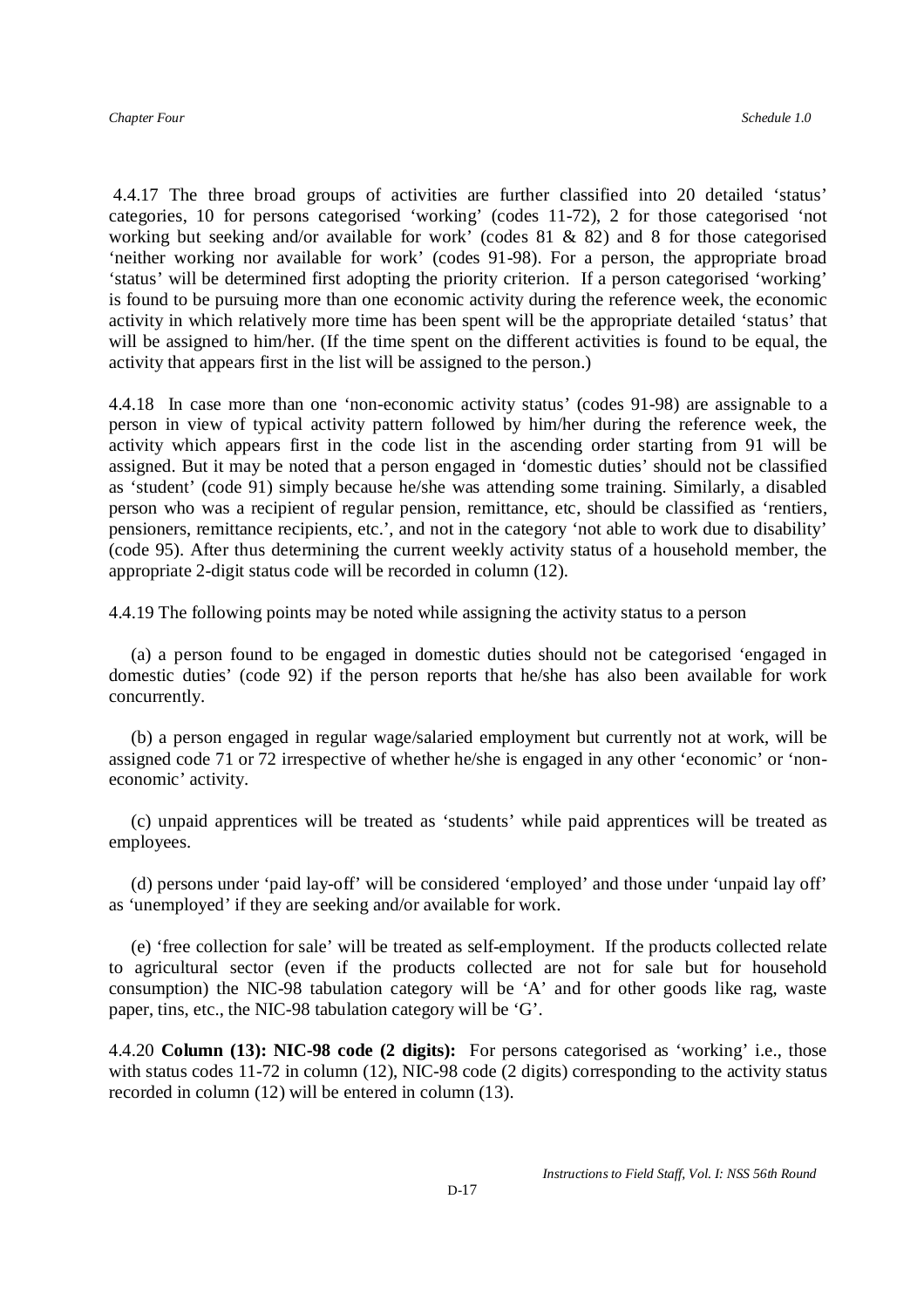#### 4.4.21 **Activity Status: Some Important Clarifications**

 (i) If a student is reported to be engaged in private tuition or in any other economic activity like helping the family enterprise for at least one hour on any day during the reference week, his current weekly activity status code will be 11 (self-employed). If the time spent on such activity is less than one hour, his current weekly activity status code will be 91 (student).

 (ii) A disabled person/pensioner, reported to be seeking/ available for work, will be treated as unemployed and not as a disabled person/pensioner.

 (iii) When a female casual labourer reports that she is not able to work due to pregnancy, she will be treated as 'casual labour not working due to sickness' and will be assigned current activity code 98.

 (iv) Exchange labour will be considered as 'self-employed'. But a regular employee as exchange labour while on leave or holiday will be assigned status code 72. On the other hand, a casual labourer working as 'exchange labour' on some days will be categorised as 'self-employed' for those days.

 (v) For determining the activity status code of an MP/MLA/ Municipal Councillor (MC), etc, it has to be first ascertained whether they had any other primary economic occupation or not. If they had other primary economic occupation, their activity status will be according to that economic occupation. If not, they will be categorised as 'self-employed' (status code 11) with NIC-98 tabulation category as 'O'.

 (vi) A pensioner reported to be engaged in the family enterprise or employed in any other capacity should be considered as 'currently working', if he/she was engaged in the activity at least for one hour on any one day of the reference week and 'usually working', if he/she was engaged for a relatively long time during the reference year.

 (vii) The 'meal carriers' (who deliver lunch at various offices), 'night watchmen' of a locality, 'cowherd', etc. are normally employed by a group of households on a regular monthly wage. The 'activity status' of such workers will be the same as that of maid servant/male servant, etc. i.e., 'wage/salaried employee'.

 (viii) Sometimes it is found that a regular student is currently on live register of the Employment Exchange and such a situation creates confusion in deciding his activity status. Normally, the person will be categorised as a student. But before categorising him/her as a student, further probes should be made as to whether he/she will give up his/her studies the moment he/she gets a job. If it is found that he/she will leave his studies to take up the type of job for which he/she has registered, he/she will be considered as unemployed.

 (ix) Engagement in domestic duties by a member of the household is not considered economic activity but the domestic duties performed by the domestic servant staying in the employer's household and taking food from the common kitchen and thereby being a member of the household is to be considered as an economic activity, as a special case. The appropriate work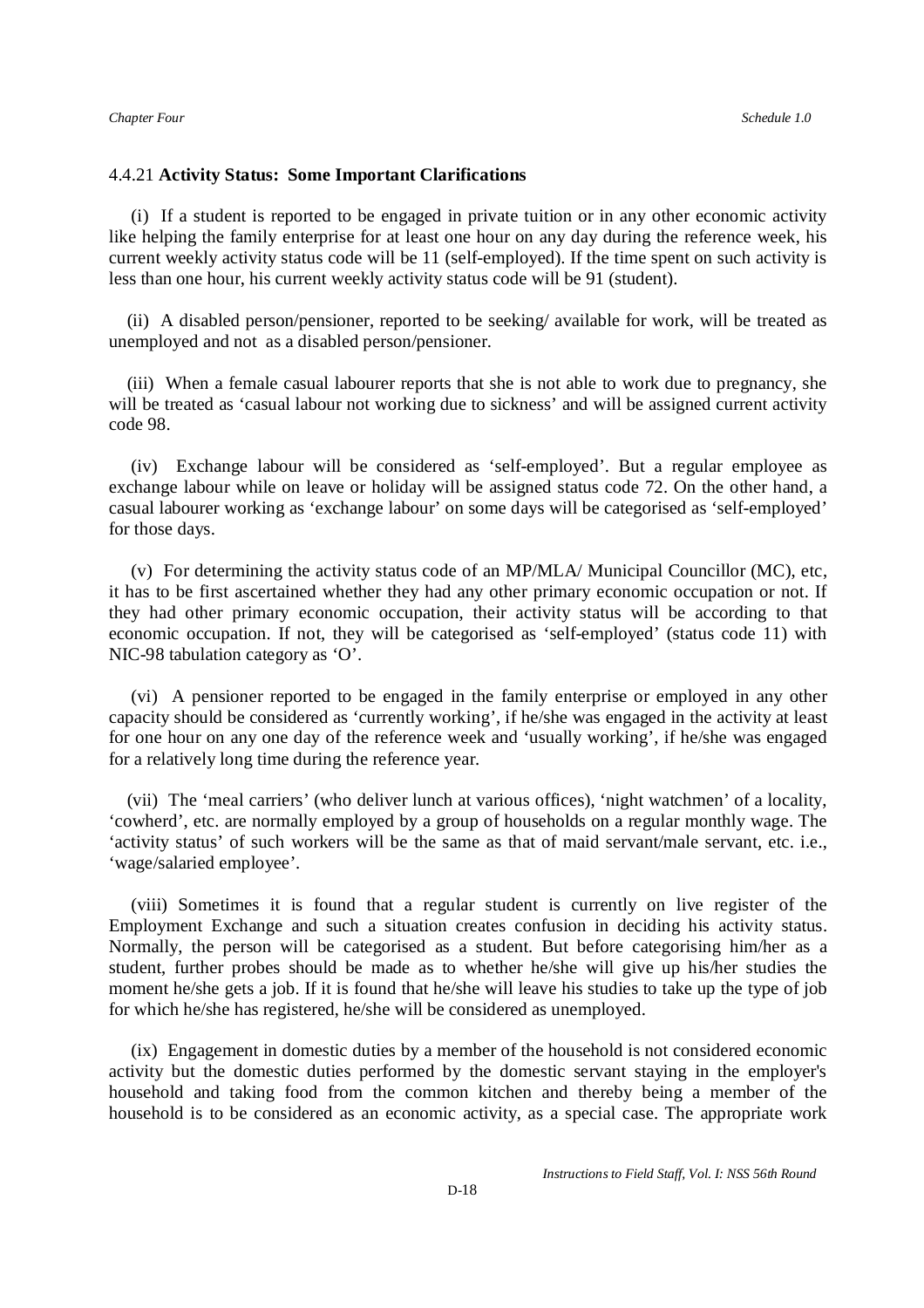status code depending on the duties performed is to be assigned to him/her.

4.4.22 **Column (14): number of days stayed away from home during the last 30 days:** The number of days for which the member 'stayed away from home' during the 30 days preceding the date of enquiry should be recorded here. A continuous absence from home for 24 hours will be reckoned as a 'day stayed away'. That is, the entry will be made in completed number of days and any fraction of a day will be ignored. The location of the place where the person stayed, having been away from his/her own household, may also be within the same village/town and staying away will not only mean physical absence but also non- participation in food consumption from his/her own household.

4.4.23 **Column (15): number of meals usually taken in a day:** The number of meals consumed by a person is usually reported as 2 or 3. In rare cases, one may come across a person who may be taking food only once in a day or more than three times a day. While in the former case the number of meals for the person will be 1 per day, in the latter case, however, only 3 should be entered. That is, in this column, the recorded number of meals taken in a day, even if it is reported to be higher, should not exceed 3. A breast-fed baby does not directly share the food consumed by members of the household. Hence for such babies the entry in this column will be '0'. To have a clear idea of what constitutes a meal, the following three paragraphs may be referred to.

4.4.24 **Meal:** A 'meal' is composed of one or more readily eatable (generally cooked) items of food, the usually major constituent of which is cereals. The meals consumed by a person twice or thrice a day provide him/her the required energy (calorie) and other nutrients for living and for pursuing his/her normal avocations. A 'meal', as opposed to 'snacks', 'nashta' or 'high tea', contains larger quantum and variety of food. In rare cases, a full meal may contain larger quantity of non-cereal food. Even then, if the quantum of food in a plate is heavy as a meal, the contents of the food plate will also be considered as a 'meal'. Sometimes the contents of a 'nashta' may not be very different from the contents of a 'meal'. The difference in quantity will therefore be the guiding factor for deciding whether the plate is to be labelled as a 'meal' or a 'nashta'.

4.4.25 A person rendering domestic service (like cleaning utensils, dusting and cleaning of rooms, washing linen, carrying water from outside, etc.) to a number of households during the daytime time gets some food from each of the households he/she serves. Although the quantum of food received from a single household may, by quantity, be far less than a full meal, the total quantity of food received from all the households taken together would often, if not more, be at least equivalent to a full meal. In this particular situation, the person will be considered to be consuming one meal every day under 'meal taken away from home'.

4.4.26 Subject to the guidelines given in the two preceding paragraphs, for the purpose of data collection on 'number of meals consumed' one has to depend on the judgement of the informant because, the informant would reckon the number on the basis of his/her own understanding of the concept of a meal/ khana.

4.4.27 **Columns (16), (17), (18), (19) and (20): number of meals taken during last 30 days :** It is important to note that the entries are to be made in these columns depending on the place from where food is served irrespective of where it is consumed.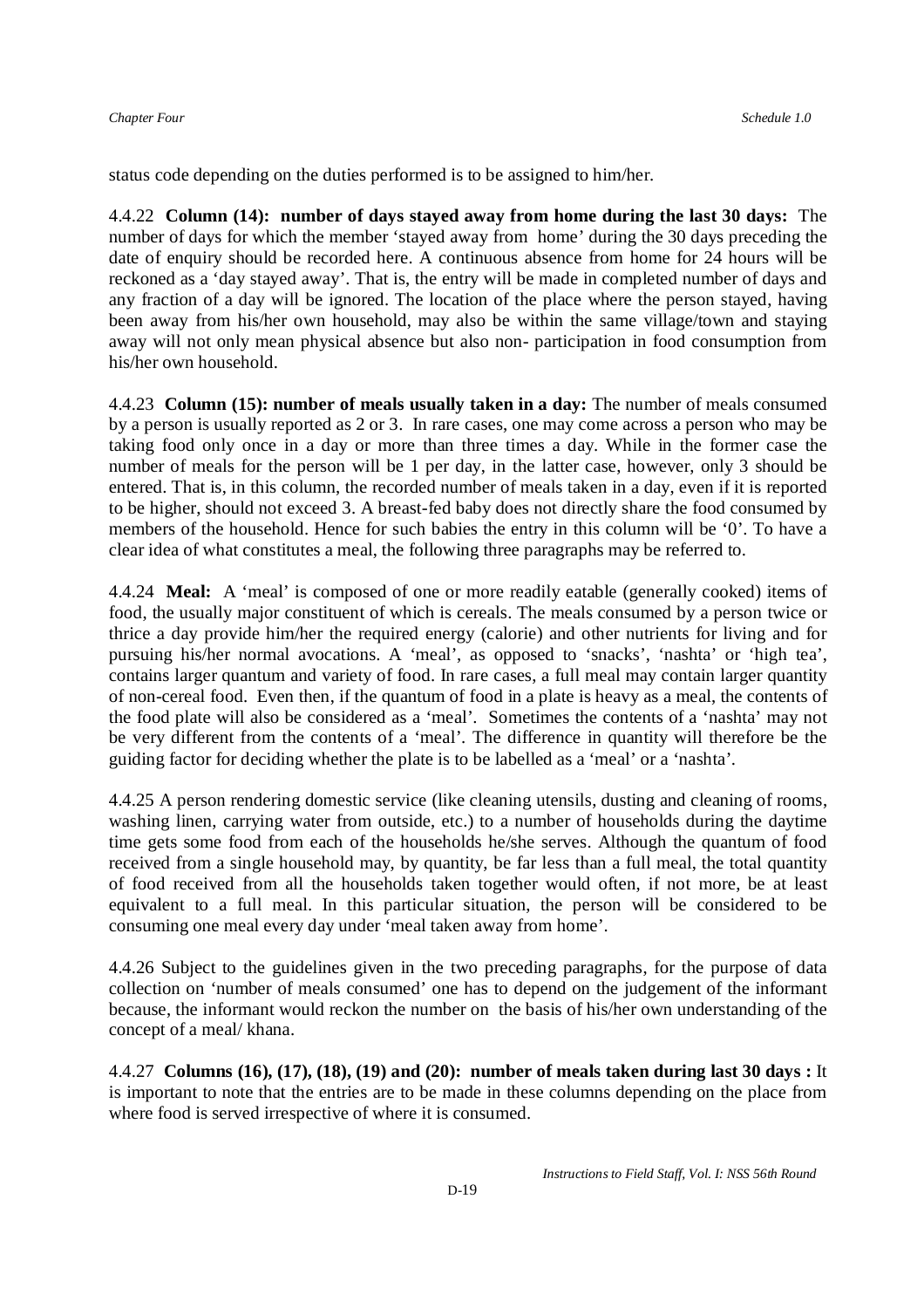4.4.28 Columns (16), (17) & (18) pertain to meals taken away from home without payment. Number of meals taken outside home on payment and at home during last 30 days preceding the date of survey, for each member of the household will be recorded against columns (19)  $\&$  (20). There are schools/balwadis, etc., which provide standard food to all or some students as midday meal, tiffin, etc., free or at subsidised rate. Such meals are to be considered as meals taken away from home. If such food is received free it will be recorded in column (16). Meals received at subsidised rate will be recorded in column (19). There are institutions, which provide canteen facilities to their students. Students can purchase food of their choice and to their requirements from those canteens on payment. In such cases also entry will be made in column (19).

4.4.29 Sometimes meals are provided by the employer. These may be as perquisites or as part of wages in kind. These meals are generally consumed at the place of work and are to be considered as meals taken away from home. It may not be rare that meals provided by the employer are brought home by the employees and consumed there. Such meals are also to be considered as meals taken away from home. In column (17), the number of such meals received and consumed during the reference period by an individual member will be recorded. Similarly meals consumed as guests in other households, will also be taken into account while making entries in column (18). For the purpose of making entry in column (19), 'meals received on payment' will mean that the informant has to incur some expense or part with a certain portion of his salary/wage for getting the meals. Meals purchased from hotel, restaurant or an eating-house will be considered as 'meals taken away from home on payment' and will have to be counted also for making entry in column (19). Meals taken away from home during the days of absence from the household should also be accounted for in making entries in these columns. Such meals are to be counted under either of the columns (16) to (18) or (19).

4.4.30 In column (20), the number of meals taken at home by each member of the household during the period of 30 days preceding the date of survey will be recorded. A meal will be considered to be taken at home if the meal is prepared at home irrespective of the place where it is consumed. In short, all the meals consumed by a member which are either prepared by the household or purchased from outside the expenditure relating to which is collected and recorded at appropriate places of the schedule should be considered either as 'meals taken away from home on payment' or as 'meals taken at home'.

4.5.0.0 **Blocks 5 to 9: Blocks on Consumer Expenditure:** In these blocks information on consumer expenditure on various items/groups of items will be collected. The titles of the blocks are:

- Block 5: Consumption of food, pan, tobacco and intoxicants.
- Block 5.1: Consumption of fuel and light.
- Block 6: Consumption of clothing, bedding, etc.
- Block 7: Consumption of footwear.
- Block 8.1: Expenditure on education & medical (institutional) goods and services.
- Block 8.2: Expenditure on miscellaneous goods and services including medical (non institutional), rents and taxes.
- Block 9: Expenditure for purchase and construction (including repair and maintenance) of durable goods for domestic use.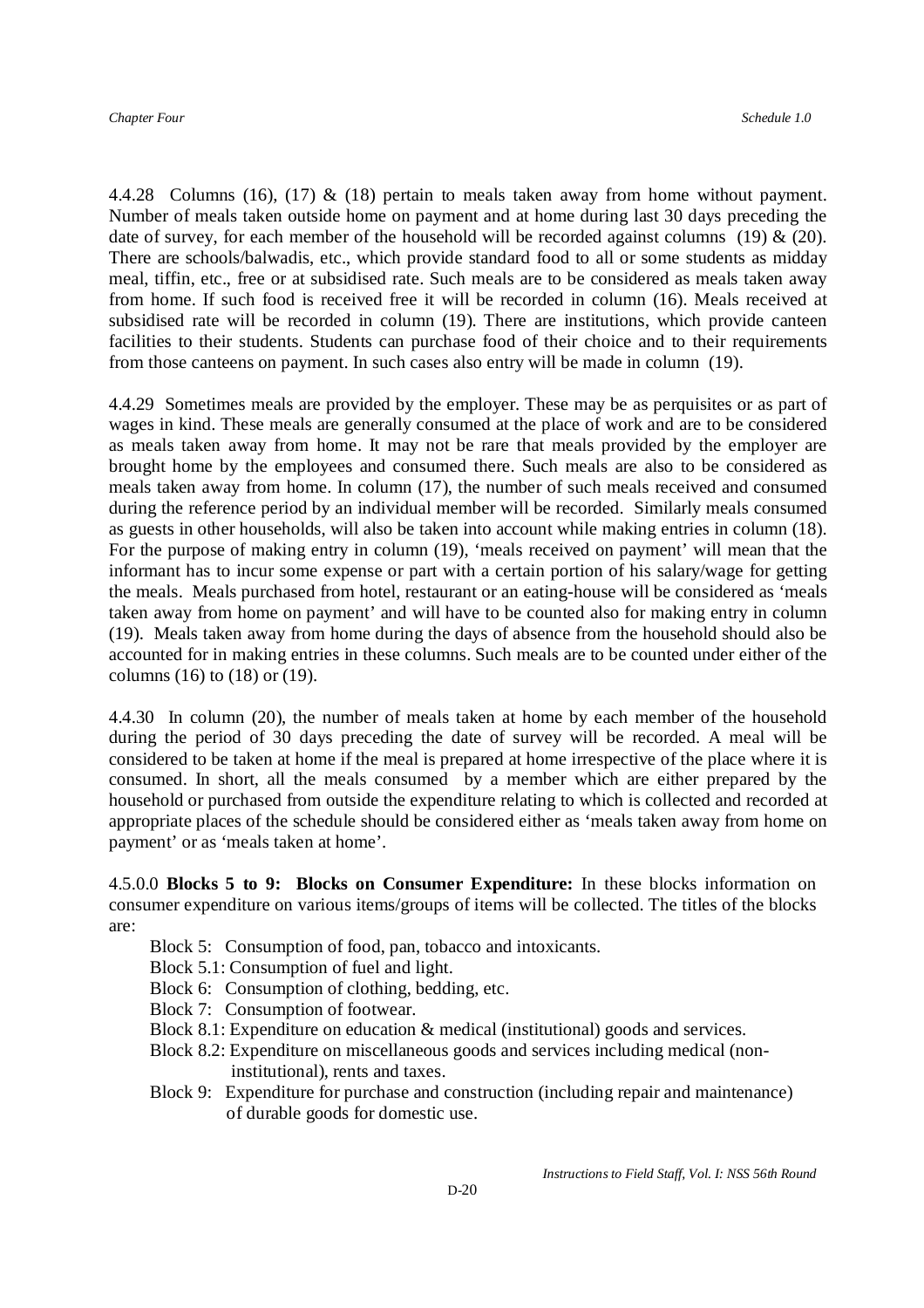4.5.0.1 In blocks 5 and 5.1, information on an item will be recorded only if it is consumed. In blocks 6 and 7 value of an item will be recorded only if it is brought into first-use during the reference period. In blocks 8.1, 8.2 and 9 expenditure will be recorded if it is incurred on any item during the reference period.

4.5.0.2 **Credit purchase:** In case of credit purchase of any item of blocks 8.1, 8.2 or 9 the actual expenditure made during the reference period will be recorded. If any payment is made during the reference period for any credit purchase made earlier, then that amount will also be included. If the household makes a lumpsum payment against the credit purchase of several items, apportionment will be made for each of the items in proportion to their value.

4.5.0.3 **Payment in kind:** If payment in kind is made against consumer services like payment to priests, domestic servants, barbers, washermen, etc. in terms of items of food, pan, tobacco, intoxicants, fuel, clothing and footwear, the value of the item will be recorded against the particular service consumed and not against the respective items of block 5, 6 or 7. But if such payment in kind is made in terms of miscellaneous goods or durable goods, it will not be recorded against consumer service, but instead, will have to be recorded against the respective items of blocks 8.1, 8.2 and 9. However, if an old (used) durable good (say, an almirah), is given to a person (say, a priest) for the services rendered by him, the present (imputed) value of the good may be recorded against the appropriate service item of block 8.2 (e.g. priest).

4.5.0.4 If a household member receives any item of blocks 8.1, 8.2 or 9 as a part of wages and salaries or perquisites from the employer (enterprise) then that is to be accounted for as expenditure incurred against the corresponding item even if a part of the said receipt is given away to others. However, an item of miscellaneous goods received by a domestic servant (household member) from his or her employer household will not be included in the recipient household. Such expenditure will be considered in the employer household.

4.5.1 **Block 5: Consumption of food, pan, tobacco and intoxicants:** In this block information on consumption of each item of food, pan, tobacco and intoxicants for the household for a reference period of 30 days preceding the date of survey will be collected.

4.5.2 **Public Distribution System** (PDS) means the distribution of some essential commodities by the government at subsidised rate through ration shops, fair price shops and control shops. These shops may be owned by the government, local self-government, a government undertaking, the proprietor of a firm, co-operatives or private persons (individually or jointly) or other bodies like club, trust, etc. For kerosene, "public distribution system" will also include kerosene depots selling kerosene at controlled prices. "Super bazaars" and co-operative stores will not generally be included under public distribution system. However, when they sell rationed commodities also at controlled prices against ration cards, they will be taken as ration shops for particular commodities. (Presentation of ration card may not, however, be obligatory for some controlled price commodities like kerosene, coal, etc.). Purchase/consumption from PDS should be recorded irrespective of whether the household uses its own ration card or that of some other household. But any purchase made by paying some extra amount in addition to the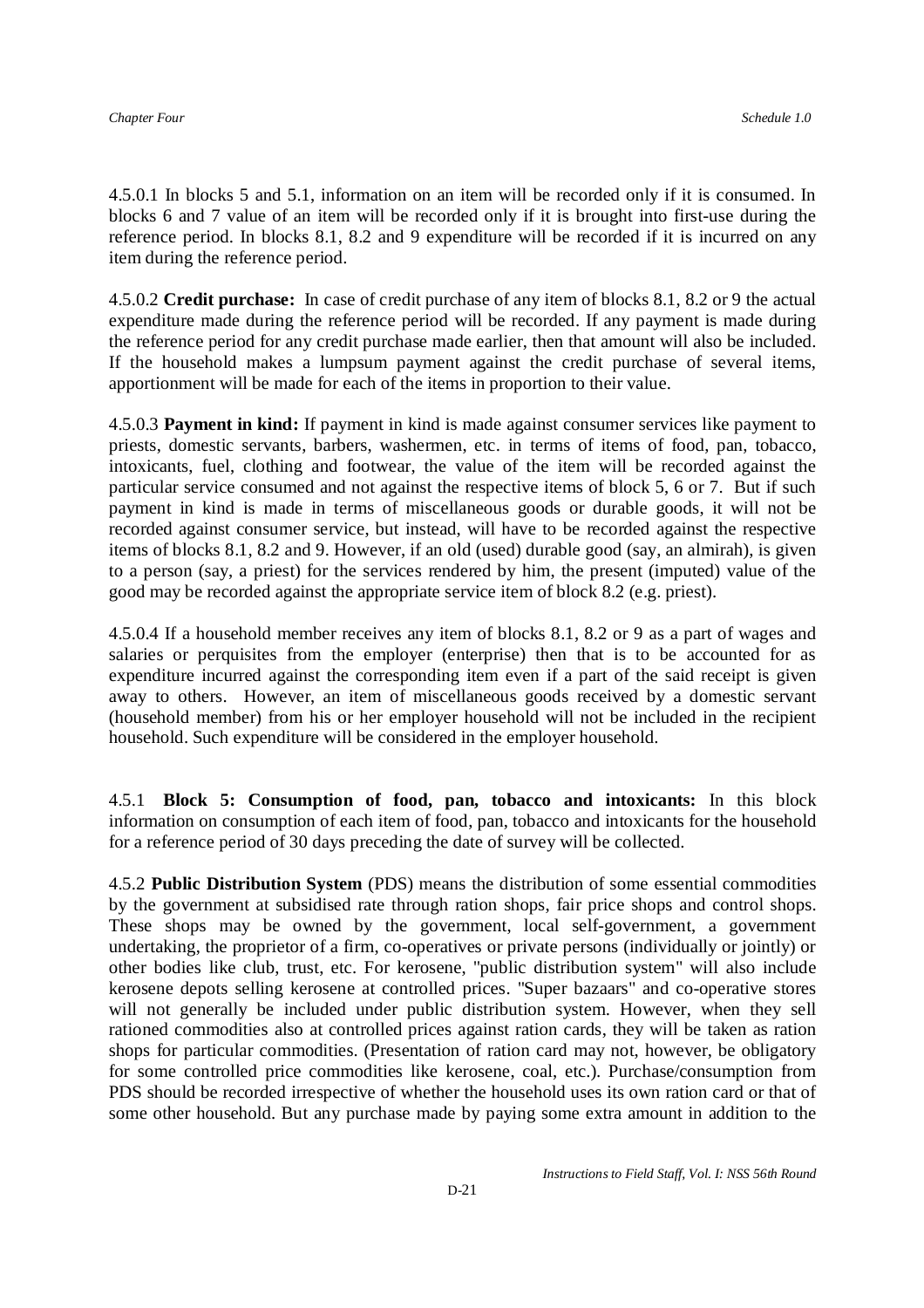normal PDS rates is to be considered as 'purchase from other sources' and not as purchase from PDS. Purchases made from PDS by the household for sale in the open market will not be accounted in this block.

4.5.3 **Columns (1) & (2): code and item:** It may be noted that for accounting of items a 3 digit coding system is used in all these blocks. Code and description of the items are printed in columns (1) and (2), respectively. Items are arranged in groups such as 'cereal', 'cereal substitutes', etc. Similarly, item codes and item descriptions for blocks 6, 7, 8.1, 8.2, and 9 appear in the body of the relevant block.

4.5.4 **Unit:** Each filled-in line of this block will relate to a particular item of consumption. Generally, the unit of quantity for the majority of the listed items is kilogram (kg). However, if 'kg' is not the appropriate unit for any item then the appropriate unit has been shown within brackets after the description of the item. The unit should be 'kg' for all items for which the unit has not been mentioned in the list.

4.5.5 Against each item of blocks 5 to 7 and 9, there is a provision to record the quantity figure in terms of the respective standard unit. Value figure will be recorded in rupees. Each of these columns of blocks 5, 5.1, 6, 8.1 and 8.2 has been bifurcated in two parts. A quantity or value figure, in terms of the specified standard unit for an item, will usually have two parts - one integral part and the other fractional i.e., decimal part. The integral part will be recorded in the left hand part and the decimal portion will be entered in the right hand part. It may be noted that against the items printed on the schedule for which the specified unit is 'gram'/ 'number'/ 'box'/ 'pair'/ 'standard unit', two zeros (00) have already been printed in the decimal part. This means only the integral part of these units is to be recorded for such items. Similarly, '00' has been printed in the decimal part of value figure of those items for which the value is preferred to be in whole rupees.

4.5.6 **Columns (3) & (4): quantity and value:** These columns relate to the consumption of the household during the reference periods of last 30 days. Column (3) relates to the quantity of consumption and column (4) to the corresponding value. Here, consumption includes all consumption of monetary and non-monetary purchases and goods received as gift, loan, etc. However, the consumption data should be strictly confined to the domestic consumption of the household. The expenditure incurred on account of pet animals will be excluded. That expenditure should be recorded under item 493 of block 8.2. It may be noted that consumption by livestock belonging to the household will not be included in household consumption. Accounting should, however, be made of the livestock products like milk, meat, egg, etc., obtained from such livestock and consumed by the household. While making entries on household consumption care should be taken not to include any transfer payment in kind, like loans, advances, charities, gifts and other payments in kind, if any. But consumption from transfer receipts will be included. Consumption of the household will consist of consumption made out of:

- (i) commodities purchased in cash;
- (ii) commodities received in exchange of goods and services;
- (iii) home-grown/home-produced stock;
- (iv) transfer receipts such as gifts, loans, charities, etc., and
- (v) free collection.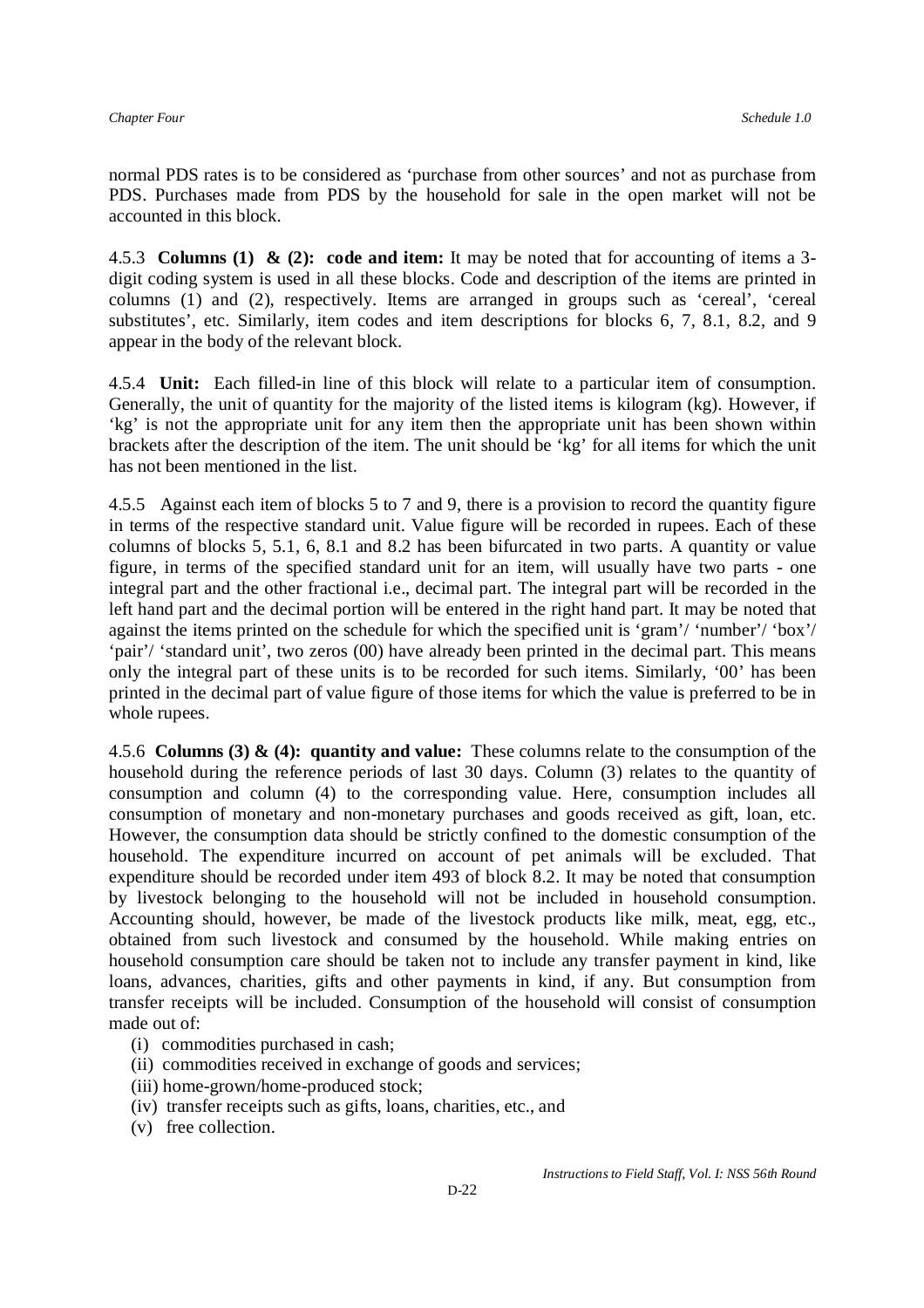4.5.7 **Column (5): source code:** Consumption of an item during the last 30 days may be made out of one or more sources mentioned in the preceding para. The source from which the item has been procured and consumed by the household will be recorded in terms of codes. The codes to be used are:

|  | only free collection  4 |  |
|--|-------------------------|--|
|  |                         |  |
|  |                         |  |

Code 3 will be applicable if consumption is made out of both purchase and home-grown stock but not from any other sources. Any other combination of sources will get code 9. Consumption out of transfer receipts or commodities received in exchange of goods and services will also get code 9.

**Note:** 1. For a sub-total item a cross (X) or shade has already been put in column (5).

- 2. For PDS items (101, 107, 260, 344) and ice (item 294), '1' has already been printed in column (5).
- 3. Source code will be decided on the basis of reference period of last 30 days.

4.5.8 While recording consumption, care should be taken to include consumption on ceremonials, parties, etc. Note that if the household made any transfer payment in terms of commodities like rice, wheat, pulses, etc., the quantity of commodity so paid should not be shown under domestic consumption of the payer household. The portion out of that receipt consumed by the recipient household during the reference period will be shown against the consumption of the recipient household. However, if the transfer payment is made in terms of cooked meals then that will be shown as consumption of the payer household. If the meals were prepared by the household then the consumption will be shown under the respective items used for preparing the meals and if ready meals were purchased by the household and transferred, then the number of meals served and the value of those will be recorded under cooked meals (item 303) against the payer household. For such meals nothing is to be recorded against the recipient household.

4.5.9 **Imputation of value:** The method of imputing values of items which are consumed but not purchased has been given in para 4.0.4.

4.5.10 It may be mentioned that for all the items in block 5, the quantity reported to have been actually consumed is to be recorded. For example, if the weight of barley originally weighing 10 kg becomes only 9 kg after its cleaning, etc., the quantity of barley consumed is to be recorded as 9 kg only. On the other hand, if a person buys 2 kg of rice at Rs 10/- and consumes only 1 kg, the rest being thrown away due to damage by insects, infection, etc. then the quantity consumed is only 1 kg and value Rs 5/-.

4.5.11 **Items 101 & 102: rice:** Rice will mean the grain obtained after husking and cleaning paddy.

4.5.12 **Items 103 to 106:** Rice products like chira, khoi, lawa, muri, rice powder, etc. which are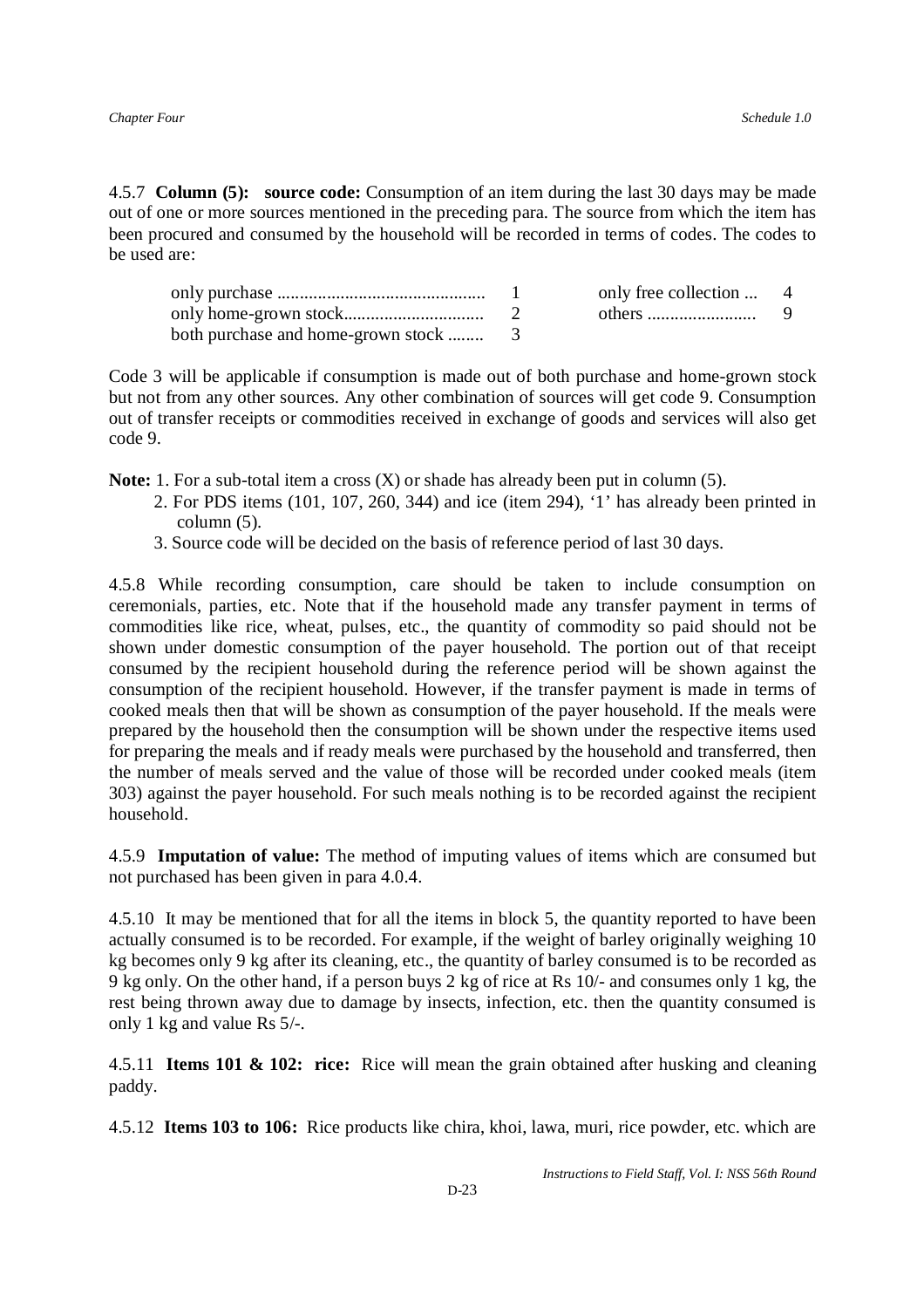obtained by splitting, frying, powdering, parching of the grain are covered by these items. Food preparations out of rice viz., pastries, cakes, sweets, etc., should not be considered as rice products. These items will be put under the appropriate item of food group: beverages, etc. Rice purchased in the form of 'cooked rice' (not cooked meal) will also be treated as processed food and will be recorded against item 308 (other processed food).

4.5.13 **Items 107 & 108: wheat:** This will mean wheat in its whole grain form, broken wheat (not powdered) and also atta [powdered by grinding machine (atta-chaki)] used for food preparation.

4.5.14 **Items 110 to 114:** Wheat flour, that is, wheat in its powdered form (made by flour mills), will be included under item 110 (maida). Other wheat products will either be accounted against the specific listed items or against item 114 (other wheat products). It may be noted that while consumption of bakery bread will be recorded against item 113, those for other wheat preparation like biscuits, cakes, etc., will be accounted for in food group: beverages, etc. (items 290 to 308).

4.5.15 **Items 115 to 121:** This series of items has been provided for recording details of consumption of jowar, bajra, maize, barley, small millets, ragi. Each of these items will include their products also. Item 117 will include cornflakes, pop-corn, etc. (made of maize). As instructed earlier, food preparations of these cereals will be recorded against food group: beverages, etc.

**Note:** Sattu prepared by frying and powdering of barley will be included against item 118 (barley & products).

4.5.16 **Item 129: cereal: s.t.:** This is a sub-total item. ('s.t.' stands for sub-total.) The sum of all the cereal items will be obtained for columns (3) to (6) and the totals will be recorded in the respective columns of this line. In other words, the entry will be the sum of the entries recorded in that column against each of the constituent items (cereals and cereal products). Similarly, all other sub-total items will be derived.

4.5.17 **Item 139: cereal substitutes (tapioca, jackfruit seed, etc.):** Cereals are usually a person's staple food. But sometimes by choice or due to scarcity, a person may not consume much of cereals or consume no cereal at all. The food requirement is partially or wholly met in such cases by consumption of food, which could be treated as substitutes for cereals. Tapioca, for example, is consumed in some parts of the country as a substitute for cereals. Similarly, jackfruit seed, mahua, etc. are also consumed as substitute for cereals. Potato or sweet potato consumed as substitutes for cereals will not however be shown here. These will be recorded under the vegetables group.

**Note:** Sometimes mixed cereal flour, like idli flour, which is a mixture of cereals, pulses and also of spices, is purchased and consumed. In such a case if the proportion of different constituents of the mixture is not known and/or might be difficult to obtain, the quantity and value of it will be recorded against the major constituent item of the mixed cereal flour.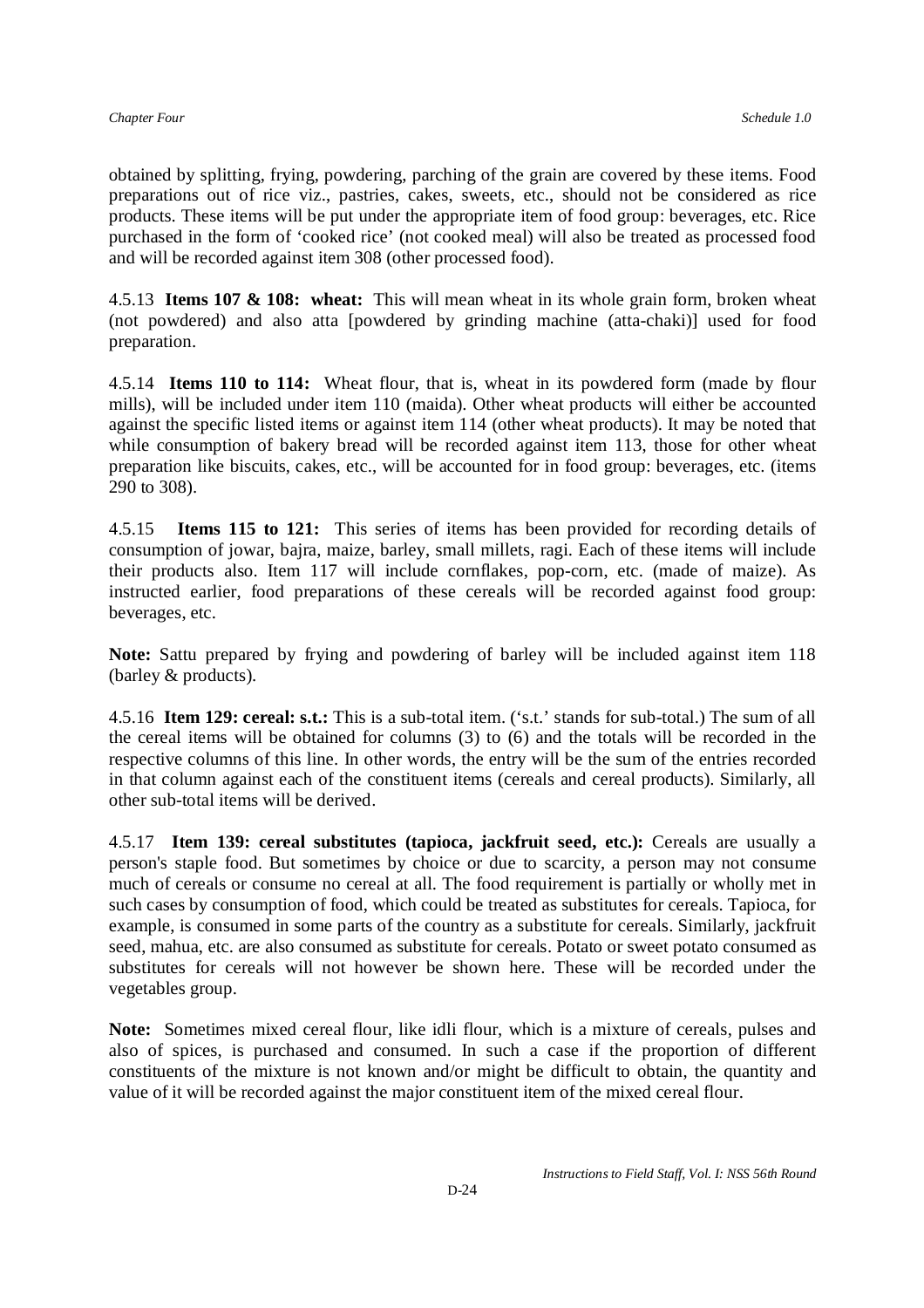4.5.18 **Item 151: gram products:** This relates to items like sattu obtained by frying and powdering of gram (whole grain). However, besan made out of gram will not be considered here. Instead, it will be recorded against item 152 (besan).

4.5.19 **Items 160 to 167: milk and milk products:** These items relate to milk: liquid, baby food, and products of milk obtained on transforming milk by heating, churning milk or adding chemicals like acid drops or fermenting agent in the form of ghee, butter, curd (dahi), casein (chhana), buttermilk, etc. Sweetmeats like 'sandesh', 'rasagolla', 'pera', etc. prepared at home out of milk purchased or home-produced will not be treated as milk products and hence will not be accounted against these items. In case a household prepares these sweetmeats from milk: liquid, then its consumption will be recorded against milk: liquid (item 160) and other constituent items of the preparations. Similarly, when milk products like ghee, butter, curd, etc. are obtained from milk: liquid by the household and consumed, consumption will be recorded against milk: liquid and not against the particular milk product. For example, suppose a household has consumed 30 litres of milk, out of which 15 litres was converted into curd and consumed. In this case 30 litres of milk will be shown against milk: liquid only. But if the milk product is purchased from the market and consumed by the household, the quantity and its corresponding value will be recorded against the particular milk product.

4.5.20 **Item 160: milk: liquid:** This will mean milk as directly obtained from cow, buffalo, goat or any other livestock. Milk sold in bottle or polypack will also be treated as 'milk: liquid'. The unit of quantity for milk: liquid is 'litre'. Readily drinkable flavoured and bottled milk should be considered as milk: liquid and should also be recorded against this item. Milk transformed into curd, casein, ghee, etc. only for the purpose of consumption and actually consumed during the reference period should also be included in this item. If ghee is prepared at home from 'milk: liquid' and a part of it has been consumed during the reference period then the quantity and value of 'milk: liquid' required for preparing the ghee actually consumed will be recorded against item 160 (milk: liquid).

4.5.21 **Item 161: baby food:** This relates to such baby food the principal constituent of which is milk e.g. Lactogen, Milk Care, Amulspray, etc. Other foods meant for babies like Farex, Cerelac, etc. whose principal constituent is not milk will not be accounted here. Such items should be recorded against 'other processed food' (item 308).

4.5.22 **Item 166: ice-cream:** Ice-cream for which major component is milk will be included against this item. Ice with syrup but without milk sold in the villages as ice-cream will not be included against this item. Instead, it will be accounted against item 298 (other beverages).

4.5.23 **Items 170 to 174: edible oil**: Oil used in food preparation will be considered as 'edible oil' such as mustard oil, groundnut oil, etc. Such oil used for toilet purpose will not be accounted against any of these items in this block, but will be recorded against item 453 (hair oil, lotion, shampoo, hair cream) or item 458 (other toilet articles) of block 8.2.

4.5.24 Some edible oils, such as groundnut oil, etc., are sold in the market after refining the raw oil, obtained by crushing the seeds by some chemical process of neutralisation, bleaching and decolourisation. No distinction will be made between raw and refined oils.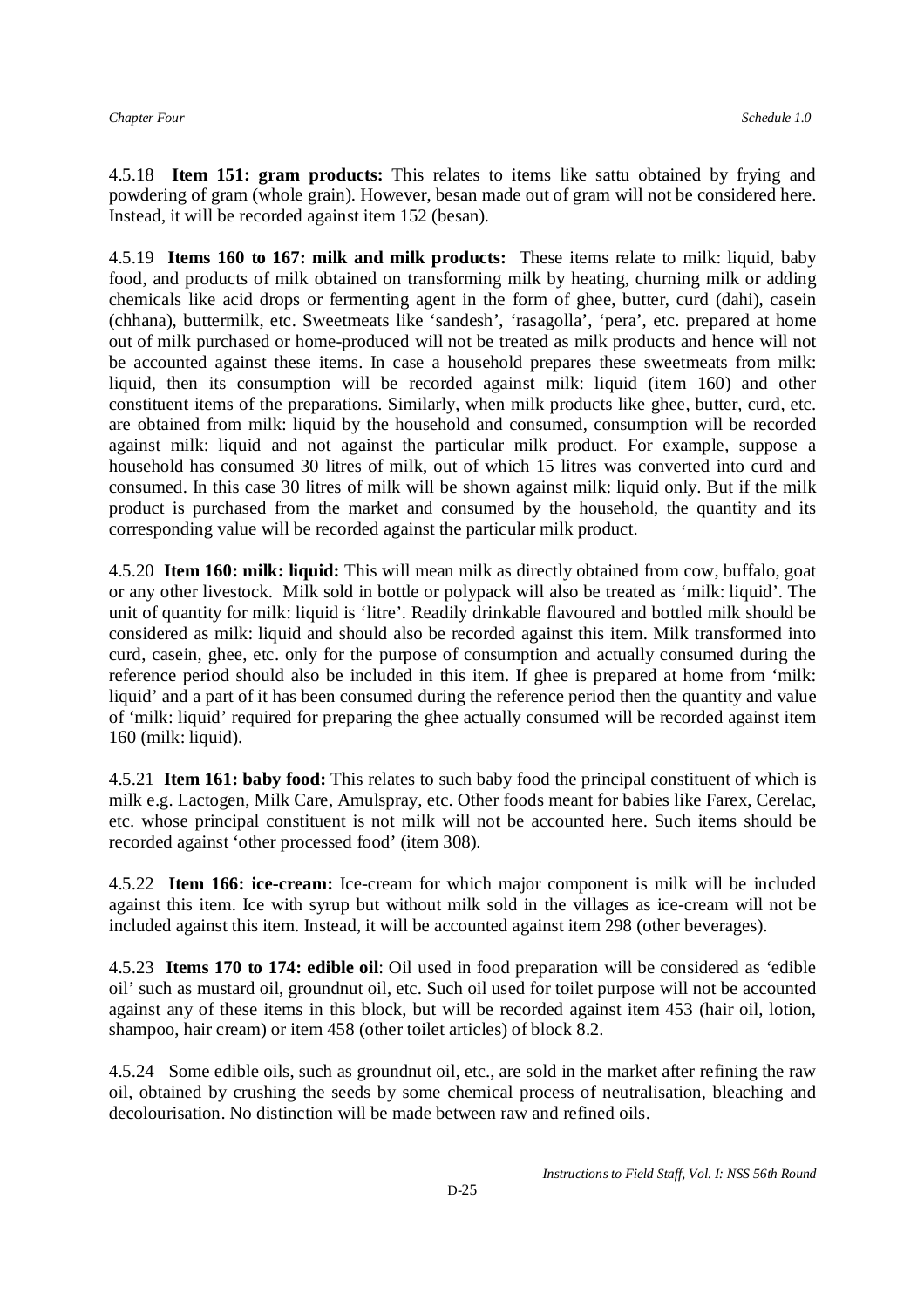4.5.25 If oilseeds purchased or grown for extracting edible oil by crushing and the oil is consumed then the entry will be shown against the appropriate item of edible oil.

4.5.26 **Item 222: other vegetables:** It includes green fruits like mango, watermelon, etc. consumed after preparing processed food besides the vegetables listed in the schedule.

4.5.27 **Item 247: other fresh fruits:** It will include all fresh fruits which are not listed in the schedule. It will also include sugarcane consumed like fruits.

4.5.28 **Item 279: salt:** It will include all edible salt irrespective of whether it is iodised or not.

4.5.29 **Items 280 - 288: spices:** There are a large variety of spices which are generally used in food preparations. Of these items, turmeric and chillies are most commonly used. Items not listed here are mostly purchased in the villages as mixed spice and it may be difficult to collect information on expenditure and consumption of each individual item of spices. For such spices item 288 (other spices) has been provided.

4.5.30 **Item 294: ice:** It includes only ice purchased for household consumption. It excludes ice procured otherwise, e.g., made by refrigerator at home.

4.5.31 **Item 295: cold beverages:** It will include cold drinks like *thumsup, pepsi, cocoa cola*  and *frooti*, etc.

4.5.32 **Item 298: other beverages (cocoa, etc.):** Mineral water, soda water, etc. will also be included against this item.

4.5.33 **Item 300: biscuits:** This will include all types of biscuits and will also relate to confectionery items like chocolate, toffee, lozenge, etc. Cake and pastry have been separated from confectionery items and these will be recorded against item 304.

4.5.34 **Item 303: cooked meals:** 'Cooked meals' may be (i) purchased from market, i.e., from hotel, restaurant, canteen, etc. (ii) obtained by paying a lump sum to an agency providing catering services for serving meals to guests attending a ceremony performed by the household, (iii) received as perquisites from employer's household, or (iv) received as gift or charity.

4.5.35 As a general principle, for cooked meals, consumption will be taken account of in the purchaser household. Thus, in case of (i) entry will be made against the columns on consumption for the household reporting purchase of cooked meals, which might have been consumed by household members, employees, guests and other persons. There are factories and offices, which have their own canteen providing meals to the employees. Consumption of meals by the employees of such institutions, if these are received free of cost, will not be considered in the employee households for making entries against this item. However, such meals will be recorded in column (17) of block 4. The case (ii) will also be similarly treated as case (i), i.e., accounting will be made in the purchaser household as far as block 5 is concerned. No entry will be made in the schedule of the recipient households against this item, for the cooked meals of the type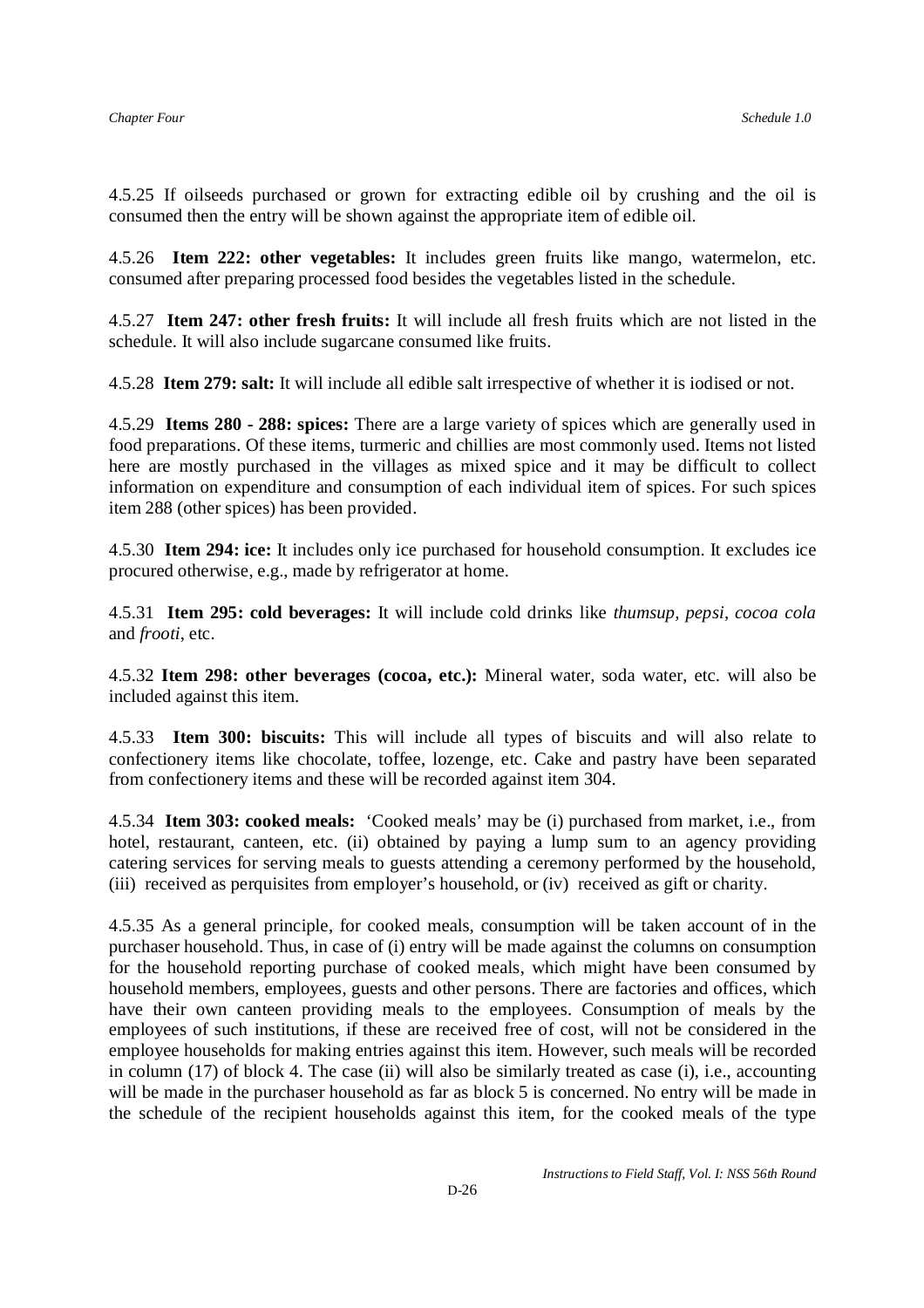described under case (iii) and (iv). Consumption of such meals will, however, be noted in columns (17) & (18), respectively, of block 4 of the schedule (see paras  $4.4.24$  to  $4.4.30$ ). Sometimes a catering agency is engaged to provide meals only, for which the agency is paid on per plate basis. Some items like sweets, ice-cream, beverages, etc., are purchased separately and served to the guests. The purchase and consumption of such other items will be shown against the respective items and should be excluded from the item 'cooked meals'.

4.5.36 **Items 304 to 307: cake, pastry, etc.:** Cake, pastry (304), pickles (305), sauce (306) and jam/jelly (307) may be purchased or prepared at home. If ingredients like fruits, spices, sugar, egg, atta, maida, salt, fuel and light, etc. required for preparing the product at home, are already accounted for in their respective item groups, care should be taken to avoid repetition of the same in item group beverages, etc.

4.5.37 **Item 308: other processed food:** Items like snacks, tiffin, food packets, etc. which have not been covered under items 300-307 of the list of food items, will be recorded against this item.

**Note**: Chowmin, soup, etc. will be included against other processed food (item 308).

4.5.38 **Item 312: supari:** Supari (betelnuts) in various forms are available in the market. These are fresh supari, sundried supari, fermented supari, boiled and coloured supari and scented supari. Supari consumed in any of the forms will be accounted for against this item.

4.5.39 **Item 315: other ingredients for pan:** All other ingredients excepting items 312-314, used for preparing pan, should be included in this item. But tobacco, zarda, surti, kimam, etc. which are also consumed with pan should not be included. Provision for them has been made in tobacco group. However, pan-parag will be included in this item.

4.5.40 **Item 321: cigarettes:** Cigarette paper and tobacco are sometimes purchased separately for making cigarettes. In such cases value to be recorded would be the value of tobacco plus the value of paper taken together. The corresponding entry in quantity column will be in terms of number of cigarettes actually made.

4.5.41 **Item 322: leaf tobacco:** It will include all leaf tobacco consumed during the reference period in any form. If tobacco leaf is burnt and powdered for brushing teeth then consumption will be shown against this item.

4.5.42 **Item 330: ganja:** It will also include ganja consumed in the form of cigarettes.

4.5.43 **Item 332: country liquor:** It will exclude country liquor prepared at home from its ingredients and consumed. Consumption entries will be made against the ingredients.

4.5.44 **Item 335: other intoxicants:** It will include drugs used for intoxication but exclude drugs used for medicinal purposes.

4.5.1.0 **Block 5.1: Consumption of fuel and light:** In this block information on consumption

*Instructions to Field Staff, Vol. I: NSS 56th Round*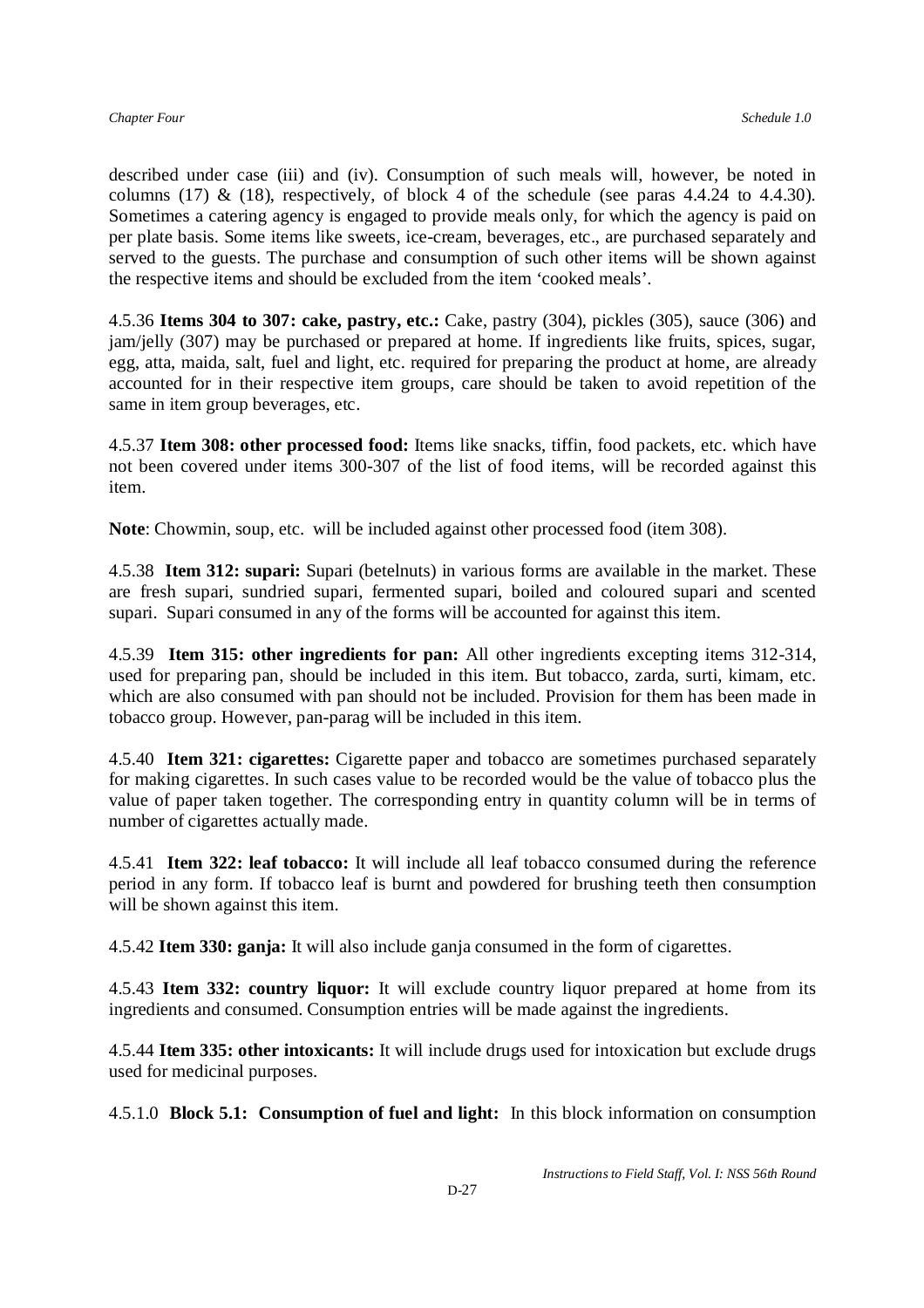of each item of fuel and light for the household during last 30 days, prior to the date of survey, will be collected. Columns are similar to block 5.

4.5.1.1 **Item 342: electricity:** It will also include meter rent and surcharge for electricity.

4.5.1.2 **Item 348: LPG:** A fixed quantity of liquefied petroleum gas (LPG) is filled in a gas cylinder and supplied for domestic consumption. The quantity in kg is shown on the body of the cylinder. If, for example, a cylinder contains 14.2 kg of gas and usually the household consumes one full cylinder in 'D' days then the quantity of gas consumed during the last 30 days will be (14.2 x 30)/D. This will be calculated up to two places of decimal. The value will also be derived in a similar manner. Caution money deposited for getting a gas cylinder should not be considered as consumer expenditure and should not be recorded in this schedule.

4.5.1.3 **Item 352: gobar gas:** The value of gobar gas is to be imputed on the basis of value of inputs used for manufacturing gobar gas.

4.5.1.4 **Item 353: other fuel:** It will include all items of fuel and light not listed in the schedule. It will also include petrol, diesel, etc. used for generating electricity.

4.6.0 **Block 6: Consumption expenditure on clothing, bedding, etc. :** In this block, information on quantity and value of consumption of all items of clothing will be collected. The information in this block is required to be collected for a reference period of last 365 days. Consumption of clothing is defined as an item of clothing being brought into first-use. Clothing purchased first-hand will be considered for reporting against items 360 to 373 and items 380 to 387 (bedding, etc.). However, in case of second-hand purchase, total value of clothing purchased second-hand will be recorded against item 374: clothing (second-hand).

**Note**: 1. Second-hand imported ready-made garments will not be considered as second-hand. Instead, it will be treated as first-hand purchase and as such these will be included against item 368.

 2. Liveries supplied by the employer even if it is used during duty-hours **only** will be taken into account.

4.6.1 **Columns (1) & (2):** In these two columns, the item code and the description of the clothing items are already printed in the block.

4.6.2 The unit of quantity for an item, as shown within brackets after the name of the item in the list, is printed in the schedule itself. For detailed instructions, refer to para 4.5.4 & 4.5.5.

4.6.3 **Columns (3) & (4): quantity and value:** These columns relate to the consumption of the household during the reference period. Column (3) relates to the quantity of total consumption and column (4) to the corresponding value. Entries regarding consumption of clothing items will be the total of consumption out of purchase, out of home produce, out of transfer receipts such as gift, charity, and out of receipts in exchange of goods or services, etc. Care should, however, be taken to exclude purchases made on account of household productive enterprises.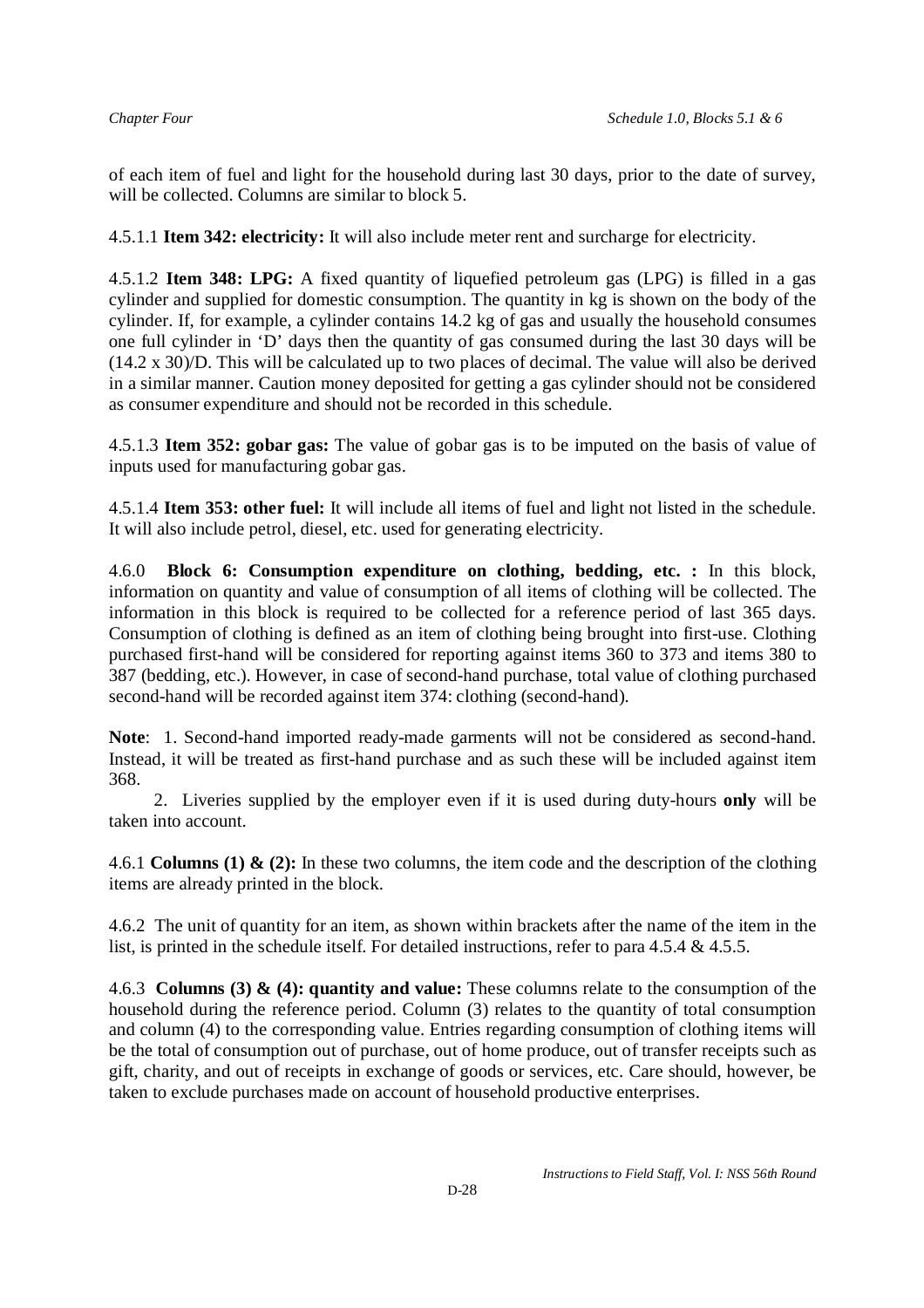4.6.4 Consumption of clothing out of home production during the reference period will be evaluated at the producer's price. But consumption of clothing items made out of transfer receipts and receipts in exchange of goods and services will be evaluated at the retail price prevailing in the local market.

4.6.5 For 'ready-made' garments, the unit of quantity will be number. But if a household prepared a garment out of cloth purchased, then the item of consumption will be recorded as 'cloth' and the quantity will be recorded in 'metres'. When any garment is sewn at home by a household member, its value will be equal to the value of cloth only. No labour charges for sewing of the garment need be included unless the sample household itself is running a tailoring shop. In case the household does have such a shop and a garment is sewn there, the value of cloth will be recorded against item 362 or 363 and the tailoring charge will be shown against item 484 of block 8.2. Similarly, for a quilt made at home of which the materials (viz., cloth, stuffing, cotton, thread, etc.) were purchased, the quantity and value of the materials used will be shown against the respective items. The service charge paid to a hired person for making the quilt will be entered against item 484 as tailoring charge in block 8.2.

4.6.6 **Item 361: saree:** In some regions of the country a variant of the saree is commonly used. For example, Assamese ladies wear 'mekhla'. Similarly, in Garo hills ladies use 'dakbanda'. The length of the cloth used in 'mekhla' and 'dakbanda' is generally 1.50 metres. These dresses may be treated as sarees of shorter length. Sarees used in some areas on the other hand are much longer than the standard ones. Hence, the unit for saree has been prescribed as metre and not number. The length of mekhla, dakbanda, etc. and saree in 'metre' with two places of decimal should be recorded against this item.

4.6.7 **Item 374: clothing (second-hand):** All second-hand clothing items, like dhoti, saree, ready-made garments, etc., purchased and brought into first-use will be recorded against this item.

4.6.8 **Item 384: mosquito net:** Cloths purchased for making mosquito net will also be included here.

4.7.0 **Block 7: Consumption of footwear:** While filling in this block on purchase and consumption of footwear, the general instructions given for filling in the block on clothing will be followed. The quantity (number of pairs) and value (Rs) to be recorded are to be entered in whole number only.

**Note**: 1. If materials are purchased and footwear is made by taking service of a cobbler then cost of footwear will be imputed as the cost of raw materials plus service charges paid to the cobbler.

 2. A handicapped not having a limb purchased or got made only one shoe. In such case, quantity will be taken as one pair.

3. Plastic footwear will be included against item 393: rubber/PVC footwear.

 4. Straps for slippers will not be included in this block. Such items will be included in block 8.2.

4.8.1.0 **Block 8.1: Expenditure on education and medical (institutional) goods and** 

*Instructions to Field Staff, Vol. I: NSS 56th Round*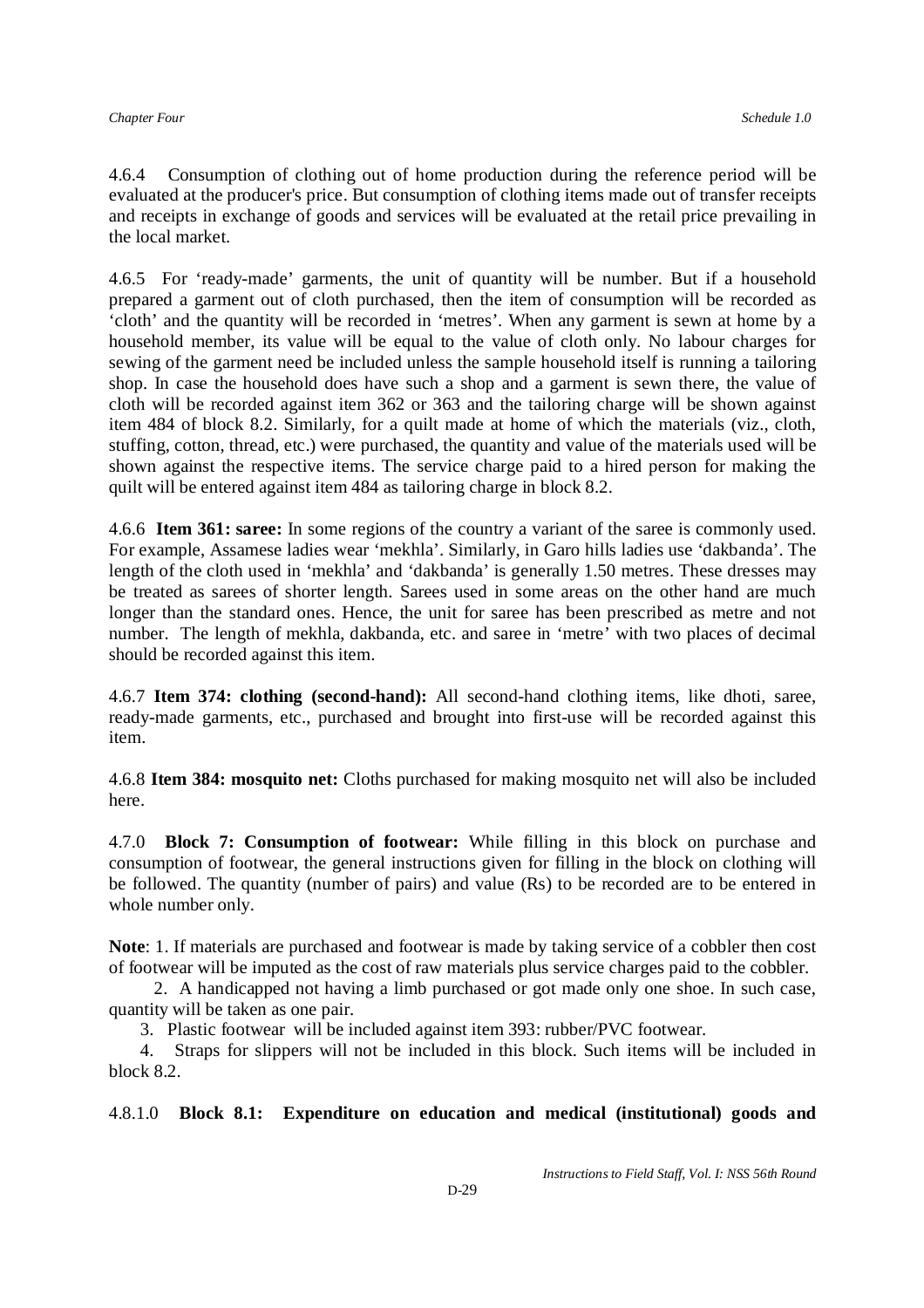**services**: Under this block, information will be collected on educational and institutional medical expenses incurred during the **last 365 days** preceding the date of survey. Noninstitutional medical expenses will be recorded separately in block 8.2. The institutional category will include payments made for goods & services availed of as an inpatient in both private as well as Government medical institutions like nursing homes, hospitals, etc. All other medical expenses will be treated under non-institutional category. The actual expenditure incurred during the reference period on the items listed in the block will be recorded.

4.8.1.1 **Columns (1) & (2):** In these columns the three digit code of the items and the name of the items are already printed in the block.

4.8.1.2 **Column (3): value (Rs 0.00):** The amount of expenditure incurred on an item during the reference period of **365 days preceding the date of enquiry** will be recorded in this column. Expenditure will include both cash and kind.

4.8.1.3 **Items 400 - 406: education:** This is meant for recording expenses incurred in connection with education. It will include expenditure on goods purchased for the purpose of education, viz., books and journals, paper, pencil, etc. It also includes fees paid to educational institutions (e.g., schools, colleges, universities, etc.) on account of tuition (inclusive of minor items like game fees, fan fees, etc.) and payment to private tutor. Occasional payments to the school fund made on account of charities provided for indigent students and 'donations' generally will not be included here as these are regarded as transfer payments. It may be noted that all kinds of books, magazines, journals, etc. including novels and other fiction will be covered under item 400. Expenditure on Internet other than telephone charges will be covered under item 406.

4.8.1.4 **Items 410 - 424: medical (institutional & non-institutional):** This includes expenditure on medicines of different types and on medical goods; also, payments made to doctor, nurse, etc., on account of professional fees and those made to hospital, nursing home, etc. for medical treatment. Item 423 (family planning appliances) will include IUD (intra-uterine device), oral pills, condoms, diaphragm, spermicide (jelly, cream, foam tablet), etc. Expenditure incurred for clinical tests, X-ray, etc. will be recorded against items 411 or 421 (X-ray, ECG, pathological test, etc.). For Central government employees receiving medicines and medical services from CGHS dispensaries, only the monthly contribution made will be recorded. If, however, some medicine or service is purchased from outside during the reference period, the expenditure, even if reimbursed, is to be included. The distinction between institutional and non-institutional medical expenses, as mentioned in para 4. 8.1.0 above, lies in whether the expenses were incurred on medical treatment as in-patient of a medical institution or otherwise. Expenditure incurred on MTP (medical termination of pregnancy) may be recorded against item 414 or 424 depending on the category of treatment availed of, i.e. if hospitalisation is necessary for MTP then it has to be recorded against 414, otherwise against 424. Hiring charges for ambulance may likewise be recorded against item 414 or 424. However, transport expenses other than hiring charges of ambulance will be considered as travelling expense and not as medical expense.

4.8.2.0 **Block 8.2: Expenditure on miscellaneous goods and services including medical (non-institutional), rents and taxes:** In this block, relating to miscellaneous goods and services, information will be collected on the expenditure for purchase of these items during the reference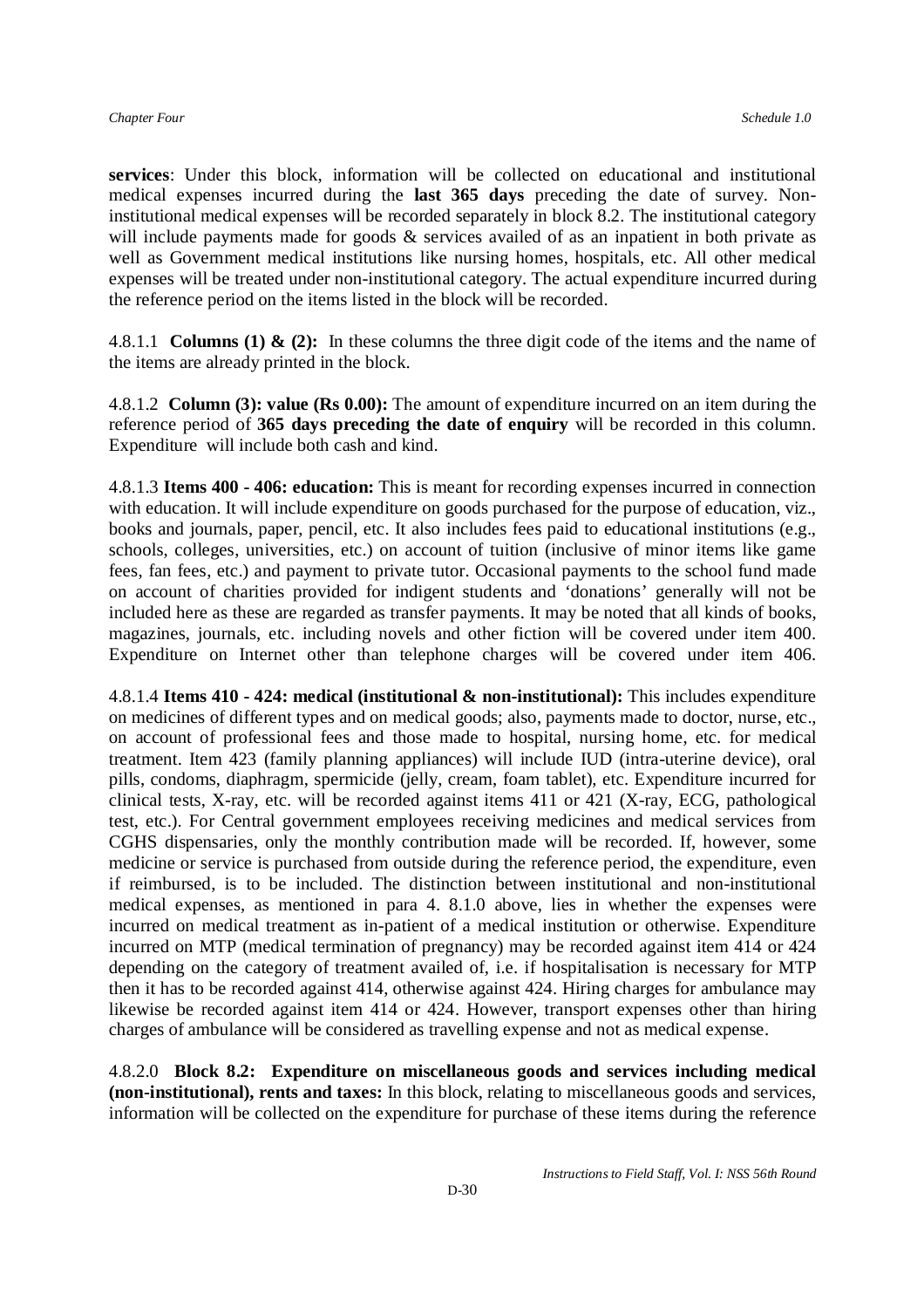period. The actual expenditure incurred towards purchase of these items, used for non-productive purposes, will be considered as the consumer expenditure of the household. Expenditure both in cash and kind will be taken into account. The reference period will be the **last 30 days** prior to the date of survey.

4.8.2.1 **Column (3): value (Rs. 0.00):** The amount of expenditure incurred on an item during the reference period of **30 days preceding the date of enquiry** will be recorded in this column. As in block 8.1, expenditure will include both cash and kind.

4.8.2.2 **Items 420 - 424: medical (non-institutional):** See para 4.8.1.4.

**Note:** In the rural areas, doctors charge a consolidated amount for consultation as well as giving medicines to the patient. In such case, the total amount will be recorded against item 420 (medicine).

4.8.2.3 **Item 423: family planning appliances:** It will also include various contraceptives such as tablets like Mala-D, Mala-N, etc.

4.8.2.4 **Items 430-437: entertainment:** This stands for entertainment and sports. Here consumption is represented by purchase of entertainment services or articles catering to entertainment. It is possible that on the occasion of attending sports or cinema/video show some expenditure is incurred on travelling and conveyance and/or on refreshment. Such expenditure will be excluded from this item group and will come under appropriate items reserved elsewhere in the schedule. Expenditure incurred on processing, developing, etc., of photographic film will be shown against item 435. Expenses incurred for hiring of video cassette/VCR/VCP will be recorded against item 436. But the expenditure incurred for viewing a video show will be recorded against item 430 (cinema, theatre). For item 433 (club fees) the last payment made divided by the number of months for which the amount was paid will be noted. But, entire amount of club fees paid for lifetime during the reference period of 30 days will be recorded against this item. Expenses incurred on subscription to dish antenna, cable TV facilities, etc. may be included in item 437: other entertainment.

4.8.2.5 **Item 458: other toilet articles:** It will include cooler perfume, body perfume, room perfume, etc.

4.8.2.6 **Item 467: washing soap/soda:** This will include washing soap in cake form, powdered form and also in liquid form (detergent powder is also to be reported) and washing soda.

4.8.2.7 **Item 468: other washing requisites:** It includes brushes, utensil cleaners, steelwool, etc.

4.8.2.8 **Item 473: other petty articles:** It will also include purchase of flower plant with pot.

4.8.2.9 **Item 480: domestic servant, cook:** Wages paid to domestic servant/cook may be recorded against this item **even if they are treated as members of the household for the purpose of consumer expenditure survey**. For domestic servant or cook who is also a member of the household by definition, only wages paid in cash during the reference period will be taken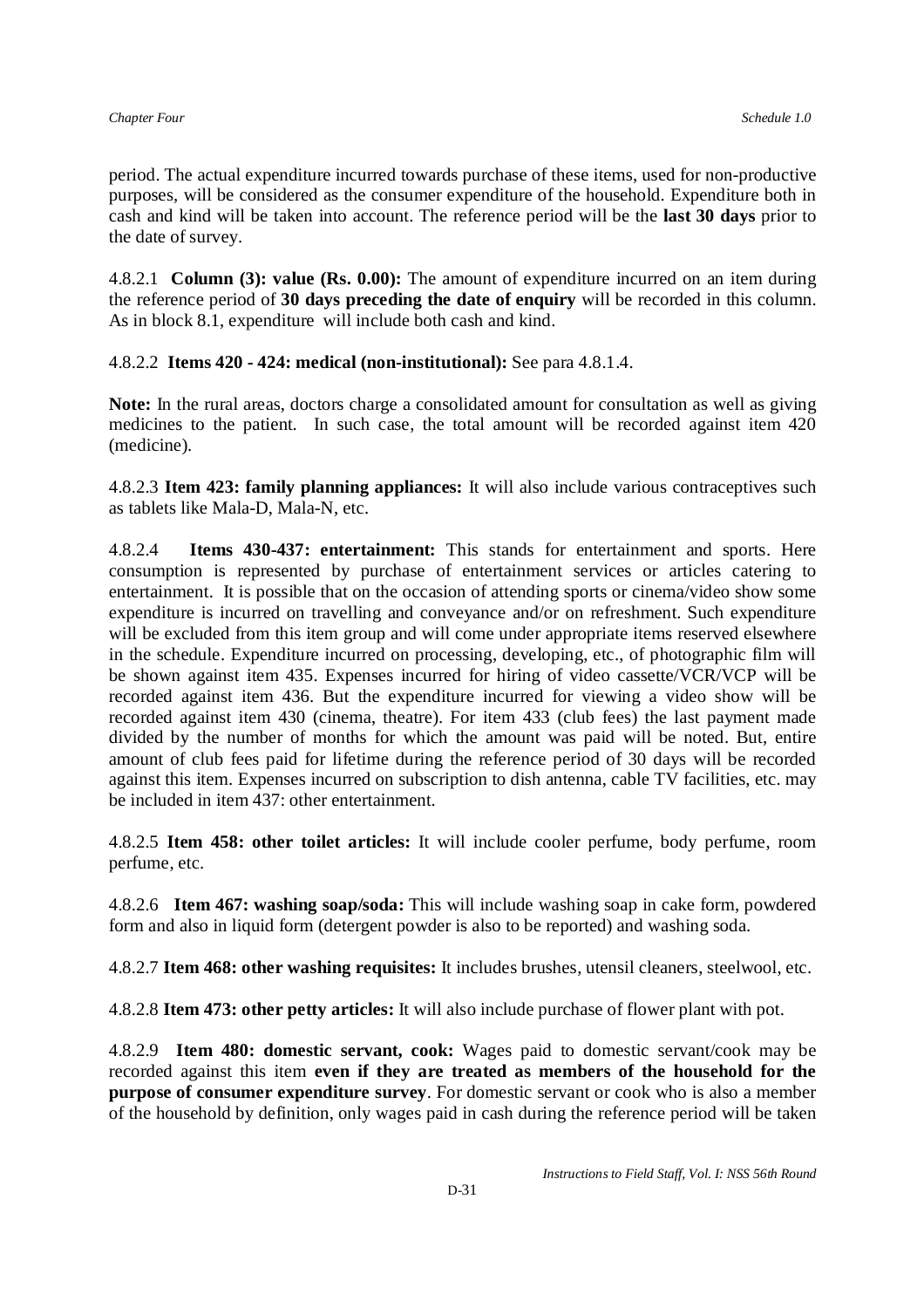into account. Any expenditure incurred by a domestic servant who is also a member of the household should be treated as consumption expenditure of the household and recorded as such against the appropriate items of different blocks. Wages in kind not consumed by domestic servant/cook will be excluded.

4.8.2.10 **Item 482: barber, beautician, etc.:** The actual expenditure incurred for availing of the services of barber, beautician, etc. will be considered as the consumer expenditure of the household. Expenditure both in cash and in kind will be taken into account. In the villages the barber charges might be paid in kind annually. In such cases, if the payment in kind for the year is made during the reference month, the entire payment is to be evaluated at the local retail price and accounted for. On the other hand, if no payment was made during the reference month then no expenditure should be recorded. In this context, it may be noted that if the kind payment is in terms of an item of blocks 5 to 7, then the entry is to be made against item 482. But if it is in terms of an item of block 8.1, 8.2 or 9, then the entry will be made against that particular item.

**Note**: If a sample household is running a barber's shop and a member of that household has availed of the service then the barber charges will be imputed at the prevailing rate and recorded against item 482.

4.8.2.11 **Item 486: legal expenses:** This will include charges like lawyer's fees, legal and court fees, etc.

4.8.2.12 **Item 488: telephone charges:** For domestically installed telephones, the telephone bill last cleared divided by the period in months for which it was charged (i.e., monthly average payable) will be considered as the expenditure to be recorded even if the expenditure was not incurred during the reference period of 30 days. Cases like new telephone connections for which no bill has been paid till the date of survey may be ignored. Security deposit made for the installation of telephone connection is excluded. However, installation charges paid to the telephone department like labour charges, cost of wire, etc. will be included under this item. In addition, expenditure incurred during the reference period of last 30 days for making telephone calls from STD/PCO booth or other's telephone will be accounted against this item. Expenditure incurred on the purchase of mobile phone (instrument) will not be included in this item. Instead, it will be included against item 600 of block 9.

4.8.2.13 **Item 490: repair charges for non-durables:** This will include service charges paid to artisans for repairing any item of miscellaneous goods not used for productive purposes but used as items of domestic consumption.

4.8.2.14 **Item 492: miscellaneous expenses:** This item will include expenses such as application fees for employment, etc., subscriptions to societies and similar organisations, and generally, expenditure on any other 'miscellaneous' items relevant to the block and not provided in the list of items. If water is purchased through tanker, porter, etc., the expenditure incurred will also be recorded here. It will also include E-mail charges, Fax charges, photocopying charges, etc.

4.8.2.15 **Item 493: pet animals (incl. birds, fish):** This item will include expenditure incurred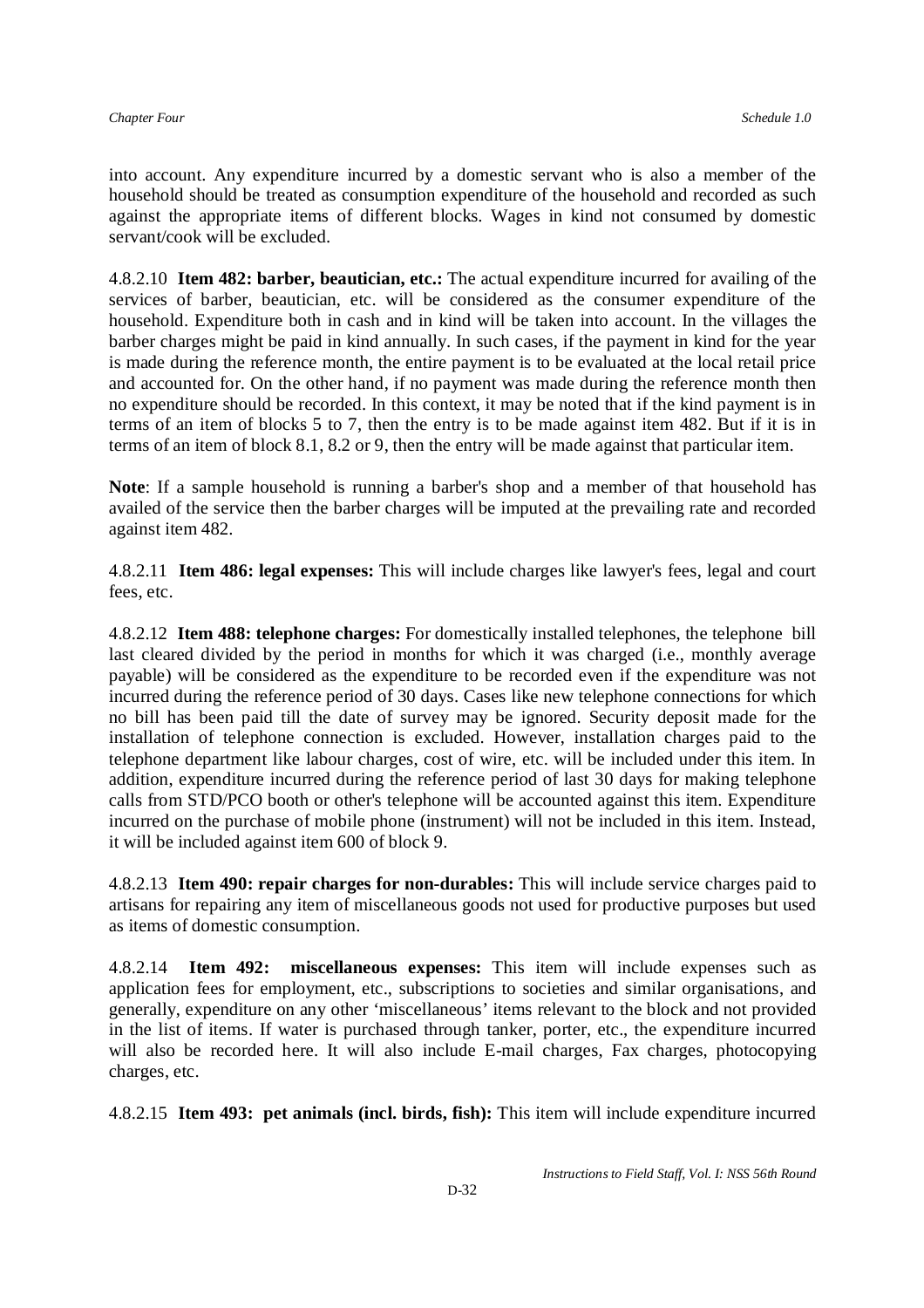for purchase and maintenance of pet animals. Pet animals may be cat, dog, rabbit, monkey, mongoose, bird, fish, etc. Maintenance expenses will include cost of feed, treatment expenses, etc.

4.8.2.16 **Item 494: other consumer services excluding conveyance:** This item will stand for services of driver, coachman, cleaner, cobbler, blacksmith, unskilled labourers, etc.

- **Note**: 1. Commission paid to the broker for purchase or sale of second-hand car/scooter will be accounted here.
	- 2. It will include reconnection charge for electric line.

4.8.2.17 **Items 500 - 513: conveyance:** Expenditure incurred on account of journeys undertaken and/or transportation of goods made by airways, railways, bus, tram, steamer, motor car (or taxi), motor-cycle, autorickshaw, bicycle, rickshaw (hand-drawn and cycle) horsecab, bullock cart, hand-cart, porter or any other means of conveyance will be recorded against the respective items of conveyance. The expenditure will be the actual fare paid. The expenditure incurred on journeys undertaken under LTC, etc., even if reimbursed, is to be included. In case of owned conveyance, the cost of fuel (petrol, mobile oil, diesel, etc.) for power driven transport and animal feed for animal-drawn carriage will be recorded. For item 501 (railway fare), season tickets valid for more than a month will be treated differently from other railway fare expenditure. Value of season tickets valid for more than a month held during the reference period by a household member will be divided by the number of months covered by the ticket to get the amount to be recorded. For all other railway fare expenditure, the amount actually paid during the reference period will be recorded.

4.8.2.18 **Item 502: bus/tram fare:** It includes expenditure incurred by the members of the household during the reference period in a public/private/government bus/tram in the capacity of individual passenger. If a bus hired for bringing guests by the sample household, the hiring charges will not be included against this item; instead it will be accounted against item 513 (other hired conveyance).

4.8.2.19 The expenditure incurred on any conveyance used during the reference period partly for household enterprise and partly for domestic purposes will be apportioned on the basis of the number of kilometres it travelled for each type of use. In case the information on distance travelled is not available, the apportionment will be done on the basis of duration of use, say, number of hours or days used for enterprise and domestic purpose. In case information on actual number of days engaged in enterprise or in domestic use is also not available, it will be done on the basis of 'normal use'. The word 'normal' refers to a period beyond the reference period.

4.8.2.20 **Item 520: house rent, garage rent (actual):** This item consists of rent for residential building and garage rent for private vehicle of the household. Amount last paid divided by the number of months for which the payment was made will be recorded here. The procedure laid down for recording payment of telephone charges is also applicable to other starred items of this block. The rent for government quarters will be the amount of house rent allowance (HRA) per month not paid to the employee plus the licence fee deducted per month from the salary for the quarters. If some amount of money was paid in advance at the time of hiring the house, only that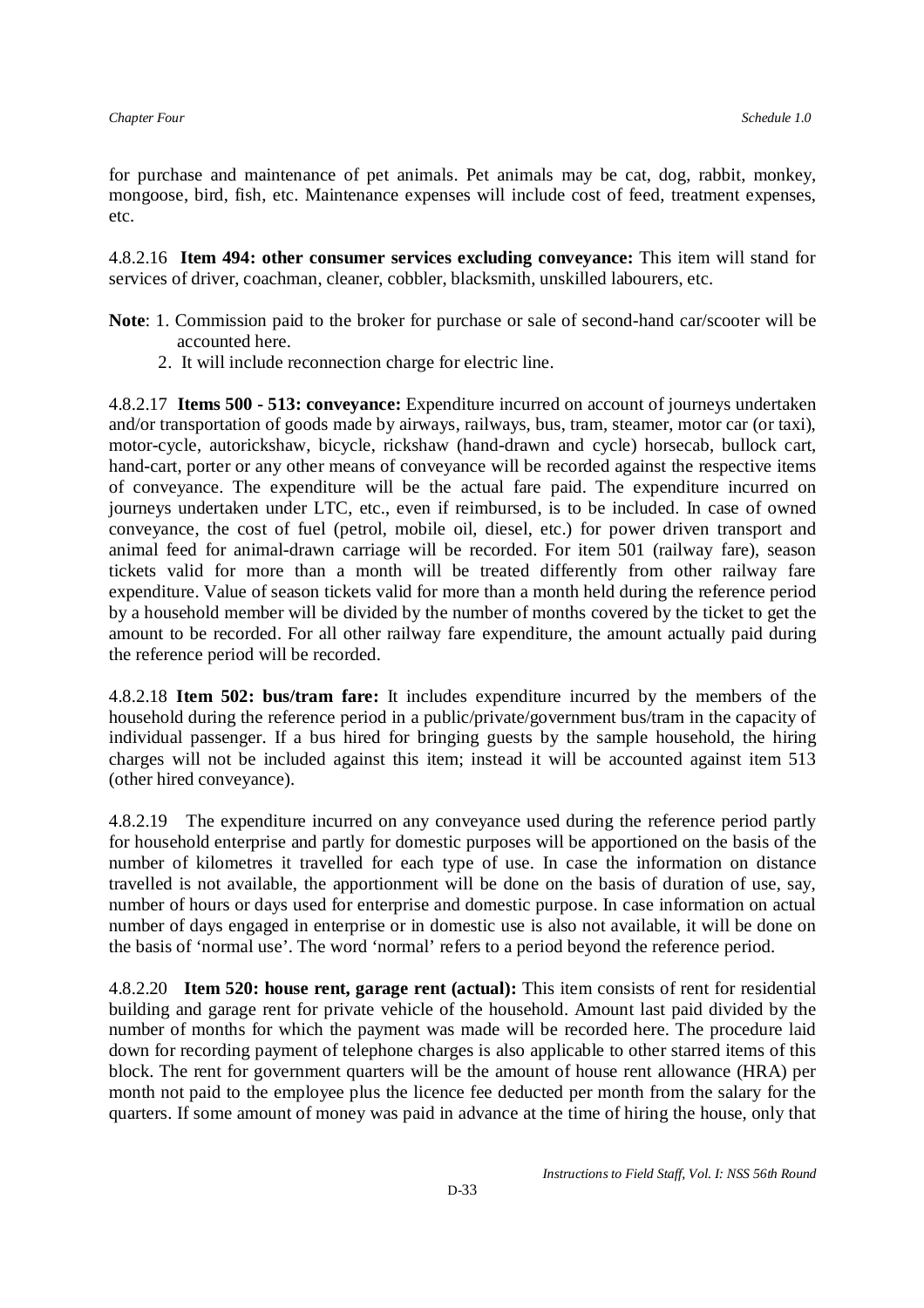part of the advanced amount which is being deducted every month from that advance payment added up with the actual amount paid every month towards rent, will be the amount to be recorded as house rent. Salami/pugree will not be considered anywhere in the schedule.

4.8.2.21 **Item 522: consumer rent (other goods):** Hiring charges for consumer goods like furniture, electric fans, crockery, utensils and charges for decoration on ceremonial occasions are to be recorded here. If any item is hired on monthly/quarterly/annual basis then the amount of last payment on such goods divided by the number of months for which the payment was made will be taken into account. However, hiring out of a vendor cart to run business by the sample household will be excluded. But, monthly maintenance charges payable to co-operative society, etc. will be included in this item.

4.8.2.22 **item 539: house rent, garage rent (imputed - urban only):** This item will be filled in for urban households residing in the house which it either owns or otherwise occupies without paying any rent. Otherwise a dash (-) may be recorded. Rent of the house/garage will be imputed on the basis of prevailing rate of rent for similar houses in the locality or surrounding areas. A household may occupy a dwelling unit which is neither owned, nor hired in. In such cases also the imputed rent will be recorded.

4.8.2.23 **Items 540 to 541: consumer taxes and cesses:** This is for recording the expenditure on taxes and cesses paid by the household as a domestic consumer. Only taxes and cesses are included which are considered to be levied on the household as a consumer unit. Road cess, chowkidari tax, municipal rates are some examples. Sometimes while purchasing a new vehicle life tax is paid. In such case, monthly average of tax & cess will be recorded against this item. Consumer licence fees will also be included. Examples are fees paid for possession of firearms, vehicles, etc. For taxes and cesses to be paid monthly/quarterly/annual basis entries will be the amount last paid divided by the number of months for which paid.

**Note**: Professional tax and Income tax will not be taken into account in the survey.

4.8.2.24 **Item 540: water charges:** Water charges last paid to the municipality or other local bodies divided by the number of months for which the amount was charged may be recorded against this item. If water is purchased through tanker, etc., the expenditure incurred will not be recorded here - even if the water is solely used for household consumption - but against item 492.

4.9.0 **Block 9: Expenditure for purchase and construction (including repair and maintenance) of durable goods for domestic use**: Information on expenditure incurred for purchase and cost of raw materials and services for construction and repairs of durable goods for domestic use during the last 365 days will be collected in this block. Expenditure will include both cash and kind (see para 4.5.0.3). Purchase will include both first-hand and second-hand purchase and will be recorded in separate columns of this block. Only if some expenditure is incurred towards purchase of an item, may be in cash or kind or both, the item will be considered as purchased for this block. Expenditure incurred on purchase of durable goods for giving gifts will also be included. In case of credit/hire-purchase of any item of this block, the actual expenditure made during the reference period will be recorded. [ See para 4.5.0.2]. Expenditure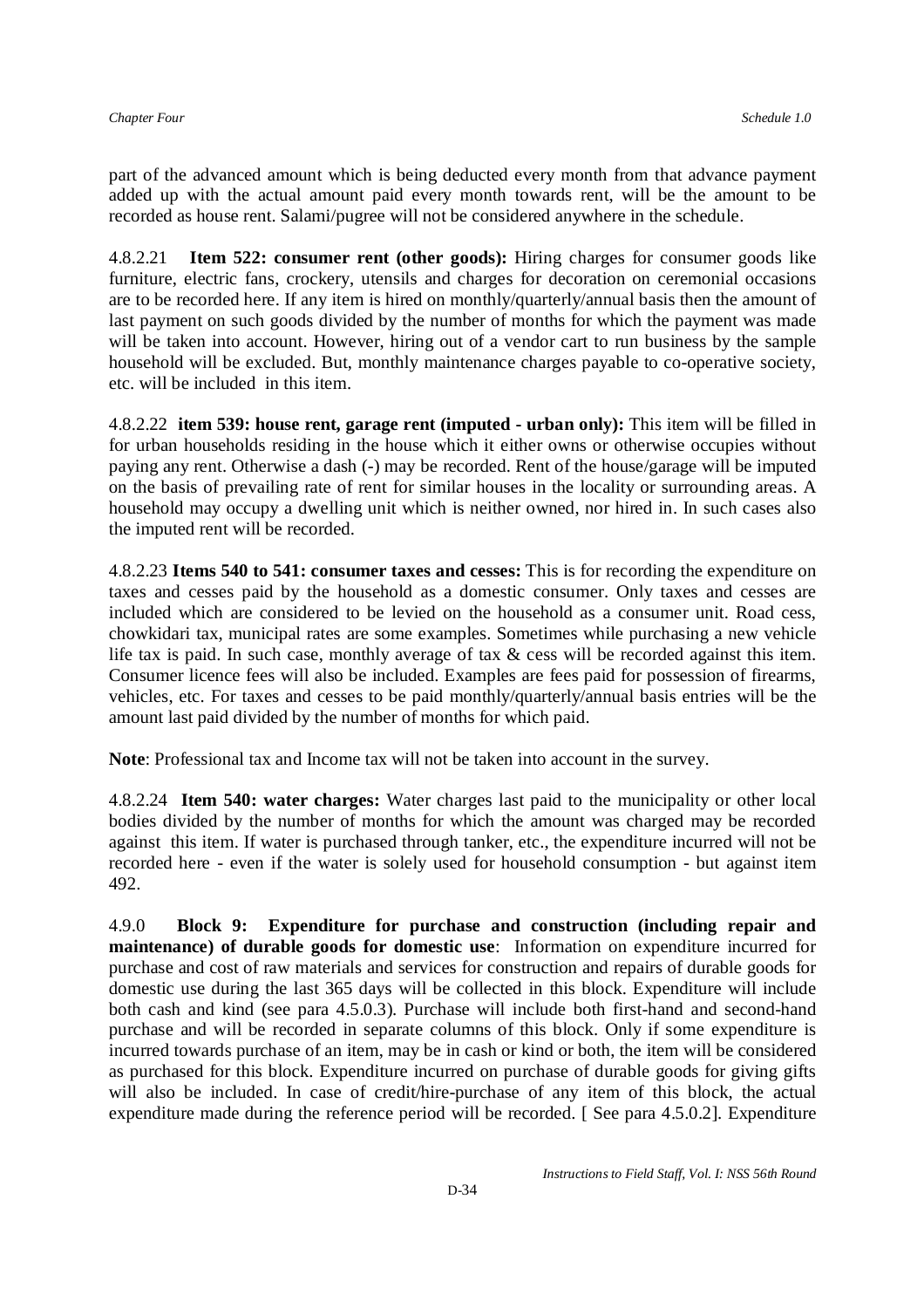on any item in this block will be recorded in whole number of rupees.

**Note**: 1. If the sample household incurred some expenditure on purchase of an asset during the reference period but not been received it till the date of survey, the expenditure incurred will be accounted in this block.

 2. A sample household purchased an asset (durable goods) during the reference period and the asset is under possession but no payment has been made during the reference period. Such purchases will be excluded.

 3. An asset purchased during the reference period for domestic use and the same asset sold out during the reference period. Such purchase also will be accounted for.

4.9.1 **Columns (1) & (2):** In these columns the three digit-code of the items and the name of the items are already printed in the block.

4.9.2 **Column (3): number in use on the date of survey:** The number in use on the date of survey of each item of durable goods will be entered in this column. It will also include those items which may not be in use temporarily but are likely to be put into use after repair/necessary servicing. For certain items a cross mark  $(x)$  has been put in this column; it means column  $(3)$ need not be filed in.

4.9.3 **Column (4): number purchased (first-hand):** The number of each item of durable goods purchased (first-hand) for which some expenditure has been incurred during the reference period will be recorded in this column.

4.9.4 **Column (5): whether hire purchased (first-hand):** If an item of durable goods is purchased on instalment payment and the expenditure made on it during the reference period consists of one or more such instalment payments, code 1 will be recorded in this column. Otherwise i.e., when durable goods are purchased and entire amount is paid during the reference period, code 2 will be recorded in this column.

**Note**: If more than one of a particular item are purchased during the reference period and some of them are purchased on hire-purchase basis and the remaining are purchased outright, then code 1 will be recorded in this column.

4.9.5 **Column (6): value (first-hand purchase):** Value of first-hand purchase during the reference period will be entered in this column. The total amount paid during the reference period will be recorded here.

4.9.6 **Column (7): cost of raw materials and services for construction and repair:** This column is for recording expenditure on materials and services for construction, assemblage, repair and maintenance of all durable goods - first-hand as well as second-hand. Value of durable goods constructed will comprise value of raw materials, services and/or labour charges and any other charges. The total value of raw materials, services and labour charges will be recorded in this block. Here, expenditure incurred towards repair and maintenance of items purchased on second-hand will also be accounted.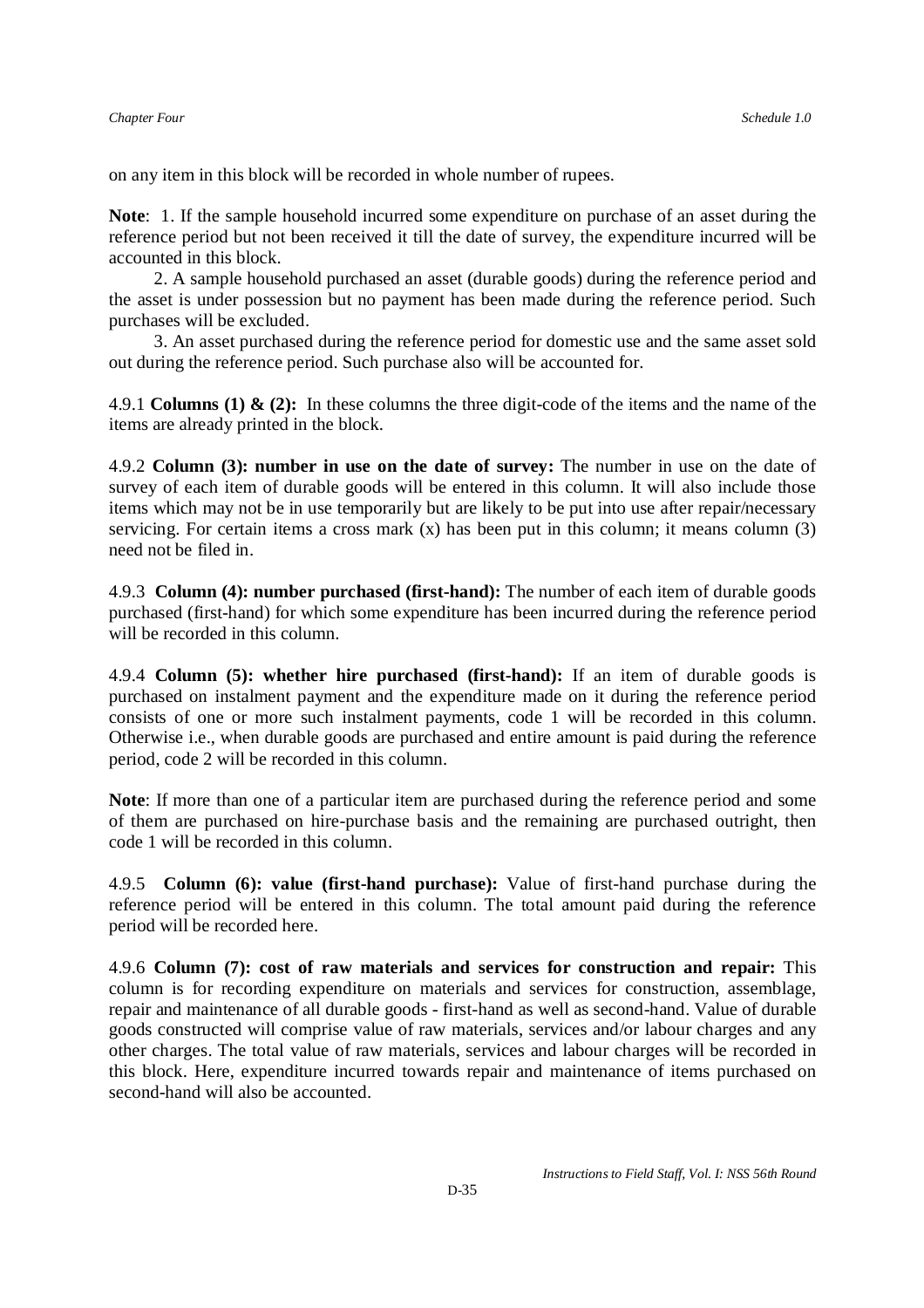**Note:** 1. The purchase values of a consumer durables constructed or repaired by an artisan for his/her domestic use will be the aggregate of the purchase value of the raw material components used and imputed value of his/her services for its construction/repairs.

 2. If an article is repaired during the reference period by one of the sample household members then the repair charges will be imputed and recorded against appropriate item only if the household member is a professional for that repairing job.

4.9.7 **Column (8): number (second-hand purchase):** The number of each item of second-hand durable goods purchased during the reference period will be recorded in this column

4.9.8 **Column (9): value (second-hand purchase)**: Value of second-hand purchase during the reference period will be entered in this column.

4.9.9 **Columns (10): total expenditure:** It is the sum of value of first-hand purchase, cost of raw materials and services for construction and repair and value of the second-hand purchase. In other words, it means Column  $(10) = \text{column} (6) + \text{column} (7) + \text{column} (9)$ . This is an important departure from the earlier NSS concept of total expenditure of durable goods.

**Note:** An imported item of durables, even if second-hand, will be treated as first-hand purchase and information will be recorded against the relevant columns.

4.9.10 **Item 550: bedstead:** It is a framework of wood or metal supporting the springs and mattress of a bed. Its surface may be made of coir rope or nylon. Folding cots of all kinds will be included against this item.

4.9.11 **Item 551: almirah, dressing table:** Full-size wardrobes will be included against this item.

4.9.12 **Item 554: foam-rubber cushion (dunlopillo type):** Only foam cushions are to be included and not cushions made of cotton, coir, etc. The latter will come under 'pillow, quilt, mattress' in block 6 (item 382).

4.9.13 **Item 555: carpet, daree and other floor mattings:** This will include carpet, daree and other floor mattings which are more or less fixed in position. Doormats, mats used as singleperson seats, and other small mats will not be included here. They will come under 'mats and matting' (block 6).

4.9.14 **Item 556: paintings, drawings, engravings, etc.:** Only those acquired through purchase need be considered for the count in column (3) (number in use on the date of survey).

4.9.15 **Item 557: other furniture & fixtures:** Waist-high (usually wooden) almirahs should be considered under this item. Kitchen cup-boards (free-standing), complete sofa-set also will be included.

4.9.16 **Item 561: radio:** This includes transistor radios.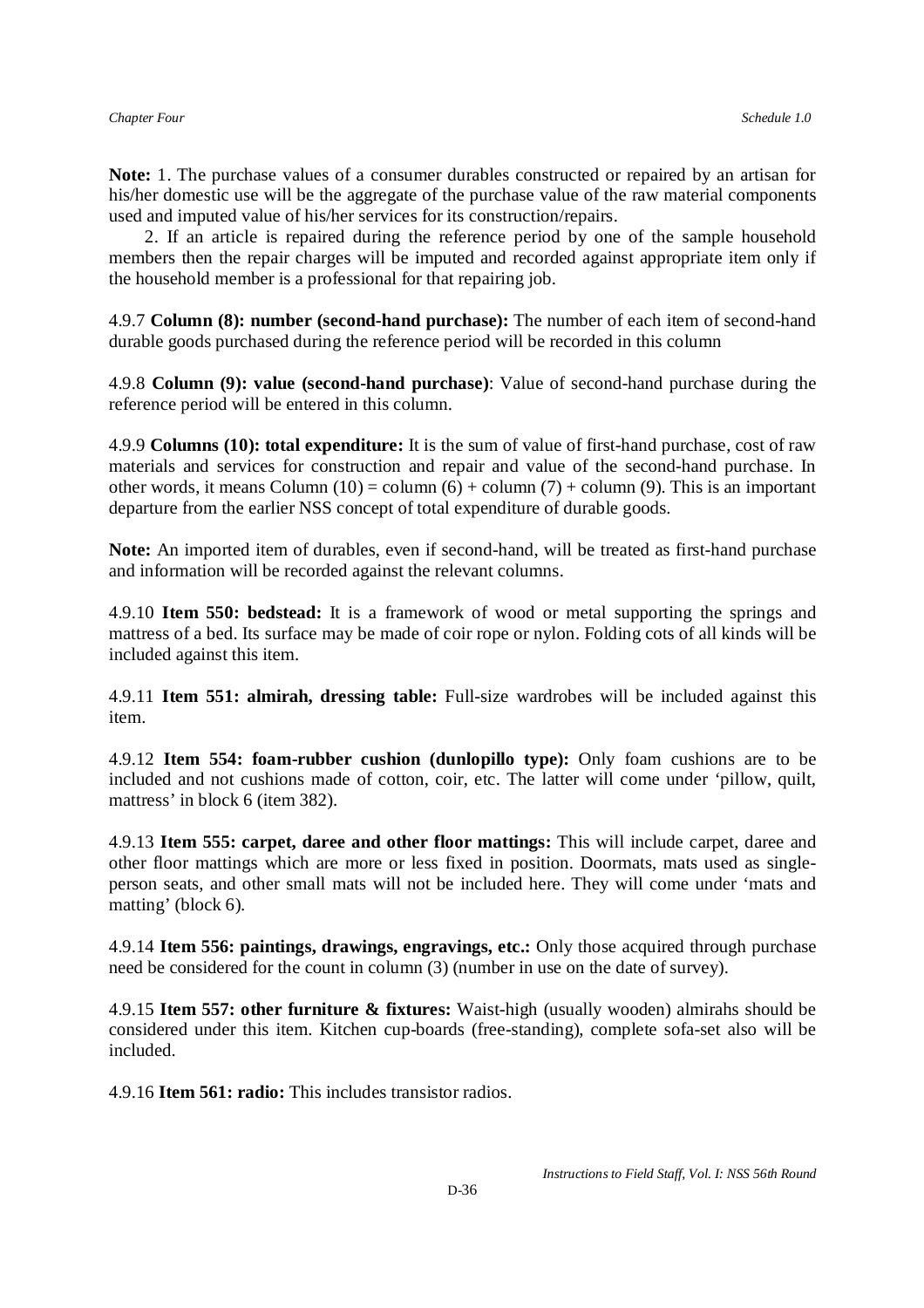4.9.17 **Item 568: other goods for recreation:** Sports goods and toys are not to be included here but under item 432 in block 8.2. It will also include dish antenna, video games, etc.

4.9.18 **Item 570: gold ornaments:** If gold ornaments purchased in exchange of gold and some amount of cash, only the cash payment made will be taken into account. But, if it is purchased in lieu of cash or cash & kind (other than gold) total value of cash/cash & kind will be accounted.

4.9.19 **Item 592: lantern, lamp, electric lampshade:** It will exclude electric lamp.

4.9.20 **Item 598: electric iron, heater, toaster, oven & other electric heating appliances:** Geyser will be considered against this item.

4.9.21 **Item 600: other cooking/household appliances:** It will include ice-cream maker, mixergrinder, juicer, micro-oven, vacuum cleaner, mobile phone (instrument), electric appliance for filtering water, etc.

4.9.22 **Item 613: tyres & tubes:** It will include all those tyres and tubes which are purchased for replacement in vehicles. If repair is made only for tyres and tubes then the expenditure incurred on repair will be taken into account against this item in column 7. But, if repair of tyres and tubes is made along with other repairs of the vehicle then the expenditure will be accounted in column 7 against the corresponding listed item.

4.9.23 **Item 614: other transport equipment:** Livestock animals like horses, bullocks, etc., and conveyance such as horse cab, bullock cart, etc., when used exclusively for non-productive domestic purposes, will be included against this item. Maintenance for these livestock animals will be accounted in column 7. If these animals and conveyances are used both for household enterprise and for domestic use, only the part ascribable to the latter purpose will be considered for recording the value of purchase, or the cost of raw materials required for repair, etc. It will also include perambulator.

4.9.24 **Item 632: any other personal goods:** Personal computer (PC) will be considered against this item.

4.9.25 **Item 642: residential building and land (cost of repair only):** It should be noted that the purchase of residential building and land, whether first-hand or second-hand, should not be entered in this block, as such purchases are considered capital expenditure on real estate. Any new construction of building is also an expense on capital account and should not be entered in this block. The total expenditure incurred by the household towards repairs and maintenance of dwelling unit (only) during the reference period would be entered against this item.

4.9.26 **Item 659: durable goods: total :** Total expenditure for purchase, construction and repairs of household durable goods will be recorded against this item. The totals in each of columns  $(6)$ ,  $(7)$ ,  $(9)$ , and  $(10)$  against this item will be derived by adding all the entries against the sub-total items of the block in the column.

4.9.27 **Sub-total items 559, 569, 579, 589, 609, 619, 629, 639, 649:** Expenditure made on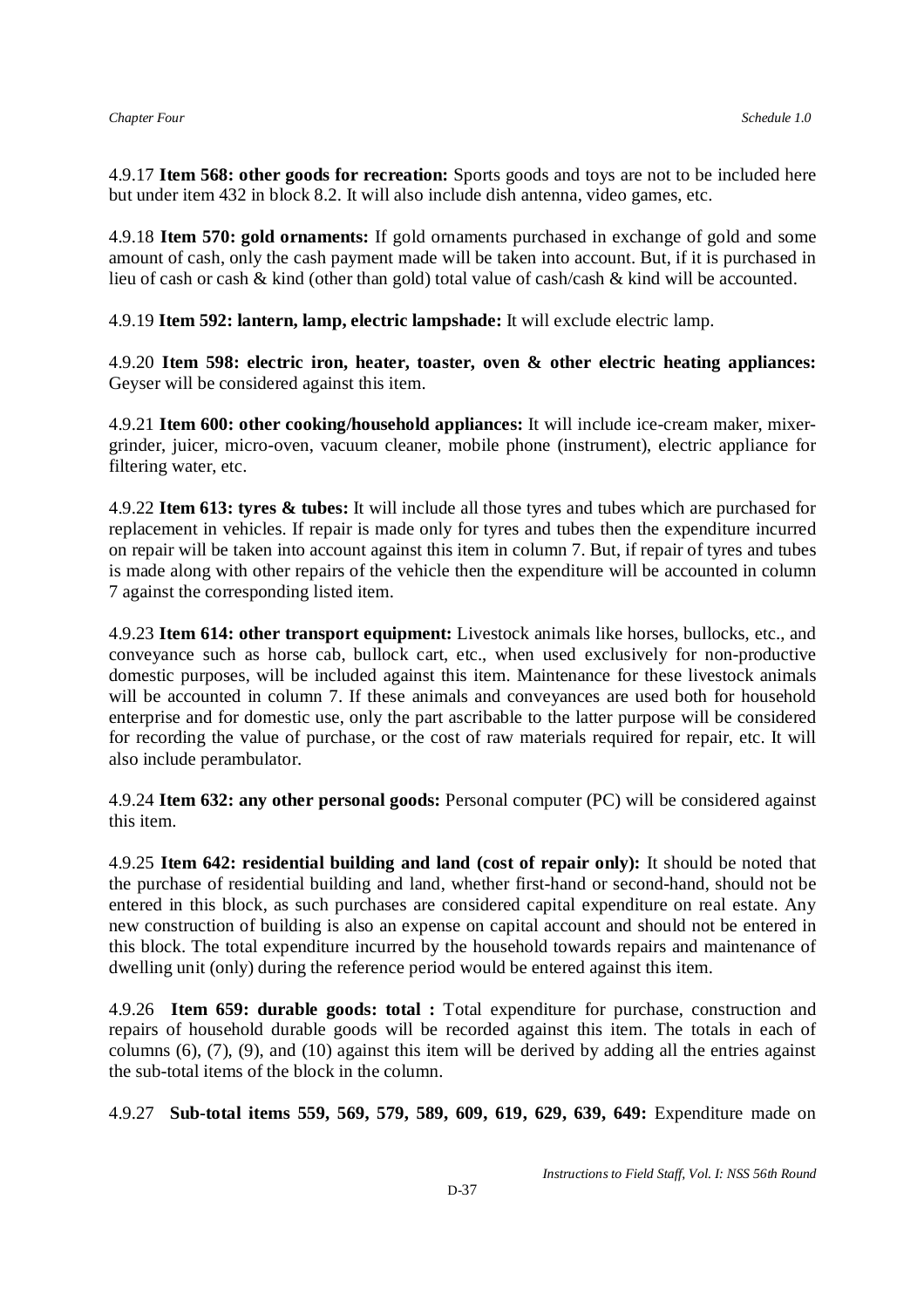purchase and construction & repair of durable goods for domestic use during the reference period will be entered against these items. The entry against each sub-total item in each of columns (6), (7), (9), and (10) will be derived by adding the entries in the column against the corresponding constituent items.

4.10.0 **Block 10: Perception of household regarding sufficiency of food:** This block will be filled after completion of the enquiry on all the preceding blocks. The expression in item 1 - 'getting enough food everyday' - as used in common parlance, conveys that the concerned person gets, by and large, sufficient food to eat. This question is asked in order to know the perception of the household regarding sufficiency of food. While putting this question to the informant, it is thus presumed that the informant has a clear understanding of its meaning. There are equivalent phrases conveying the same meaning in regional languages. It is, therefore, important to put the proper question in the local language and record the answer given by the informant in the appropriate code.

4.10.1 Care should be taken to see that the informant is not offended by this question. The question should, in fact, not be asked to those whose reported consumption would obviously indicate that they get sufficient food to eat. In item 1, if the members of the household are reported as getting enough food everyday throughout the year, the code to be entered in the box space of this block is 1. If adequate food is available in only a few months of the year code 2 will be noted. Code 3 will indicate that the household does not usually get enough food everyday for all its members. Here the reference period is last 12 calendar months preceding the date of enquiry.

4.10.2 If adequate food was available in only some months of the year i.e. if code 2 is recorded in item 1, those calendar months in which all members of the household did not have enough food everyday will be recorded in the cells provided against item 2 in codes. For example, suppose all members of a sample household did not have enough food everyday in the months of January and March during the reference period. The entries to be made are 01 & 03 in the first two cells of the first row out of the 11 cells provided in the block against item 2.

4.10.3 If for the purpose of making an entry in item 1, the investigator has actually put the relevant question to the informant and got his answer, then code 1 will be entered in item 3. Otherwise, i.e., if he has inferred the answer to item 1 from the schedule entries or otherwise without actually asking the informant, code 2 will be recorded against item 3.

4.11.0 **Block 11: Summary of consumer expenditure:** This block is meant to derive the value of household per capita consumption expenditure for a period of 30 days. Most entries in this block are transfer entries from blocks 5 to 9. References for transfer are provided in columns (3) to (5). For some items, namely, clothing, bedding, etc., footwear, education, medical (institutional) and durable goods information has been collected for a reference period of 365 days. This information will be recorded in column (7). These figures will be added and entered in column (7) against item srl. no. 33. This figure will be converted to monthly figure by multiplying 30/365 and the product will be recorded in column (6) against item srl. no. 34. For other items having reference period of 30 days information will be recorded in column (6).